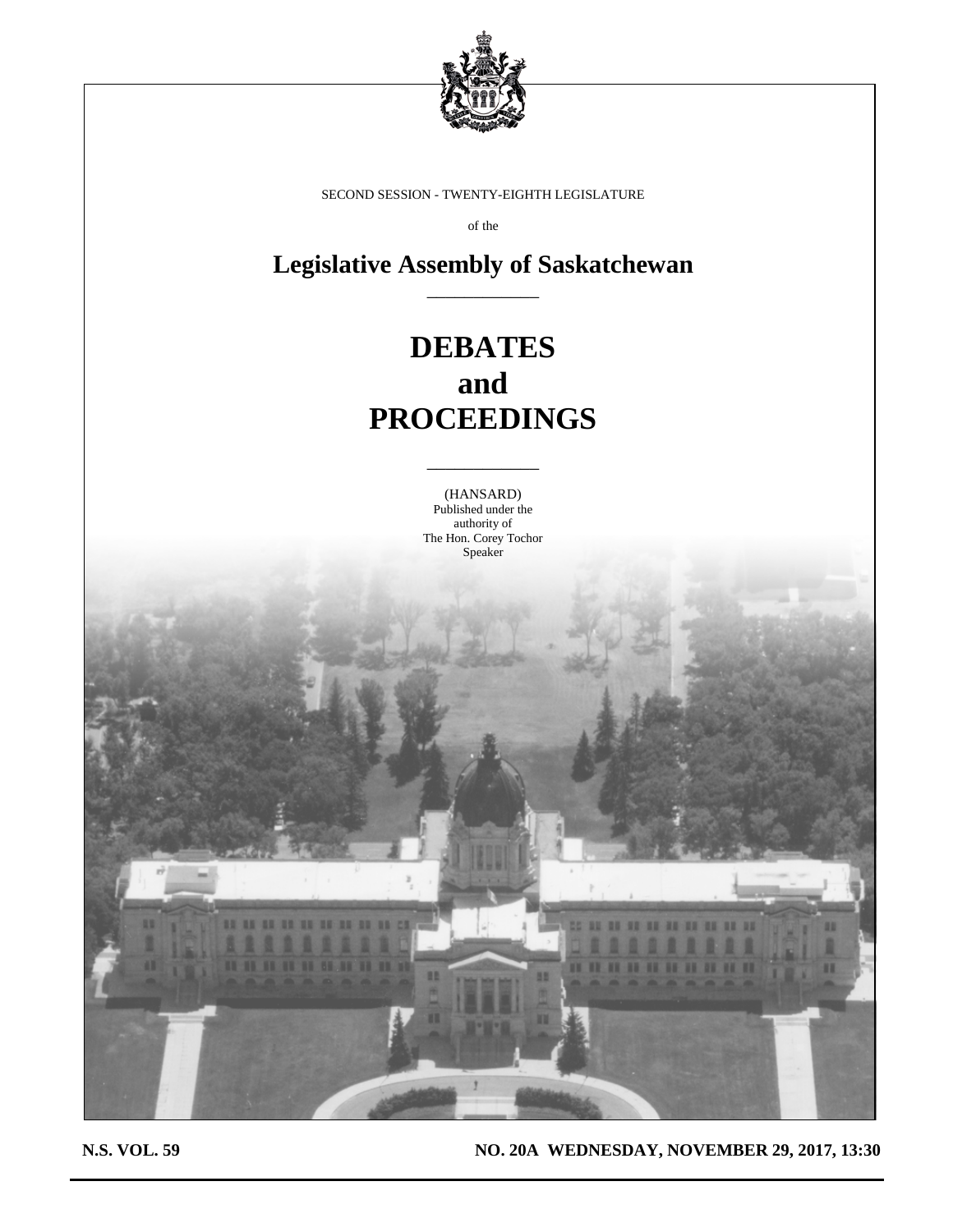# **MEMBERS OF THE LEGISLATIVE ASSEMBLY OF SASKATCHEWAN 2nd Session — 28th Legislature**

**Speaker** — Hon. Corey Tochor **Premier** — Hon. Brad Wall **Leader of the Opposition** — Nicole Sarauer

**Beaudry-Mellor**, Tina — Regina University (SP) **Beck**, Carla — Regina Lakeview (NDP) **Belanger**, Buckley — Athabasca (NDP) **Bonk**, Hon. Steven — Moosomin (SP) **Bradshaw**, Fred — Carrot River Valley (SP) **Brkich**, Hon. Greg — Arm River (SP) **Buckingham**, David — Saskatoon Westview (SP) **Carr**, Lori — Estevan (SP) **Chartier**, Danielle — Saskatoon Riversdale (NDP) **Cheveldayoff**, Ken — Saskatoon Willowgrove (SP) **Cox**, Hon. Herb — The Battlefords (SP) **D'Autremont**, Dan — Cannington (SP) **Dennis**, Terry — Canora-Pelly (SP) **Docherty**, Mark — Regina Coronation Park (SP) **Doherty**, Kevin — Regina Northeast (SP) **Doke**, Hon. Larry — Cut Knife-Turtleford (SP) **Duncan**, Hon. Dustin — Weyburn-Big Muddy (SP) **Eyre**, Hon. Bronwyn — Saskatoon Stonebridge-Dakota (SP) **Fiaz**, Muhammad — Regina Pasqua (SP) **Forbes**, David — Saskatoon Centre (NDP) **Hargrave**, Hon. Joe — Prince Albert Carlton (SP) **Harpauer**, Hon. Donna — Humboldt-Watrous (SP) **Harrison**, Jeremy — Meadow Lake (SP) **Hart**, Glen — Last Mountain-Touchwood (SP) **Heppner**, Hon. Nancy — Martensville-Warman (SP) **Kaeding**, Warren — Melville-Saltcoats (SP) **Kirsch**, Delbert — Batoche (SP) **Lambert**, Lisa — Saskatoon Churchill-Wildwood (SP) **Lawrence**, Greg — Moose Jaw Wakamow (SP) **Makowsky**, Hon. Gene — Regina Gardiner Park (SP) **Marit**, Hon. David — Wood River (SP)

**McCall**, Warren — Regina Elphinstone-Centre (NDP) **McMorris**, Don — Indian Head-Milestone (SP) **Meili**, Ryan — Saskatoon Meewasin (NDP) **Merriman**, Hon. Paul — Saskatoon Silverspring-Sutherland (SP) **Michelson**, Warren — Moose Jaw North (SP) **Moe**, Scott — Rosthern-Shellbrook (SP) **Morgan**, Hon. Don — Saskatoon Southeast (SP) **Mowat**, Vicki — Saskatoon Fairview (NDP) **Nerlien**, Hugh — Kelvington-Wadena (SP) **Olauson**, Eric — Saskatoon University (SP) **Ottenbreit**, Hon. Greg — Yorkton (SP) **Rancourt**, Nicole — Prince Albert Northcote (NDP) **Reiter**, Hon. Jim — Rosetown-Elrose (SP) **Ross**, Laura — Regina Rochdale (SP) **Sarauer**, Nicole — Regina Douglas Park (NDP) **Sproule**, Cathy — Saskatoon Nutana (NDP) **Steele**, Doug — Cypress Hills (SP) **Steinley**, Warren — Regina Walsh Acres (SP) **Stewart**, Hon. Lyle — Lumsden-Morse (SP) **Tell**, Hon. Christine — Regina Wascana Plains (SP) **Tochor**, Hon. Corey — Saskatoon Eastview (SP) **Vermette**, Doyle — Cumberland (NDP) **Wall**, Hon. Brad — Swift Current (SP) **Weekes**, Randy — Biggar-Sask Valley (SP) **Wilson**, Hon. Nadine — Saskatchewan Rivers (SP) **Wotherspoon**, Trent — Regina Rosemont (NDP) **Wyant**, Gordon — Saskatoon Northwest (SP) **Young**, Colleen — Lloydminster (SP)

Vacancies — Kindersley, Melfort

**Party Standings:** Saskatchewan Party (SP) — 47; New Democratic Party (NDP) — 12; Vacant — 2

**Clerks-at-the-Table Clerk** — Gregory A. Putz **Law Clerk & Parliamentary Counsel** — Kenneth S. Ring, Q.C. **Hansard on the Internet**<br>**Principal Clerk** — Iris Lang **Hansard and other documents** of the *Hansard* and other documents of the

Hansard and other documents of the **Clerk Assistant** — Kathy Burianyk **Legislative Assembly are available** Legislative Assembly are available within hours after each sitting. **Sergeant-at-Arms** — Terry Quinn http://www.legassembly.sk.ca/legislative-business/legislative-calendar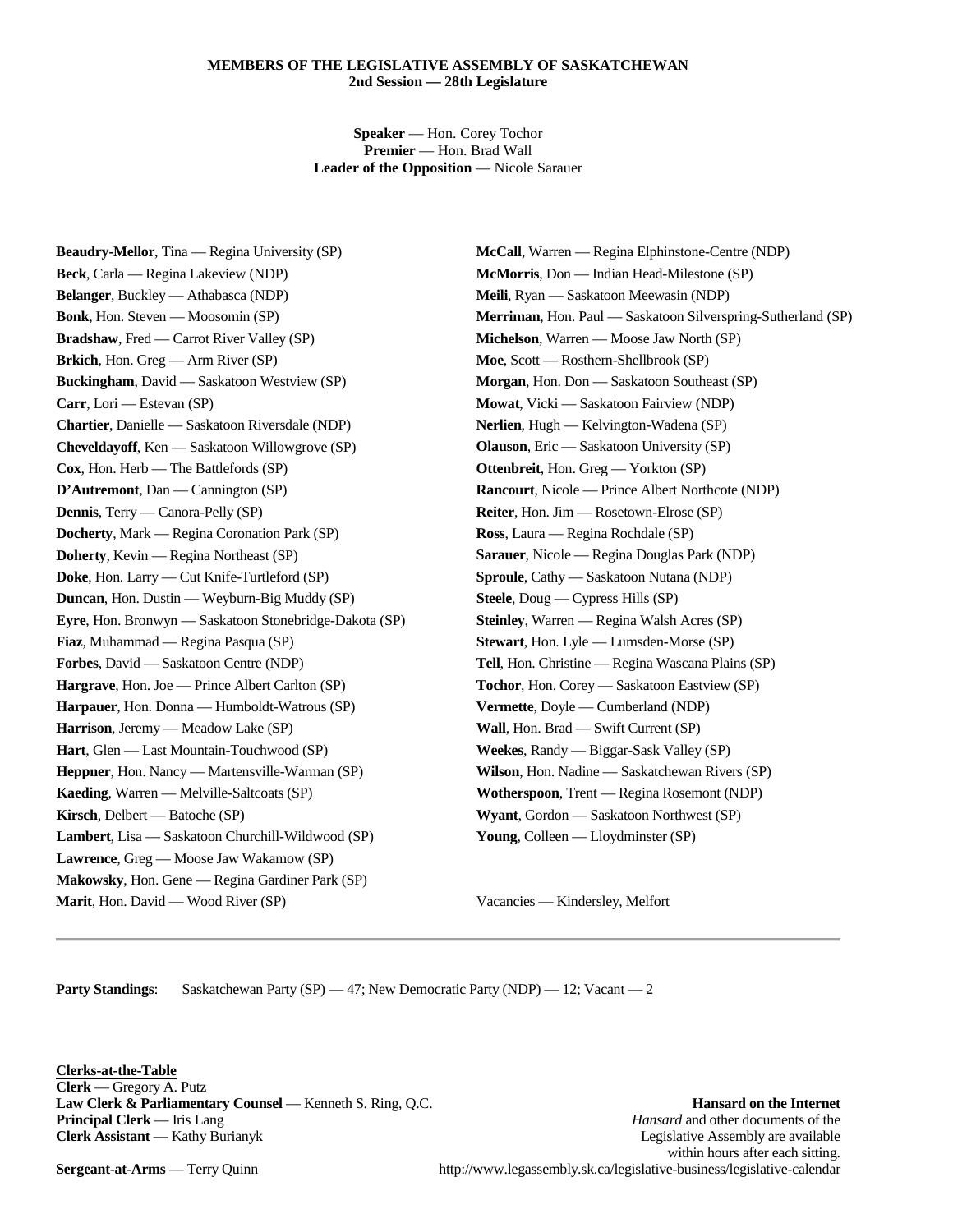[The Assembly met at 13:30.]

[Prayers]

#### **ROUTINE PROCEEDINGS**

#### **INTRODUCTION OF GUESTS**

**The Speaker**: — I recognize the member from Weyburn-Big Muddy.

**Hon. Mr. Duncan**: — Thank you, Mr. Speaker. Mr. Speaker, in your gallery today, and I introduce to you and through you to all members, seated in your gallery Ms. Gayleen Creelman. Gayleen is the program director for the Electronic Products Recycling Association of Saskatchewan, or EPRA. EPRA's helped support the province's goal of keeping electronic devices from our landfills, ensuring the devices are responsibly recycled, and returning the valuable resources such as plastics, metals, and glass to the manufacturing supply chain to be made into new products.

Mr. Speaker, this year marks the 10th year that EPRA has operated the electronic recycling program in this province. We look forward to continuing to work with EPRA as we introduce regulations to expand the electronic product recycling program. And I would ask all members to join with me in welcoming Ms. Creelman to her Legislative Assembly and congratulate EPRA on 10 years of operation in Saskatchewan.

**The Speaker**: — I recognize the member from Saskatoon Nutana.

**Ms. Sproule**: — Thank you, Mr. Speaker. On behalf of the official opposition, I would like to rise and join the minister in welcoming Gayleen to her Legislative Assembly. And again congratulations to EPRA for the fantastic work over the last 10 years. We know this is a growing industry, Mr. Speaker, and there's a growing need to divert from our landfills, so this is important work for the people of Saskatchewan. And on behalf of the official opposition, I would like to ask all members to welcome Gayleen to her Legislative Assembly.

**The Speaker**: — I recognize the Minister of Energy and Resources.

**Hon. Ms. Heppner**: — Thank you, Mr. Speaker. To you and through you to all members of the Assembly, I would like to introduce Doug Page and BJ Arnold. They're way up at the top of the west gallery. They are from TransCanada, and I would like to thank them for their dedication and hard work trying to get pipelines built. I know that there is ongoing opposition to that cause, but as all members in this House will know, on this side of the House we are incredibly supportive of pipelines to help get our oil and gas to market, Mr. Speaker. So I'd ask all of my colleagues on both sides of the House to welcome them here. Thank you.

**The Speaker**: — I recognize the member from Saskatoon Nutana.

**Ms. Sproule**: — Thank you, Mr. Speaker. I would like to join

with the minister opposite to welcome these gentlemen with as much enthusiasm for the work that you do ... [inaudible] ... how important pipelines are for getting our products to tidewater. And so on behalf of the official opposition, we're very happy to join with the government in welcoming these two gentlemen to our Legislative Assembly.

**The Speaker**: — I recognize the Minister of the Economy.

**Hon. Mr. Bonk**: — Thank you, Mr. Speaker. Seated in your gallery today, I'd like to introduce Dauren Matakbayev. He's the CEO [chief executive officer] of the Kazakhstan Hereford Association, and I'd like to thank him for bringing a delegation of Kazakh farmers to Agribition to see some of the top world-class genetics that we have here.

I've known Dauren for quite a few years. We worked together in Kazakhstan exporting Saskatchewan cattle to that country. I would like to say Dobro Poźhalavat and welcome to Saskatchewan, and I'd like to have all members join me in helping to welcome him to Saskatchewan.

**The Speaker**: — I recognize the member from Regina Lakeview.

**Ms. Beck**: — Thank you, Mr. Speaker. I request leave for an extended introduction.

**The Speaker**: — Is leave granted?

**Some Hon. Members**: — Agreed.

**The Speaker**: — I recognize the member.

**Ms. Beck**: — Thank you, Mr. Speaker. I'd like to join with the minister in welcoming Mr. Matakbayev to our Legislative Assembly here, on behalf of the official opposition. My Kazakh is not quite as good as the minister's, but I do wish to extend a hearty welcome to him. And I wish that his time at Agribition, I hope that it was a valuable experience for him and for his delegation.

So on behalf of the opposition, I would like to invite this important guest and the CEO of the Hereford Association to our Legislative Assembly.

**The Speaker**: — I recognize the Deputy Premier.

**Hon. Mr. Morgan**: — Thank you, Mr. Speaker. I'd like to introduce to you and through you to all members of the Assembly, Ralph Katzman who's sitting at the rear on this side. Mr. Katzman was the MLA [Member of the Legislative Assembly] for Rosthern between 1982 and 1986.

The current member for Rosthern came up to me and said, I hope you don't draw any comparisons. I am working to try and get re-elected. So to both of them, I wish them well.

Mr. Speaker, Mr. Katzman is very active in Saskatoon: a member of the Jewish community, and does a great deal of volunteer work for cemeteries, been a volunteer for the Blades. And not wanting to compare ages or anything else, he was a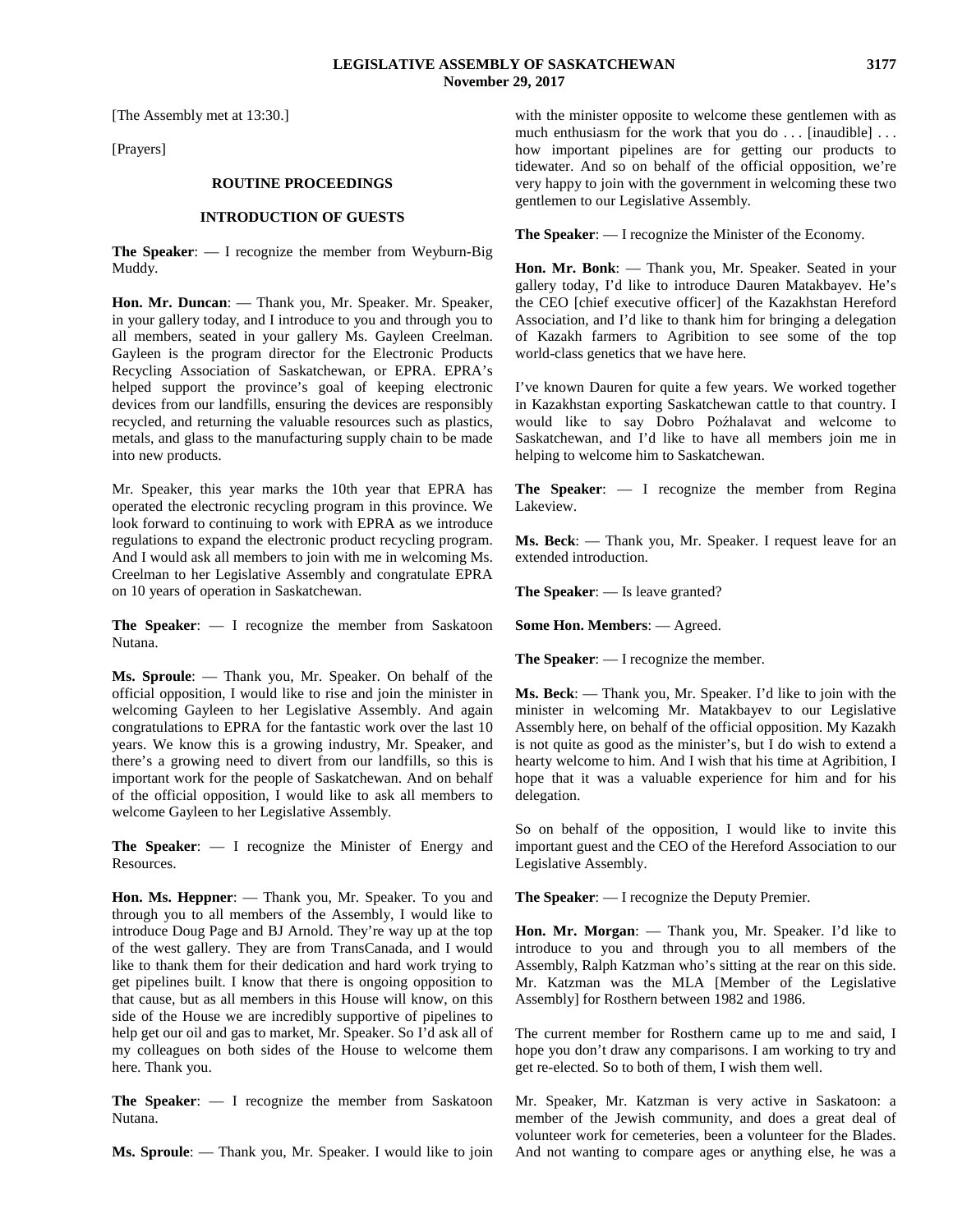friend of my father's who passed away some years ago.

He is in Regina today for the Saskatchewan Order of Merit proceedings this evening where his sister will be recognized, Mr. Speaker.

**The Speaker**: — I recognize the member from Regina Lakeview.

**Ms. Beck**: — Thank you, Mr. Speaker. For the second half of my introduction, I'd like to welcome a number of guests seated in your gallery. Mr. Speaker, to you and through you, some guests who I will be referencing later in a member's statement, but I wanted to take the opportunity to welcome each of them individually. In the gallery today with us, we have Bill and Bev O'Shea. They are the driving force behind North Central Kids Music, an after-school program for children, an opportunity to engage with music and to share their gifts. And thank you for sharing your gifts with so many children.

Also seated in your gallery, Mr. Speaker, is Mr. Errol Kinistino. Some of you may recognize him from roles on television, a celebrated actor and singer, instructor, and volunteer in our community. And I want to welcome him and thank him for his work.

And finally, Mr. Speaker, Mr. Gary Robins, someone who is well known in the Cathedral area, a photographer, instructor, and one of the driving forces behind Playing for Change. And I invite all members today to welcome these important guests to your gallery.

**The Speaker**: — I recognize the current member from Rosthern-Shellbrook.

**Mr. Moe**: — Thank you very much, Mr. Speaker. And I want to join the Attorney General in welcoming Mr. Ralph Katzman to his Legislative Assembly. We were just chatting here, Mr. Speaker, with respect to what we agree on being the very best constituency in Saskatchewan, being that of Rosthern and now Rosthern-Shellbrook. And I think the late father of the current member of Martensville may agree with Ralph and I.

And we were chatting about, Mr. Speaker, we didn't think that it had ever been represented, that community had ever been represented by a New Democrat. But we think through redistribution, possibly at one time for a short period of time there was a New Democrat representing the community, but the members there quickly changed that when they had the opportunity to go to the polls, Mr. Speaker. So I would like to join with the Attorney General in welcoming Mr. Katzman to his Legislative Assembly and ask all members to do so.

**The Speaker**: — I recognize the member from Melville-Saltcoats.

**Mr. Kaeding**: — Mr. Speaker, to you and through you and all members of the Assembly, I would like to welcome 34 very bright and enthusiastic grade 10 students from Melville Comprehensive. They are accompanied today by their teacher, Andy Rondeau, who was here two weeks ago as a member of the Saskatchewan Teachers' Institute. He's also a Melville city councillor.

And accompanying him today is the intern, Ms. Jordyn Leib, who is from Balcarres, the member from Touchwood Last Mountain's constituency. And I would encourage all members to welcome Melville Comp and Andy Rondeau and Jordyn Leib to their Legislative Assembly.

# **PRESENTING PETITIONS**

**The Speaker**: — I recognize the member from Saskatoon Riversdale.

**Ms. Chartier**: — Thank you, Mr. Speaker. I am pleased to rise today to present a petition to end the unfair tax hike, the Sask Party tax hikes for Saskatchewan families and businesses.

Mr. Speaker, the petitioners point out that the Sask Party has hiked taxes on Saskatchewan families and businesses to the tune of a billion dollars a year, Mr. Speaker. They point out that the Sask Party increased PST [provincial sales tax] to 6 per cent and applied it everything from groceries and children's clothes to a case of beer and even insurance premiums. The insurance premiums, I've heard loud and clear in my office actually, as the Health critic. I've had many people, particularly seniors, come into my office and talk about the concerns they have with paying the 6 per cent on health insurance, Mr. Speaker, to try to ensure that they have coverage for ambulance or prescriptions or needed services like physiotherapy, Mr. Speaker.

This PST hike has real . . . not just the hike, but adding it to insurance premiums has real costs for families, Mr. Speaker. We've become the only province — because of this Sask Party — in the country where people are charged PST on life and health insurance premiums.

The petitioners also point out that many small and medium-sized businesses, including those in the restaurant, tourism, and construction industries, have been hit hard by the Sask Party tax hikes, and these businesses will be forced to pass these rising costs on to their customers. I'd like to read the prayer:

We, in the prayer that reads as follows, respectfully request that the Legislative Assembly of Saskatchewan call on the Sask Party to immediately stop their unfair tax hikes on Saskatchewan families and businesses.

Mr. Speaker, this petition is signed by citizens of Pilot Butte. I so submit.

**The Speaker**: — I recognize the member from Regina Pasqua.

**Mr. Fiaz**: — Thank you, Mr. Speaker. I am pleased to rise today to present a petition from citizens who are opposed to the federal government's decision to impose a carbon tax on the province of Saskatchewan. I do like to read the prayer:

We, in the prayer that reads as follows, respectfully request that the Legislative Assembly of Saskatchewan take the following action: to cause the Government of Saskatchewan to take the necessary steps to stop the federal government from imposing a carbon tax on the province of Saskatchewan.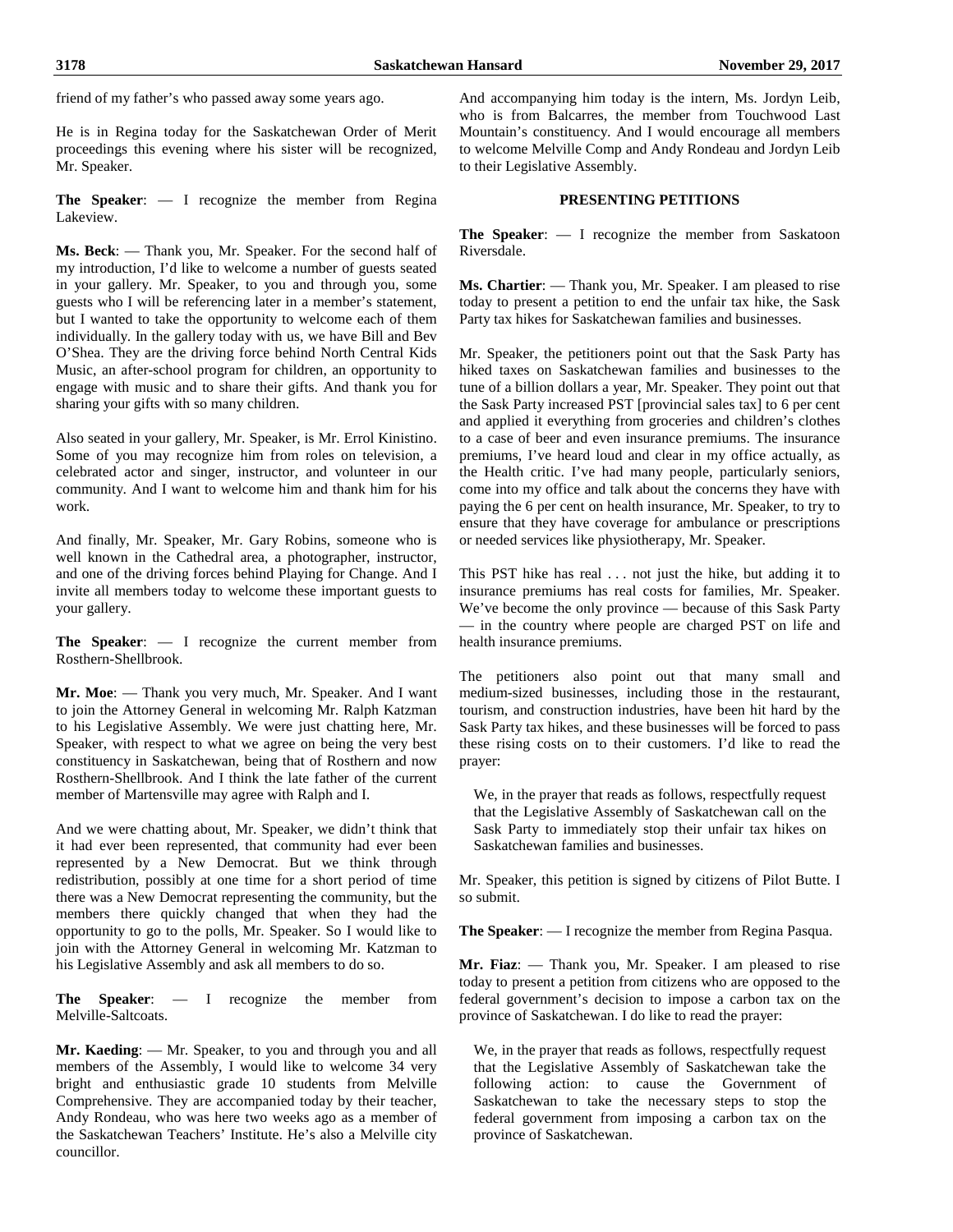Mr. Speaker, this petition is signed by citizens of Osage. Thank you. I do so present.

**The Speaker**: — I recognize the member from Athabasca.

**Mr. Belanger**: — Thank you very much, Mr. Speaker. I'm proud to stand in my place to present a petition to ask the question of who is in charge of our provincial highways. And, Mr. Speaker, this petition is on the permanent closure of Main Street access to Highway No. 1 in the town of Balgonie. And the prayer reads as follows, Mr. Speaker:

Take the necessary steps and actions to leave the west-in and west-out driving access for vehicles into and out of Balgonie at the intersection of Highway No. 1 and Main Street.

They also respectfully request that the Government of Saskatchewan put up a locked gate on the apron between the eastbound lanes and westbound lanes of Highway No. 1 and Balgonie's Main Street intersection. This gate obviously would allow emergency services access to the eastbound lanes of Highway No. 1 at the Main Street, Balgonie intersection, but would not allow public access to cross east- and westbound lanes, [Mr. Speaker].

And the people that have signed this petition as we stand day after day presenting page after page after page of petition, and not just from Balgonie, Mr. Speaker, but from all throughout the area, and the people that have signed this particular petition are from Pilot Butte; they're from Regina; of course they're from Balgonie; they're from Craven. And I so present.

**The Speaker**: — I recognize the Leader of the Opposition.

**Ms. Sarauer**: — Thank you, Mr. Speaker. I rise today to present a petition calling for critical supports for survivors of domestic violence. Those individuals who signed this petition today wish to bring to our attention Saskatchewan has the highest rate of domestic violence amongst provinces.

Employers should be obligated to reasonably accommodate survivors of domestic violence in the workplace. Employees who are survivors of domestic violence should be able to take a leave of absence from their employment without penalty, and Saskatchewan must do much more to protect survivors of domestic violence.

I'd like to read the prayer:

We, in the prayer that reads as follows, respectfully request that the Legislative Assembly of Saskatchewan call on the Legislative Assembly to pass legislation providing critical support for survivors of domestic violence.

And, Mr. Speaker, this is what we've called for in our private member's bill, Bill No. 605. We're hopeful that the Minister of Justice and his entire caucus will take on that bill and pass it into law or table a similar government bill. We don't care how it gets passed into law as long as it gets passed into law, Mr. Speaker, and preferably within the next few days here as we only have a few number of sitting days left before the new year.

Mr. Speaker, the individuals who signed this petition today come from Regina. I do so present.

**The Speaker**: — I recognize the member from Saskatoon Nutana.

**Ms. Sproule**: — Mr. Speaker, I'm rising today to present a petition to the Minister of the Environment and the Minister Responsible for the Water Security Agency of Saskatchewan. The people who have signed this petition would like to bring to our attention the following: to reduce inflows in the Quill lakes, the Quill lakes water association is proposing the phrase 1 Common Ground Drainage Diversion Project that would drain saline water from Kutawagan and Pel Lakes into Last Mountain Lake and thereby the rest of the Qu'Appelle Valley river chain of lakes.

The Water Security Agency, despite their commitment to do so, has yet to close a single illegal drain flowing into the Quill lakes watershed as promised. The Minister of the Environment has reviewed the documents put forth by the proponent and determined that the project is not a "development" under *The Environmental Assessment Act*. There is, however, widespread public concern regarding this drainage diversion because the potential environmental changes then have an effect on unique, rare, and endangered feature of the environment.

[13:45]

So I'll read the prayer:

We, in the prayer that reads as follows, respectfully request that the Minister of Environment and the Minister Responsible for the Water Security Agency of Saskatchewan publicly release all documents used to make the determination under *The Environmental Assessment Act*; deem the Common Ground Drainage Diversion Project a development and therefore initiate a full environmental assessment of the project, including public and First Nations consultations; and refuse to issue any permits or licences nor fund any activities under the Common Ground Drainage Diversion Project proposal until a comprehensive, impartial environmental impact assessment and public and indigenous consultations are completed.

Mr. Speaker, the individuals who have signed this particular petition are from the city of Regina. I so submit.

**The Speaker**: — I recognize the member from Saskatoon Centre.

**Mr. Forbes**: — Thank you, Mr. Speaker. I rise today to present a petition calling on the government to stop the cuts to our kids' classrooms. And we know that the Sask Party has cut at least \$674 in government funding for every student across Saskatchewan. And as well, the Sask Party has hiked education taxes by \$67 million, but cut government funding for education by \$121 million; and even though the Sask Party is making us all pay more, our kids are actually getting far less.

Mr. Speaker, I'd like to read the prayer: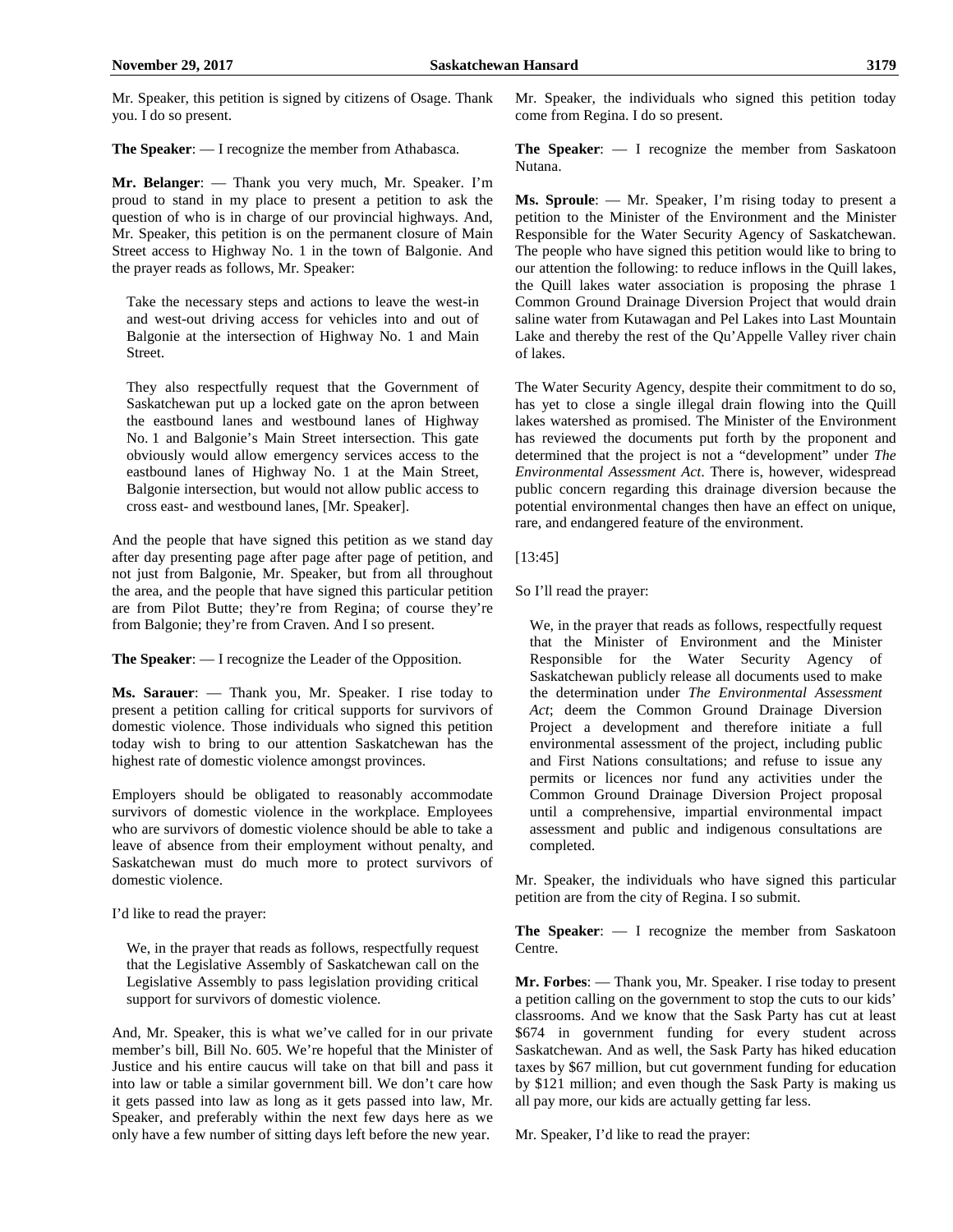We, the undersigned, call upon the government to reverse the senseless cuts to our kids' classrooms and to stop making families, teachers, and everyone who works to support our education pay the price for the Sask Party's mismanagement, scandal, and waste.

I do so present. Thank you, Mr. Speaker.

**The Speaker**: — I recognize the member from Prince Albert Northcote.

**Ms. Rancourt**: — Thank you, Mr. Speaker. I'm proud to stand in my place today to present a petition for a second bridge for Prince Albert. The individuals that signed this petition wish to bring to your attention the following: that the Diefenbaker bridge in Prince Albert is the primary link that connects the southern part of the province to the North; and that the need for a second bridge for Prince Albert has never been clearer than it is today.

Prince Albert, communities north of Prince Albert, and businesses that send people and products through Prince Albert require a solution; that local municipal governments have limited resources and require a second bridge to be funded through federal and provincial governments and not a P3 [public-private partnership] model; and that the Saskatchewan Party government refuses to stand up for Prince Albert and this critical infrastructure issue.

Mr. Speaker, I'll read the prayer:

We, in the prayer that reads as follows, respectfully request that the Legislative Assembly of Saskatchewan ask that the Saskatchewan Party government stop stalling, hiding behind rhetoric, and refusing to listen to the people calling for action, and begin immediately to plan and then quickly commence the construction of a second bridge for Prince Albert using federal and provincial dollars.

Mr. Speaker, the individuals signing this particular petition come from Prince Albert. I do so present.

**The Speaker**: — I recognize the Opposition House Leader.

**Mr. McCall**: — Thank you very much, Mr. Speaker. I rise to present a petition calling for the reopening of the Buffalo Narrows Correctional Centre.

In the prayer that reads as follows, Mr. Speaker:

The petitioners respectfully request that the Legislative Assembly of Saskatchewan immediately reopen the Buffalo Narrows Correctional Centre to better our community for generations to come.

Mr. Speaker, this particular petition is signed by citizens from the good community of Buffalo Narrows. I so present.

# **STATEMENTS BY MEMBERS**

**The Speaker**: — I recognize the member from Regina Lakeview.

# **Regina Group Raises Funds for Music Education**

**Ms. Beck**: — Thank you, Mr. Speaker. This past September, Saskatchewan musicians, dancers, and music lovers joined together for the sixth straight year in Regina to make a difference in the lives of young people in Saskatchewan and around the world.

I want to acknowledge the commitment of the Regina non-profit Blue Sky Cultural Connections which partners with the international Playing for Change Foundation to raise funds for music education for youth across Saskatchewan and around the globe. Blue Sky Cultural Connections is a remarkable partnership that brings together dozens and dozens of local performers, artists, businesses, and other organizations. In addition to the annual 10-hour concert on Playing for Change Day, the group has recently joined with the Regina Public Library on the annual film festival and showcased local performers in the big tent at the Cathedral Village Arts Festival.

Over the past six years, Blue Sky has distributed over \$26,000 for music education projects — half to Saskatchewan organizations, and half to support Playing for Change's 15 music schools in Asia, Africa, South America, and Mexico.

In Saskatchewan we pride ourselves on our sense of community and community building, and on our willingness to engage culturally with people around the world. Music education plays an integral role in the social-intellectual development of young people, enhancing teamwork, collaboration, self-confidence, and the joy of creativity.

Playing for Change Saskatchewan, as part of a unique grassroots cultural organization, is proud to facilitate the links and partnerships that showcase the power of music on both a regional and international level. Mr. Speaker, I'd like to recognize the positive cultural role that Playing for Change and Blue Sky Cultural Connections brings to our province and to our communities, and thank our special guests for joining us today.

**The Speaker**: — I recognize the member from Carrot River Valley.

# **Recycling Association Celebrates 10th Anniversary in Saskatchewan**

**Mr. Bradshaw**: — Well thank you, Mr. Speaker. 2017 marks the 10th anniversary of operations for Electronic Products Recycling Association in Saskatchewan. As a recognized industry-led, not-for-profit organization, Electronic Products Recycling Association Saskatchewan provides environmental compliance programs for manufacturers, distributors, and retailers of electronics.

Last year, more than 2500 tonnes of electronics and approximately 38,000 devices were diverted from Saskatchewan's landfill through the program. The program manages the collection by way of 88 drop-off locations throughout the province.

Saskatchewan has played a key role in electronics recycling. In fact, we started North America's first industry-led extended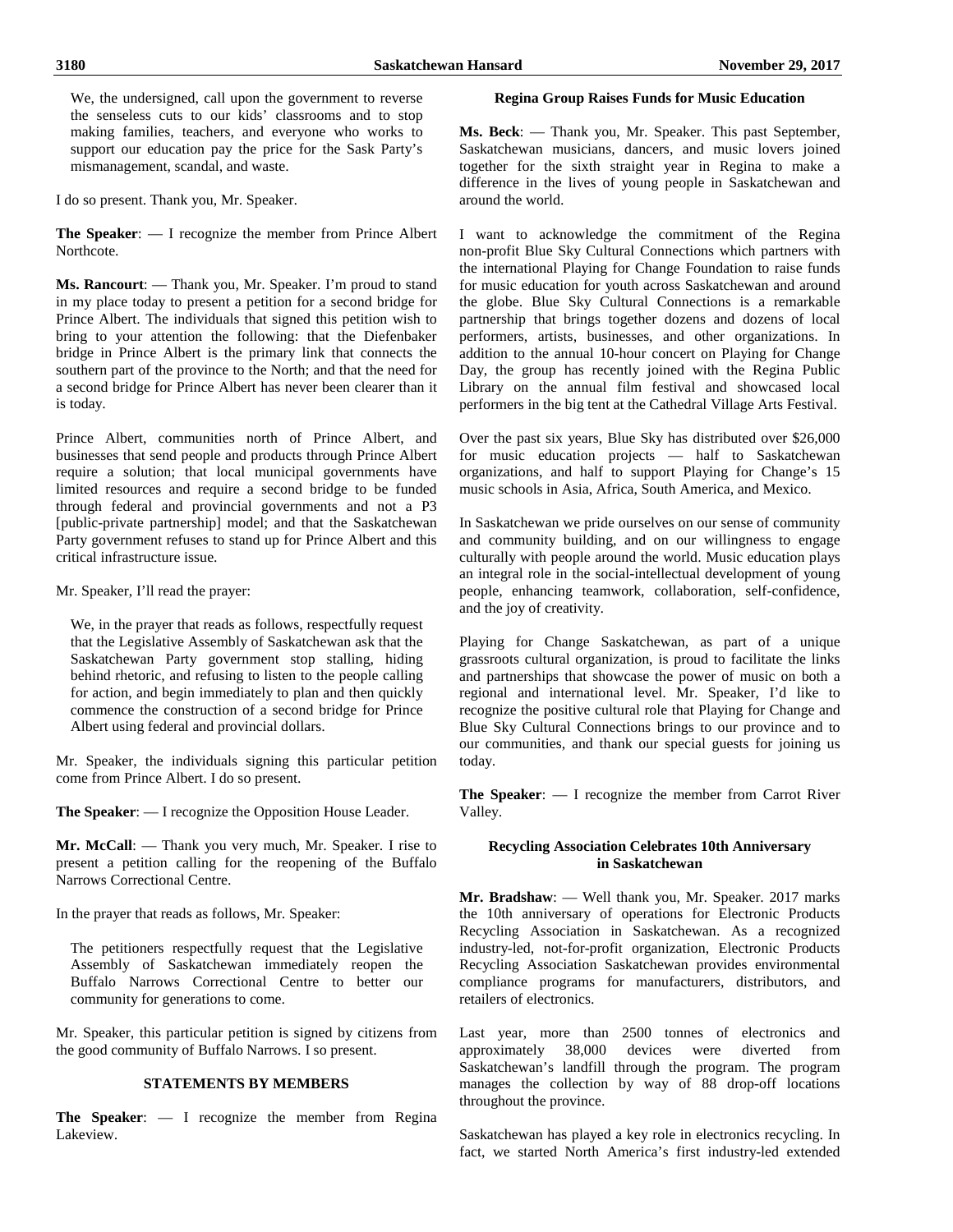producer responsibility program for recycling electronic devices in 2007.

We are pleased to celebrate the 10th year of the program in 2017, with more than 27 000 metric tonnes of electronic devices diverted from our landfills during that time. Today we are announcing the expanded list of electronic products that will be accepted for recycling in our province, starting in May of 2018. Thanks to consultations with stakeholders across the province and to the commitment and support from Electronic Products Recycling Association, our government amended regulations to offer more recycling options to the people of Saskatchewan, who are already among the most dedicated recyclers in Canada, Mr. Speaker.

I'd like to thank the Electronic Products Recycling Association and retailers and all recyclers for their support. Congratulations to EPRA on 10 years of operations in our province. Thank you.

**The Speaker**: — I recognize the member from Athabasca.

#### **Code of Silence Award**

**Mr. Belanger**: — Well thank you very much, Mr. Speaker. I'd like to say I'm very proud to rise in the House today to recognize an award given this week to the Government of Saskatchewan. No drum roll? However, this might be an award that the Saskatchewan Party government probably won't want to be patting themselves on the back for. And I'm afraid that the wine and cheese reception may have to wait.

The Canadian Association of Journalists have chosen the Saskatchewan Ministry of Highways and Infrastructure as their 2017 recipient of the Code of Silence Award for outstanding achievement in government secrecy in the category of provincial government ministries. In their rationale for presenting Saskatchewan Highways and Infrastructure with this prestigious award, CAJ [Canadian Association of Journalists] cited repeated attempts by the CBC [Canadian Broadcast Corporation] in Saskatchewan to shed light on the Sask Party's GTH [Global Transportation Hub] scandal.

Now, Mr. Speaker, we know that the scandal is bad enough on its own, but the Sask Party used every means possible to prevent the information from emerging, blocking frequent attempts to access for information. And, Mr. Speaker, if the Sask Party does want to celebrate this honour, then I might suggest a reception at the Balgonie Diner so long as they don't get stuck in the roundabout on their way there.

In the end, perhaps the Saskatchewan Information and Privacy Commissioner said it best: "I have no choice but to conclude that Highways is not able to manage its freedom of information process properly."

Mr. Speaker, on behalf of all members and concerned citizens and journalists across this country, I'd like to congratulate the Sask Party for this award, and sincerely hope that they can take steps to never . . .

**The Speaker**: — Next statement. I recognize the member from Regina Northeast.

# **Partnerships Support Housing Initiatives**

**Mr. Doherty**: — Thank you, Mr. Speaker. Mr. Speaker, I am pleased to rise and inform members of this House that as of November 27th, 10 more Habitat for Humanity partner families can call Haultain Crossing in Regina their home.

Since 2009 our government has invested \$9.85 million with Habitat for Humanity to develop 172 units in 14 communities across Saskatchewan. In Regina alone, Mr. Speaker, our investment with Habitat for Humanity is \$4.04 million to develop more than 67 homes. Province-wide, our government has invested over \$770 million to develop 11,641 homeowner and rental units and repair 4,330 units across the province.

Mr. Speaker, through this funding, we are enabling Saskatchewan families to focus on their future. I am proud that our government, together with our federal partner, Canada Mortgage and Housing Corporation, contributed \$550,000 to help complete this portion of Haultain Crossing.

I want to thank the federal government for supporting housing initiatives throughout the province, and the city of Regina for their contribution in making these homes a reality. I'd also like to acknowledge, Mr. Speaker, the support of Mountie House, Farm Credit Canada, CJME, Doors, Habitat ReStore, Women's Build, Men's Build, the Square Foot campaign, and the Trades and Skills Construction Apprenticeship.

Mr. Speaker, these partnerships are vital to these projects, and we appreciate all those who help us continue to work towards improving the lives of our fellow citizens. Thank you, Mr. Speaker.

**The Speaker**: — I recognize the member from Melville-Saltcoats.

# **Saskatchewan Roughriders and Football Saskatchewan Honour Principal**

**Mr. Kaeding**: — Thank you, Mr. Speaker. Mr. Speaker, earlier this fall the Saskatchewan Roughriders football club and Football Saskatchewan recognized the contributions made to amateur football by individuals in their communities.

This year they honoured three individuals who have contributed many years of service to amateur football in Saskatchewan. One of these individuals is a constituent of mine, Reg Leidl from Esterhazy. Mr. Leidl is the principal and physical education teacher at Macdonald School in Stockholm. Mr. Leidl has taught for over 36 years and has served as principal for 25 years, mainly in Esterhazy and now in Stockholm.

During this time Mr. Leidl was also the head coach of the football team at Esterhazy High School from 2000 to 2016. For three years, my son Matthew was part of his senior football program and claims that he was made a better person for it. In this role, he was able to create a successful football program for all interested in football throughout the Esterhazy area. He had many players coming from communities around Churchbridge, Langenburg, Saltcoats, Wapella, and Whitewood, as well as Esterhazy. Mr. Speaker, Reg's motto was that no kid would be left behind. Mr. Speaker, he also founded the junior football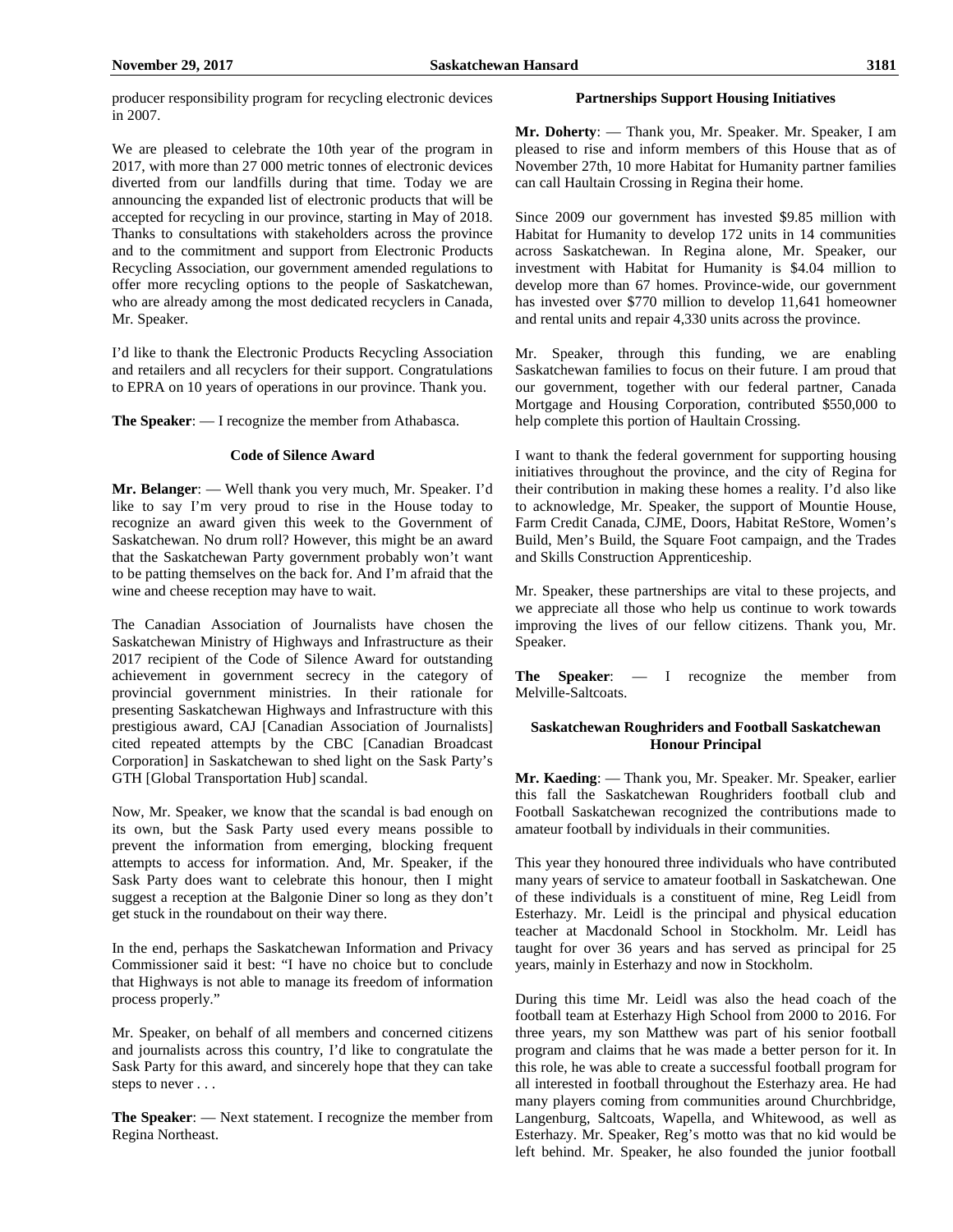program in Esterhazy, giving an opportunity for younger players to develop their skills. He has created a football legacy that has now been carried on by many of his football alumni.

Mr. Speaker, on behalf of everyone in this Assembly, I would like to congratulate Mr. Leidl on being celebrated by the Saskatchewan Roughriders and Football Saskatchewan, and for all his contributions to football in rural Saskatchewan.

**The Speaker**: — I recognize the member from Regina Pasqua.

# **Opening of Housing Units for Families With Complex Needs**

**Mr. Fiaz**: — Thank you, Mr. Speaker. On November 17th I had the great opportunity to celebrate the opening of Silver Sage Holdings Ltd. opening of 14 units for families. Mr. Speaker, these units will improve the quality of life for those living in them. I would like to thank Foxvalley Counselling and Silver Sage Holdings for their vision and commitment to these units. Creating homes that work for families with complex needs with access to support will assist these families to a bright future in a safe environment.

Mr. Speaker, the Saskatchewan Housing Corporation, along with their federal housing partners, contributed \$1.3 million to help fund this project. I would like to thank the city of Regina for being a key partner.

Mr. Speaker, this government believes that housing is fundamental to keep Saskatchewan strong, and housing projects such as this will help achieve that goal, leading families along the path to success. Mr. Speaker, Saskatchewan is the province for all, and I am encouraged to see so many people come together along with our government to help make a difference.

Mr. Speaker, I now ask all members to join me in celebrating the opening of 14 units for families with complex needs. Thank you very much.

[14:00]

**The Speaker**: — I recognize the Minister of Energy and Resources.

# **New Elementary Schools Open in Warman**

**Hon. Ms. Heppner**: — Thank you, Mr. Speaker. I am pleased to rise yet again to talk about even more schools that are new in my constituency. Two new elementary schools are now open in Warman. Traditions Elementary School and Holy Trinity Catholic School are well into their new school year and a part of this government's joint-use school projects. I'd like to congratulate the school divisions for coming together to make these schools a reality. The P3 model, which continues to be criticized by the members opposite, has in fact saved millions of dollars and saw these schools being built on time and on budget.

I want to thank parents and community members for coming together to establish Catholic education in both Warman and Martensville. Having diverse education options will benefit these communities, and I'm sure students are excited to have these new learning spaces in their neighbourhoods. Between the two schools, there are 28 classrooms; three gymnasiums, including a large shared gym and stage; two band rooms; libraries; a community resource space; and, Mr. Speaker, a 90-space childcare centre.

Our track record speaks for itself. Since 2007 this government has worked tirelessly to open more doors in education, committing \$1.5 billion towards 67 major capital projects, as well as various smaller projects.

Mr. Speaker, I now ask all members to please join me in thanking the builders, educators, and communities that came together to get these schools built. Thank you, Mr. Speaker.

# **QUESTION PERIOD**

**The Speaker**: — I recognize the Leader of the Opposition.

# **Access to Reproductive Health Services and Members' Views on Abortion**

**Ms. Sarauer**: — Mr. Speaker, before we get into the issues of the day, there is some clarity that the people of Saskatchewan need because the Minister Responsible for Rural and Remote Health has refused to answer direct questions from us or the media.

That is a minister who, this year, attended an anti-choice rally and encouraged those in attendance to keep protesting his own government's position. He said that the protestors were "changing hearts and minds."

Mr. Speaker, we understand and respect that members hold personal views on this and many issues. That is not what this is about. As elected representatives, we are called upon to put those personal feelings aside and do what is best for the province, and at a minimum, what is required by the Supreme Court. That is all we are asking of the minister.

So again, can the Minister of Rural and Remote Health assure all Saskatchewan people that he is committed to working to improve equitable access to health care throughout Saskatchewan, including women's reproductive health services across the province?

**The Speaker**: — I'd like to thank the members for respectfully listening to the question. Now let's be respectful and listen to the answer. I recognize the Minister of Rural and Remote Health.

**Hon. Mr. Ottenbreit**: — Mr. Speaker, I absolutely went out and talked to members at that rally back in May because we represent all people, Mr. Speaker. We're here to represent all. Probably half or more of my constituency is pro-life, and probably half or around that number is not pro-life. I represent everybody equally, Mr. Speaker. As a pro-life member, as a pro-life person, I have my own views. But as an MLA and a minister, I'm here to represent the government. I'm here to represent the laws of the land. I totally recognize the 1988 Supreme Court decision. I totally recognize the *Canada Health Act*. We're here to uphold that, and I feel I can do that, Mr. Speaker.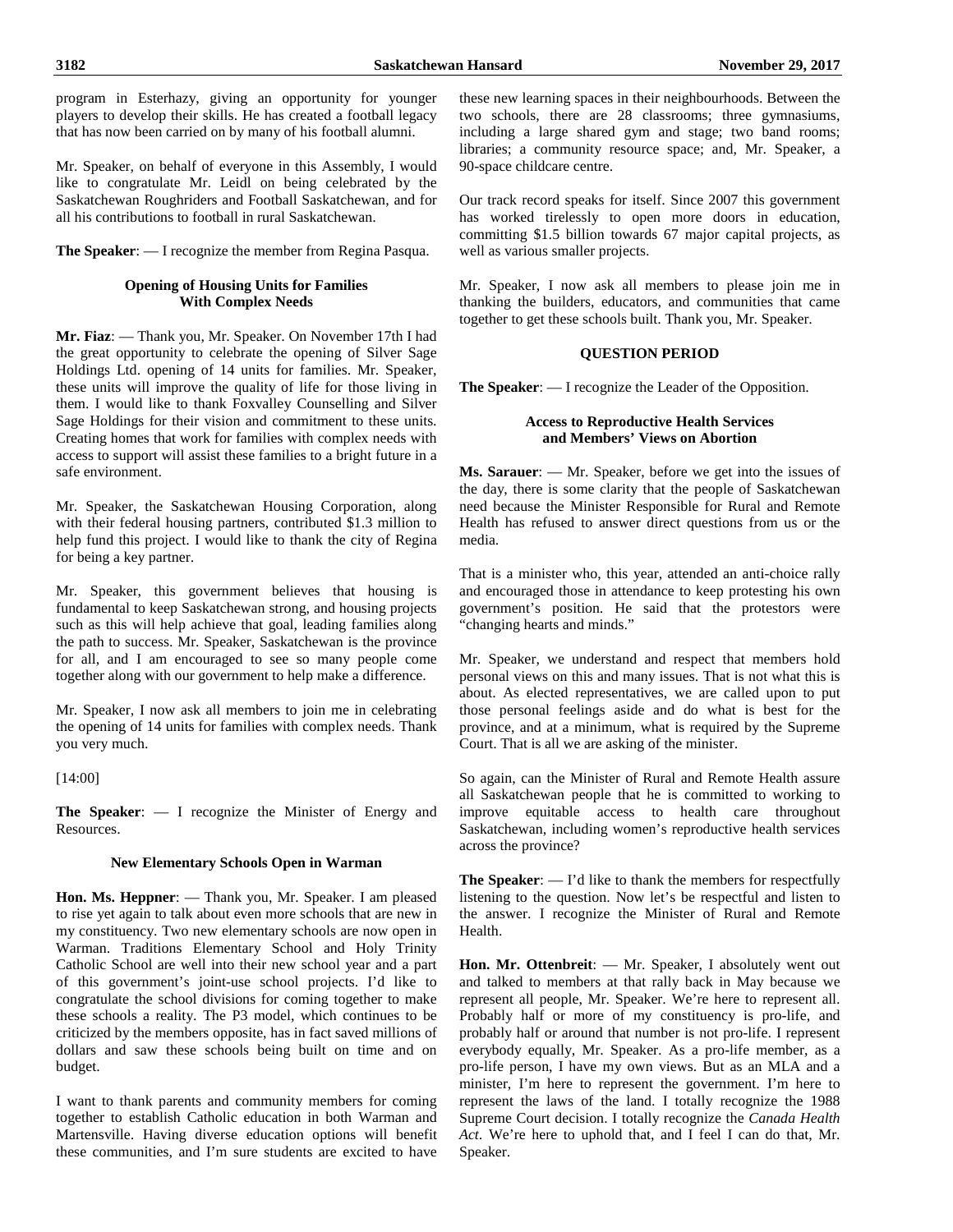And you know, just by the nature of the questions that I've been getting across the floor . . . I'm happy to answer these questions. I'm happy to talk about these issues anytime. But by the insinuations of the members opposite, by their insinuations against me, by their own questions, they would think that their own leadership candidate, as a doctor, wouldn't be qualified to be the premier, would-be premier, or maybe not even their own Health minister, Mr. Speaker.

**The Speaker**: — I recognize the Leader of the Opposition.

#### **State of Provincial Finances**

**Ms. Sarauer**: — Thank you, Mr. Speaker. I would like to thank the minister for finally getting on his feet and answering that question.

I will move on to the province's finances now. The Sask Party are busy trying to put some lipstick on this pig of a budget and they're saying they're on track, but let me remind you that means \$650 million in the hole. And, Mr. Speaker, the contingency fund is all gone. But the Minister of Finance doesn't seem to care that they're adding even more debt to future generations. She said, and I quote, "Keeping the finances more stable is a discussion for another day."

Mr. Speaker, does the Premier agree with the Finance minister's comments, or would he agree with me and us that managing our finances responsibly should be the focus of every single day and should not hang in the balance based on the Sask Party's own leadership race?

**The Speaker**: — I recognize the Premier.

**Hon. Mr. Wall**: — Mr. Speaker, I think anybody following politics in the last couple of years would be shocked at the thought that the NDP's [New Democratic Party] approach to budgeting is anything but reasonable and responsible. Because every single day in this session, they'll get up and ask for more money to be spent or ask for some tax adjustment to be changed, Mr. Speaker.

I'm happy, Mr. Speaker, I'm happy to report to the House, to confirm the report that our three-year plan to balance is on track, that the deficit target for this year is on track, Mr. Speaker. I'm happy to report that the economic forecast for the province of Saskatchewan is strong for next year.

It's true we've taken a different approach than their cousins in Alberta, Mr. Speaker. Interesting that she would ask this question on this day when the Dominion Bond Rating agency has weighed in on the NDP's approach to a similar problem in the province next door. Mr. Speaker, DBRS [Dominion Bond Rating Service Ltd.] has maintained the negative trend. In fact their headline of the press release was called, for Alberta's NDP, "All trends negative." They say that they "maintained the negative trend because the province has yet [the Alberta NDP has yet] to demonstrate any real willingness to address the weakest budget outlook among all the provinces . . ." Mr. Speaker, they point out that there is not a plan next door because they're following . . . By the way, the NDP in Alberta are following the same approach as these folks over here. There's no plan to get to balance, Mr. Speaker, notwithstanding resource revenue changes.

We've taken a different approach. We have a AAA credit rating in the province of Saskatchewan and our plan's on track.

**The Speaker**: — I recognize the member from Regina Rosemont.

**Mr. Wotherspoon**: — Mr. Speaker, I get a kick hearing from the Premier here, the Premier that couldn't balance the budget during the best days, making noise about next door. And of course the Premier, you know, he spins well but, you know, that doesn't take away anything from his reckless and damaging record as Premier when it comes to the finances or what his Finance minister said today. She said that she'll worry about stable finances another day, another day, Mr. Speaker. Well it's been the story of this Premier, year after year after year. Mr. Speaker, while they hide the financial mess that they've created, they're making things worse.

Despite the Sask Party constantly putting their future into question and holding secret meetings to sell them off, our Crowns are making hundreds of millions of dollars this year, millions more than budgeted by the Sask Party. So will the Premier finally be true to his word and protect our Crowns? Will he scrap Bill 82 and take SaskEnergy off the auction block? And will he scrap all of Bill 40 to protect SaskTel and all of our other Crowns?

**The Speaker**: — I recognize the Minister of Finance.

**Hon. Ms. Harpauer**: — Thank you, Mr. Speaker. And I find it interesting that they're going to take one part of a sentence in an answer to obviously a reporter's question. They're going to use it to their advantage. And it probably had to do with a question that will be, you know, looked at into next year's budget, Mr. Speaker.

So it's very typical of the NDP to torque their questions by using a few, a clip of words, inappropriately. That's quite what we can expect from the NDP. The other thing that we can expect from the NDP is not to recognize when a budget's on track. Another thing that we can expect from the NDP is not to understand when there is a plan. Why? Because they don't have one now. They didn't have one when they were in government. Their plan was to close schools. It was to close health care facilities, Mr. Speaker. Their plan was not to worry about finances, quite frankly, and right now their plan is just to continue to spend.

**The Speaker**: — I recognize the member from Regina Rosemont.

**Mr. Wotherspoon**: — Mr. Speaker, either they don't get it or they don't care. And I think if you ask the folks, who are hard-working folks, at our Crown corporations and the public sector, they'll give you an answer to that. They're pretty clear which one it is.

Mr. Speaker, the Sask Party tried to cut \$250 million out of the hard-earned pay of Saskatchewan workers. They finally accepted that they can't get away with this. The Premier says there's no mandate, that it's just a goal. This is no way to run a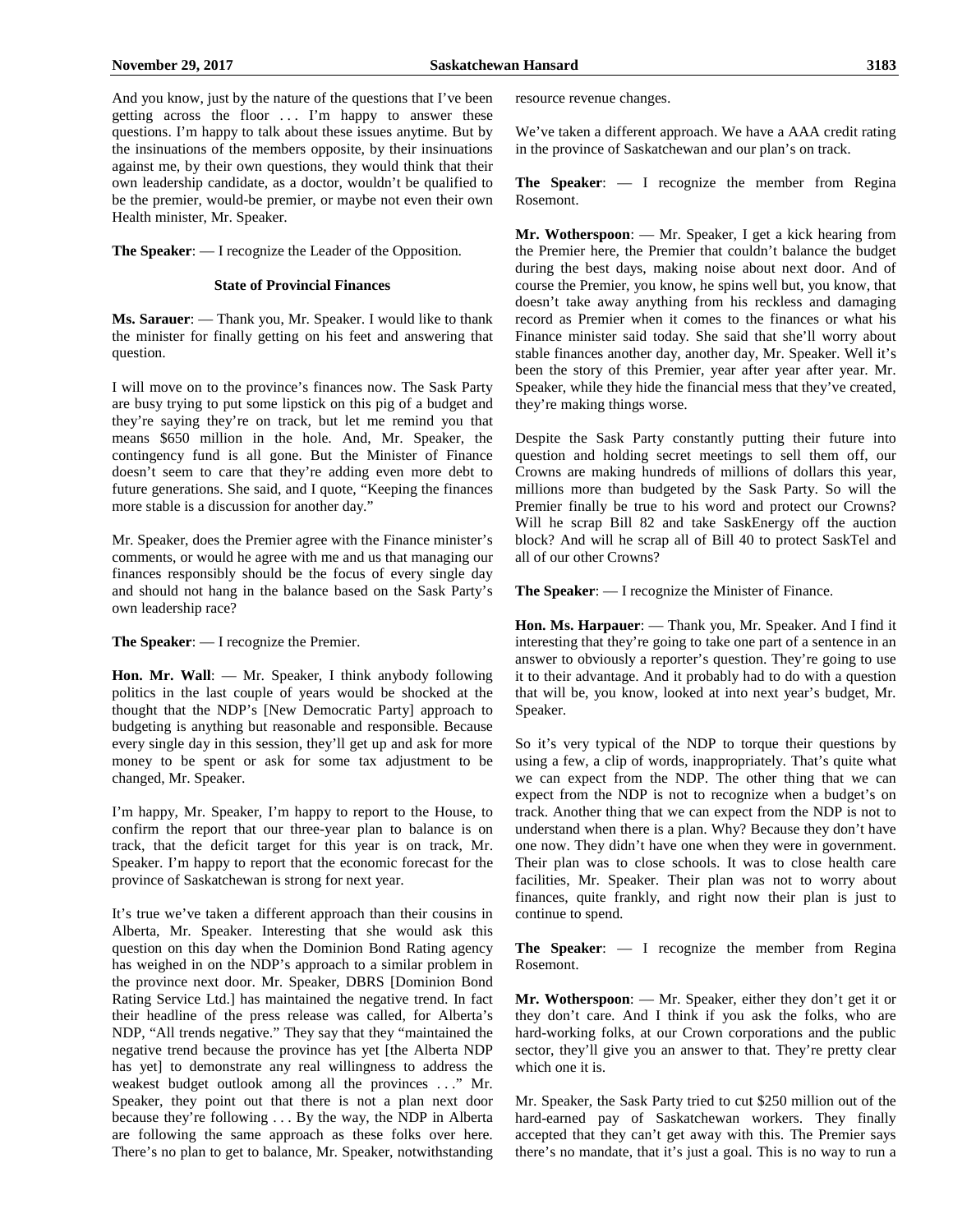province. It's no way to treat the hard-working people of this province.

To the Premier: will he finally scrap his attack on the hard-working people who run this province?

**The Speaker**: — I recognize the Minister of Finance.

**Hon. Ms. Harpauer**: — Mr. Speaker, the resource revenues within our province, as that member well knows, is down \$1.2 billion. This has been a trend that's now in its third year, Mr. Speaker. The previous Finance minister has spoken to this and said that we're going to have to do things differently within this province, that we have to be less reliant on resource revenue, Mr. Speaker, unlike the NDP Alberta who are still hanging their hat on resource revenues.

And it's not faring well for them, Mr. Speaker. Over 7 billion of our budget is on compensation for our workers. They're very valuable workers, Mr. Speaker. We want to work with them, and there'll be collective bargaining that will take place at the table. But we have to look at, you know, savings within every part of our budget, Mr. Speaker, because we are going to balance within three years.

We have a plan. That's why we have the second-highest rating within our country and that's why we have the second-lowest debt-to-GDP [gross domestic product] ratio.

**The Speaker**: — Now I'll recognize the member from Saskatoon Nutana.

**Ms. Sproule**: — Apologies to my colleague for standing up early, Mr. Speaker. Mr. Speaker, this is the problem with that government. It's their own mismanagement, scandal, and waste that put our whole province in this massive deficit. And it's the Sask Party, not our natural resources, not the Saskatchewan people, who are doubling our entire debt in just five years. And yet they think it's the rest of us who should be paying the price.

Mr. Speaker, there was \$300 million in the contingency fund. It's only November, and they're finally admitting it's already gone. This is the government that blew through record resource revenues. They blew through the rainy day fund, and they blew through the surpluses that were left for them. Now they've blown through their own contingency fund.

The Finance minister has said, "Keeping the finances more sustainable is a discussion for another day." Mr. Speaker, my question for her is: when will that day come for this government?

**The Speaker**: — I recognize the Minister of Finance.

**Hon. Ms. Harpauer**: — Mr. Speaker, again they're using something totally out of context. Some of the questions had to do with the future budget in a press conference that was on the second quarter of this budget. So yes, there are discussions that's going to go into the next budget. There should be, quite frankly.

We have a three-year plan. It doesn't end at this budget. And the interesting thing is, we have a three-year plan that has given this province a very good credit rating, Mr. Speaker. That fares well when we have to borrow money, Mr. Speaker. It fares well when there is industry and corporations looking for where to invest, Mr. Speaker. That fares well, Mr. Speaker, when people are moving to this province instead of leaving the province as they did in the past. Mr. Speaker, the member opposite should take a look at the three-year plan and then talk to her cousins next door and see what their plan looks like.

**The Speaker**: — I recognize the member from Saskatoon Nutana.

**Ms. Sproule**: — Mr. Speaker, governing was easy when the money was flowing in. But now that times are tough, they're digging the hole deeper. The former Finance minister delivered the government's budget, but that whole caucus is responsible for it. They spoke in favour of it and they all voted for it.

So, Mr. Speaker, before his colleagues threw him under the bus and started undoing what he dutifully presented, the former Finance minister was asked to justify some of his generous tax giveaways. And he said that he knew that some of his "caucus colleagues would benefit." Last night I asked the current Finance minister which experts they had consulted and she said, and I quote, ". . . well I guess my answer would be people."

Mr. Speaker, how can the Finance minister still stand by a budget that hurt so many across the province when their justification for it is that they said they'd consulted with caucus colleagues and people?

**The Speaker**: — I recognize the Minister of Finance.

**Hon. Ms. Harpauer**: — Wow. Mr. Speaker, that's awesome. She just asked a question, she was asking questions to do with a bill concerning small business, change to the small-business threshold, and then is suggesting that that was a conversation about the second quarter. Mr. Speaker, that is how they distort their questions, the comments that are made. It is ridiculous. It's irresponsible on their part to distort things in such a manner.

However, I don't apologize for consulting with people, Mr. Speaker. I don't think anyone in our caucus is going to apologize because we consult with people and talk to our constituents. She needs to read it all into the record, Mr. Speaker. How we talk to businesses, how we talk to the chamber, how we talk to the Federation of Independent Business, Mr. Speaker, how we talk to the businesses within our constituencies and our constituents.

Mr. Speaker, I was speaking specifically to the decrease to the personal income tax.

**The Speaker**: — I recognize the member from Saskatoon Nutana.

#### **Land Acquisitions for Regina Bypass Project and Global Transportation Hub**

**Ms. Sproule**: — Mr. Speaker, the wealthiest in our province are still getting an income tax cut. And their new tax giveaway for not-so-small businesses is not going to help the thousands of small businesses struggling to stay afloat. Mr. Speaker, the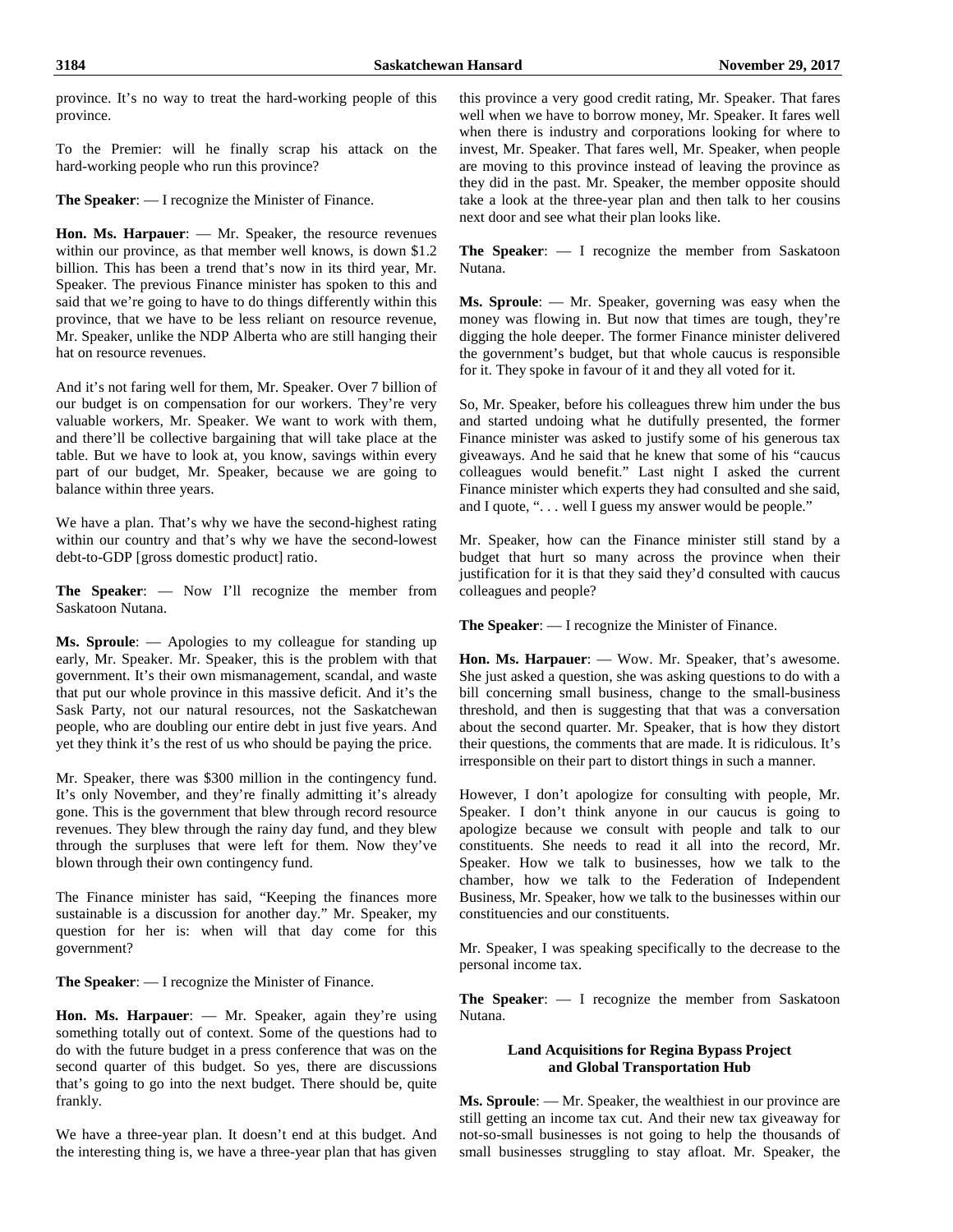former minister of Finance said that members of that caucus run businesses that will get their new tax cut but nowhere else in Canada would these companies be considered small businesses.

And it's being that out of touch, their focus on the wealthy and their well-connected friends, that has people so concerned with the Sask Party's GTH scandal. And that's why they're concerned with who is getting richer with taxpayer dollars with the Regina bypass.

#### [14:15]

Now we already know that the land at the heart of the RCMP [Royal Canadian Mounted Police] investigation made \$11 million for two Sask Party supporters, but now they're stonewalling on answers to other questions. Just before question period, they released a total amount, but that's not the question that we were asking, Mr. Speaker.

So I'm going to try this again. Can the minister provide the total amount that was paid out in lawsuits over land sales at the GTH and the bypass? Not the total amount of the purchase. We want to know about the lawsuits and how many of those who benefited have donated to the Sask Party.

**The Speaker**: — I recognize the Minister of Highways and Infrastructure.

**Hon. Mr. Marit**: — Mr. Speaker, there is a process for Highways to acquire land through appropriation. The way we do it, expropriate the property, it's no different than it's been for the last 30 or 40 years. It's the same process. We hire assessors to do the assessment on the property. If the landowner wishes to get a third party assessor, we do that. We put those values together. We come up with a value.

If the process doesn't work, that the expropriation process doesn't work, there's a mediation process that can work, Mr. Speaker. And at the end of the day, if the landowner isn't happy with that process, there is the court. And at the end of the day, the court will decide the value of the land, not the government, Mr. Speaker.

**The Speaker**: — I recognize the member from Saskatoon Nutana.

**Ms. Sproule**: — Mr. Speaker, there's no wonder he's being awarded an award for stonewalling. The question was, not a lesson, but how many dollars, taxpayers' dollars have been paid out in lawsuits over the GTH and the bypass? That's the simple question. Let's get the answer.

**The Speaker**: — I recognize the Minister of Highways and Infrastructure.

**Hon. Mr. Marit**: — Mr. Speaker, we made it public, the process that we went through. There was a total of 103 different landowners in the GTH, in the property. There's about 190 different properties, but 103 landowners, Mr. Speaker. It's a public document.

The land acquisitions and the other compensations total roughly about \$80 million. And in the budget that the GTH, that we used, it is well under that, and it's well under that number, Mr. Speaker. So that's where we're at with the dollar numbers. It's public.

**The Speaker**: — I recognize the member from Saskatoon Fairview.

#### **Employment and Provincial Economy**

**Ms. Mowat**: — Mr. Speaker, today's financial update showed more bad news for jobs in Saskatchewan. Revenue from income taxes is 110 million less than the government originally predicted. The minister has a lot of excuses, but let's be clear: income tax revenue is down because there are more people unemployed in this province.

Mr. Speaker, according to the latest numbers from Stats Canada, while EI [employment insurance] claims are decreasing in most parts of the country, the number of people in Saskatchewan making claims actually increased 6.7 per cent. That's the second-highest increase in Canada, and the highest increase outside Atlantic Canada. Mr. Speaker, instead of making excuses and looking out for their friends, when will they step up, stimulate the economy, and start helping Saskatchewan people get back to work?

**The Speaker**: — I recognize the Minister of the Economy.

**Hon. Mr. Bonk**: — Thank you, Mr. Speaker. I empathize with anyone who's been impacted by a job loss. But low global commodity prices have had a real impact on our financial situation in the past few years. But despite these challenges, unemployment rate of 5.9 per cent is lower than the national average of 6.3 per cent nationwide. And we're seeing improvements in these areas. Jobs in oil and gas are on the increase, Mr. Speaker. The industries with the largest gains in our economy, Mr. Speaker, are construction, transportation, warehousing.

There are 64,400 more people working in Saskatchewan today than there ever was under the best days of the NDP, Mr. Speaker. We stand by our record of job creation compared to their job creation record of the worst, dead last, in Canada.

**The Speaker**: — I recognize the member from Saskatoon Fairview.

**Ms. Mowat**: — Mr. Speaker, they can't take credit when job numbers are good but then point fingers when they drop the ball. The reality is when other provinces are creating jobs and sparking record growth, Saskatchewan people are losing their jobs and the Sask Party is letting our economy fall behind.

Mr. Speaker, there are 11,000 more people looking for work than a year ago. Across the province, we've lost jobs in the resource sector, in agriculture, in construction, and in the private sector. And the Finance minister said today that she wouldn't rule out firing even more public sector workers.

Mr. Speaker, after seeing the numbers today, after all the evidence that their cuts, tax hikes, and sell-offs are costing Saskatchewan people jobs, when will the Sask Party finally start taking job losses seriously? And when will they finally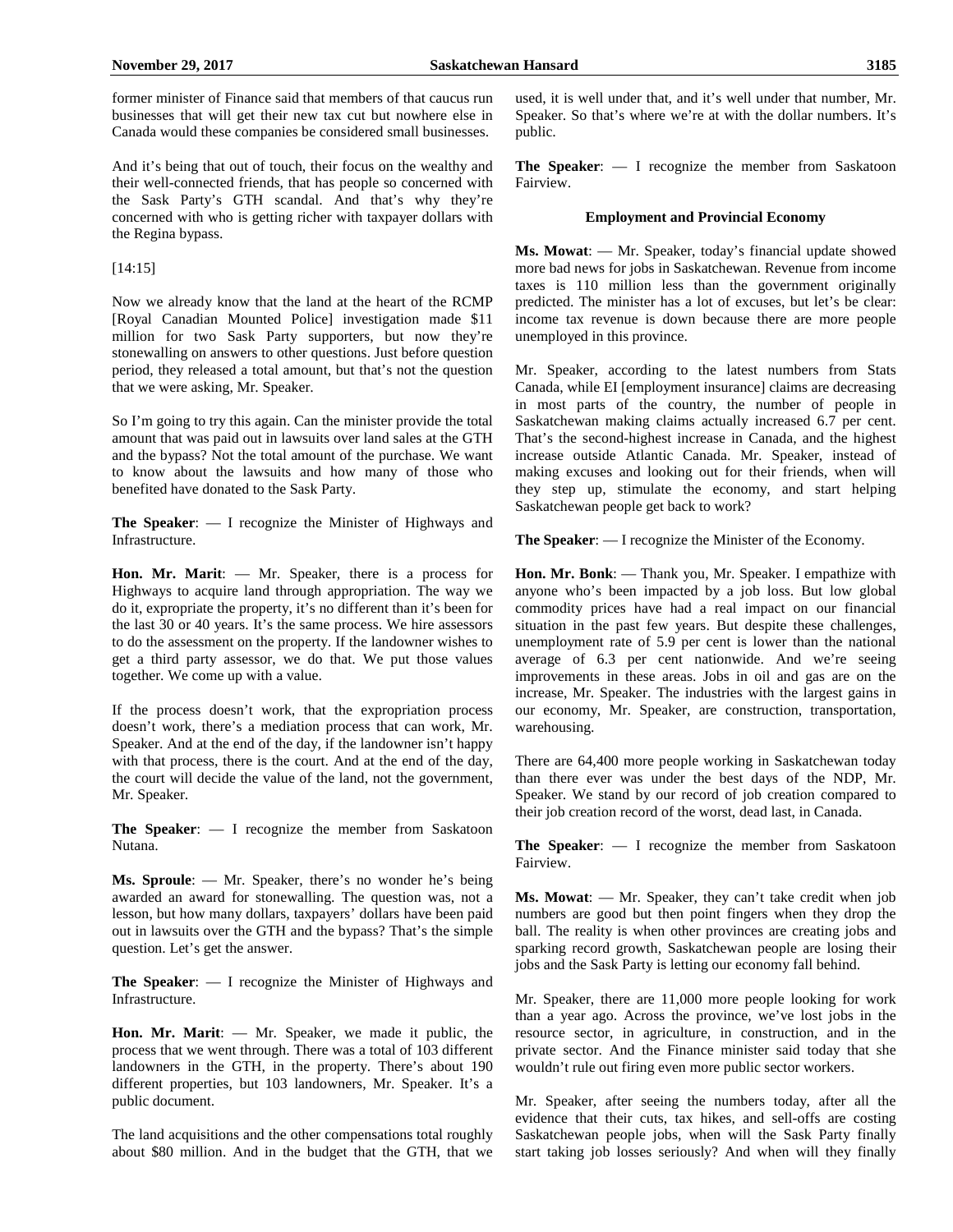come up with a plan to put Saskatchewan people back to work?

**The Speaker**: — I recognize the Minister of the Economy.

**Hon. Mr. Bonk**: — Mr. Speaker, thank you for . . . I thank the member opposite for that question. I am very proud to say, in Saskatchewan we have worked hard to create an atmosphere where everyone can thrive in this province. We keep our taxes low. We have incentives for our private businesses, who are the small businesses in this province, who are the drivers of our economy, who are the businesses that employ people in this province. We've had unprecedented job growth in this province over the last 10 years.

If you look at the long-term trends in employment numbers in this province, it's a far cry from the dark, dreary days of the NDP when people were fleeing this province and they had the worst job creation record in the nation.

**The Speaker**: — I recognize the member from Regina Lakeview.

#### **Assistance for Cattle Producers**

**Ms. Beck**: — Thank you, Mr. Speaker. As all members are aware, wildfires near Burstall, Leader, and Tompkins destroyed thousands of acres of land and claimed the lives of hundreds of cattle. The government has promised some funds, but it isn't enough. And over a month later, producers are still waiting.

Mr. Speaker, according to today's financial update, agriculture expenses are down — almost \$90 million less than expected, partly due to a reduction in crop insurance claims. Why won't this government use some of this surplus to provide much-needed disaster relief to these producers?

**The Speaker**: — I recognize the Minister of Agriculture.

**Hon. Mr. Stewart**: — Thank you, Mr. Speaker, and I thank the member for her question. The wildfires were a tragedy. There's no question about that. And first of all, I extend my condolences to the family and friends of James Hargrave, who lost his life, and to those who were injured as well fighting the wildfires, Mr. Speaker.

The livestock branch has put together a technical document on disposal recommendations and we've provided the five impacted RMs [rural municipality] with dollars, Mr. Speaker, to help with the disposal of dead stock. We've providing funding to the Saskatchewan Stock Growers Association, Mr. Speaker, in the amount of \$100,000 to bolster their fund that they're raising to help the victims of the wildfires.

Mr. Speaker, AgriStability is available to those who have it, and a number of them may be able to trigger claims this year because of the losses in the wildfires from AgriStability, Mr. Speaker. And regular programs, agricultural programs are all available.

And as the grassland recovers from the fires, Mr. Speaker, our experts in the ministry will be helping producers with grazing plans and monitoring the recovery of the grass.

**The Speaker**: — I recognize the member from Regina Lakeview.

**Ms. Beck**: — I thank the minister for that answer, Mr. Speaker, and share in the condolences and the sentiments expressed.

But the reality is — we all know, and the minister knows this — that what has been provided for producers to this point is simply inadequate. We have producers who are looking to replace their herds, who are wondering how they're going to come up with the dollars to feed their cattle over the winter, and to find pasture land to graze these cattle on in the long time.

We have had a surplus in the agriculture funding as noted today of \$90 million. My question is this: will the minister commit to using some of that funding to help these producers in this very desperate time of need?

**The Speaker**: — I recognize the Minister of Agriculture.

**Hon. Mr. Stewart**: — I thank you, Mr. Speaker. I've illustrated how the government will help those producers, Mr. Speaker. And it's substantial of course. You know, this is another case the Finance Minister mentioned it earlier — where we're criticized for not always running a surplus. And every instance where there's an opportunity to spend more money, the opposition encourage us to do just that, Mr. Speaker.

**The Speaker**: — I recognize the member from Regina Lakeview.

**Ms. Beck**: — Mr. Speaker, this really isn't the time for spin. I appreciate what has been done to this point, but we all know that it is not adequate. Those answers and that spin will not feed those cattle. It will not replace the herds. It will not provide the much-needed answers to these producers who are wondering where they're going to graze their cattle next year. There are provisions that should be made available by this government in the time of this unprecedented disaster — wildfires of this scope — to help these producers. The minister knows that more is needed. Will he commit to it today?

**The Speaker**: — I recognize the Minister of Agriculture.

**Hon. Mr. Stewart**: — Thank you, Mr. Speaker. And again I thank the member for her question. It's legitimate. Mr. Speaker, we have provided substantial funds for this. We'd all like to give more, but our programs don't cover insurable assets, Mr. Speaker. So while in our hearts we might like to stroke a big cheque from public funds to help these people, some of whom are actually hurting, Mr. Speaker, our programs do not cover losses on insurable assets. And virtually all of the losses in the wildfires were insurable assets and that's why, on top of everything else we've done — with veterinary help, help to dispose of animals — we provided the \$100,000 for the Stock Growers.

#### **INTRODUCTION OF BILLS**

**Bill No. 113 —** *The Planning and Development Amendment Act, 2017*

**The Speaker**: — I recognize the Minister of Government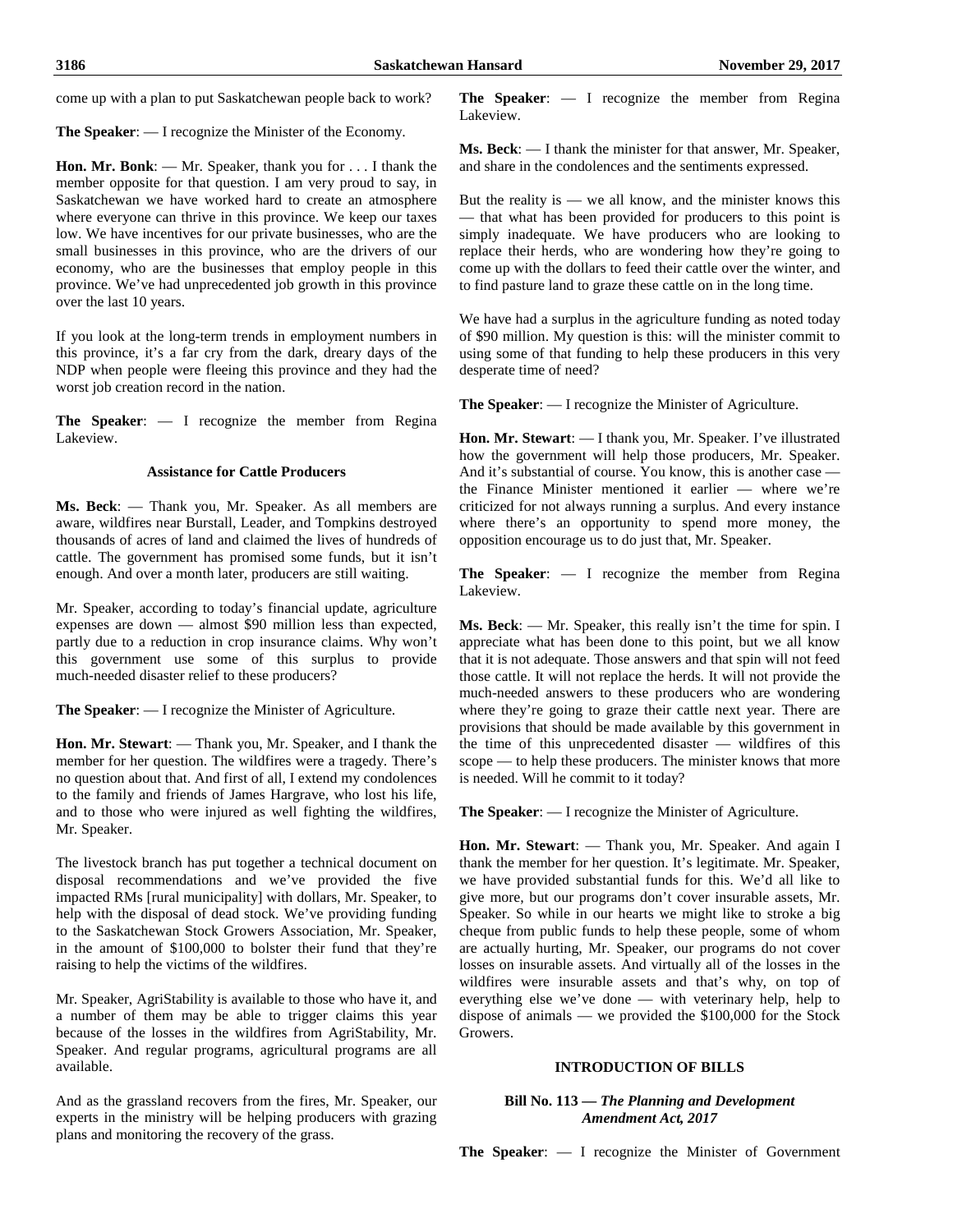Relations.

**Hon. Mr. Doke**: — Mr. Speaker, I move that Bill No. 113, *The Planning and Development Amendment Act, 2017* be now introduced and read a first time.

**The Speaker**: — It has been moved by the Minister of Government Relations that Bill No. 113 be now introduced and read the first time. Is it the pleasure of the Assembly to adopt the motion?

**Some Hon. Members**: — Agreed.

**The Speaker**: — Carried.

**Law Clerk and Parliamentary Counsel**: — First reading of this bill.

**The Speaker**: — When shall the bill be read a second time? I recognize the minister.

**Hon. Mr. Doke**: — Next sitting of the Assembly.

**The Speaker**: — Next sitting.

# **PRESENTING REPORTS BY STANDING AND SPECIAL COMMITTEES**

**The Speaker**: — I recognize the Chair of the Standing Committee on Crown and Central Agencies.

# **Standing Committee on Crown and Central Agencies**

**Ms. Young**: — Thank you, Mr. Speaker. Mr. Speaker, I'm instructed by the Standing Committee on Crown and Central Agencies to report Bill No. 84, *The Income Tax (Business Income) Amendment Act, 2017* without amendment.

**The Speaker**: — When shall this bill be considered in the Committee of the Whole on Bills? I recognize the Minister of Finance.

**Hon. Ms. Harpauer**: — I request leave to waive consideration in Committee of the Whole on this bill, and that the bill be now read the third time.

**The Speaker**: — The Minister of Finance has requested leave to waive consideration in Committee of the Whole on Bills on Bill No. 84, *The Income Tax (Business Income) Amendment Act, 2017*, and the bill be now read the third time. Is leave granted?

**Some Hon. Members**: — Agreed.

**The Speaker**: — Carried. The minister may proceed to move third reading.

# **THIRD READINGS**

# **Bill No. 84 —** *The Income Tax (Business Income) Amendment Act, 2017*

**The Speaker**: — I recognize the Minister of Finance.

**Hon. Ms. Harpauer**: — I move that the bill be now read the third time and passed under its title.

**The Speaker**: — It has been moved by the minister that Bill No. 84, *The Income Tax (Business Income) Amendment Act, 2017* be now read the third time and passed under its title. Is the Assembly ready for the question?

I recognize the member from Saskatoon Nutana.

**Ms. Sproule**: — Mr. Speaker, just an opportunity to present a few words on this bill. We do support small businesses on this side of the House. Small businesses create about 80 per cent of all new jobs across our province and they grow our economy, and the NDP is committed to finding ways to support all small businesses in Saskatchewan. But that is not what this bill is about.

This bill is about the Sask Party changing the definition of "small business" to benefit the wealthiest. And last night in committee, the minister confirmed that this change will only help 1 in 13 small businesses in Saskatchewan.

[14:30]

If the Sask Party was truly serious about helping small businesses, it would recognize that their PST hike has hurt all small businesses, all producers, and all families big and small across the province.

Now we've heard from business owners about how this tax hike has hurt the restaurant industry. The restaurants and bars are struggling and have had to lay off employees because of these tax hikes. Saskatchewan is the only province where people have to pay PST on life and health insurance. We've heard from producers about how the PST increases on insurance have impacted their bottom line.

We absolutely should be doing more to support small businesses throughout the province. But the fact is that Bill 84 will only help 1 in every 13 small businesses — and these are the wealthiest, Mr. Speaker — while the Sask Party's PST hikes have hurt all of the small businesses.

Now, Mr. Speaker, this spring when I was asking the former Finance minister about the tax changes he said, and I quote:

So you could have a small business making \$600,000 in taxable income, and there are a lot of them in this province. I dare say I've got some colleagues in my caucus, caucus colleagues that run some of those businesses.

It's an odd thing to have one Finance minister using his caucus colleagues as examples of business owners who make 600,000 while another Finance minister changes the law to help those business owners.

Nowhere else in Canada would these businesses be considered small businesses. Across the board, the limit is \$500,000, Mr. Speaker — everywhere, in every other province, and federally. But in this province these businesses are now being deemed to be small businesses.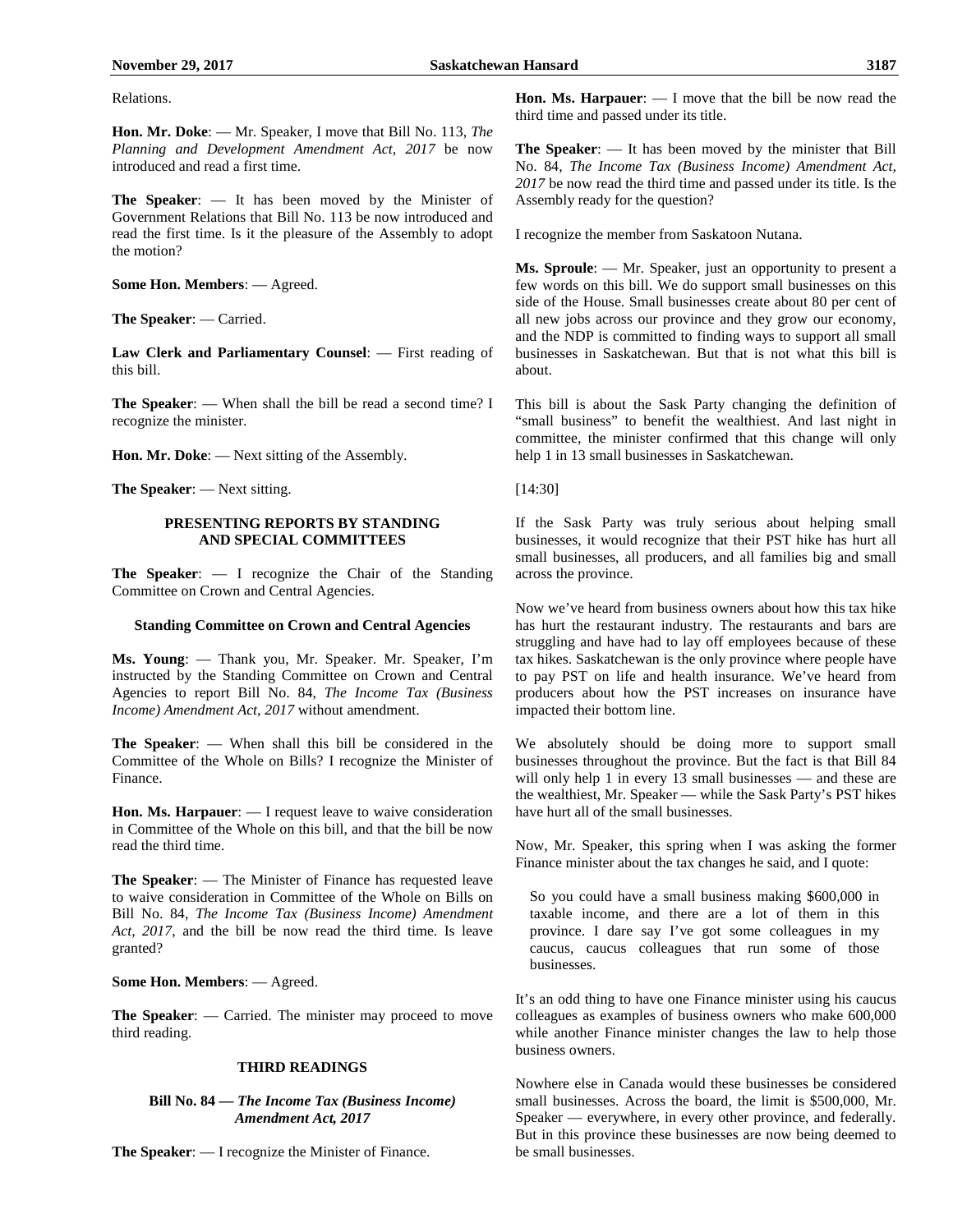We are committed on this side of the House to finding ways to support all small businesses — all of them. And we want to help all those who have been hurt by the Sask Party's PST hike, not just the richest businesses that the Sask Party is looking to help with this tax giveaway.

**The Speaker**: — The question before the Assembly is the third reading of Bill No. 84, *The Income Tax (Business Income) Amendment Act, 2017*.

All those in favour say yes.

**Some Hon. Members**: — Yes.

**The Speaker**: — Those opposed say no.

**Some Hon. Members**: — No.

**The Speaker**: — I think the yeses have it. Call in the members.

[The division bells rang from 14:32 until 14:40.]

**The Speaker**: — The question before the Assembly is third reading of Bill No. 84, *The Income Tax (Business Income) Amendment Act, 2017*.

All those in favour of the motion please stand.

# **[Yeas — 46]**

| Wall          | Heppner           | Makowsky        |
|---------------|-------------------|-----------------|
| Stewart       | Reiter            | Morgan          |
| Harpauer      | Duncan            | Cox             |
| Marit         | Hargrave          | D'Autremont     |
| Docherty      | Merriman          | Doke            |
| <b>Bonk</b>   | Tell              | Eyre            |
| <b>Brkich</b> | Harrison          | Ottenbreit      |
| Ross          | Weekes            | Hart            |
| Kirsch        | <b>Bradshaw</b>   | Steinley        |
| Nerlien       | Carr              | Lawrence        |
| Wilson        | Young             | <b>McMorris</b> |
| Michelson     | <b>Buckingham</b> | Doherty         |
| Lambert       | Beaudry-Mellor    | Moe             |
| Wyant         | Dennis            | Kaeding         |
| Steele        | Fiaz              | Cheveldayoff    |
| Olauson       |                   |                 |

#### **[Nays — 11]**

**The Speaker**: — All those opposed to the motion please stand.

| Sarauer | Chartier    | Belanger    |
|---------|-------------|-------------|
| Sproule | Forbes      | Rancourt    |
| Mowat   | McCall      | <b>Beck</b> |
| Meili   | Wotherspoon |             |

**Clerk**: — Those in favour of the third reading motion, 46; those opposed, 11.

**The Speaker**: — I declare the motion carried.

**Clerk**: — Third reading of this bill.

#### **ORDERS OF THE DAY**

#### **TABLING OF ESTIMATES AND SUPPLEMENTARY ESTIMATES**

**The Speaker**: — I recognize the Minister of Finance.

**Hon. Ms. Harpauer**: — Before orders of the day, Mr. Speaker, it is my pleasure to submit supplementary estimates accompanied by a message from the Administrator of Saskatchewan.

**The Speaker**: — Would you please rise for the message from the Administrator of Saskatchewan.

The Administrator of Saskatchewan transmits supplementary estimates November of certain sums required for the service of the province for the 12 months ending March 31st, 2018, and recommends the same to the Legislative Assembly. Hon. Robert Richards, Administrator, province of Saskatchewan.

#### **WRITTEN QUESTIONS**

**The Speaker**: — I recognize the Government Whip.

**Mr. Lawrence**: — Thank you, Mr. Speaker. I wish to order the answers to questions 55 through 72.

**The Speaker**: — The Government Whip has ordered the responses to questions 55 to 72.

# **GOVERNMENT ORDERS**

# **SECOND READINGS**

**Bill No. 112 —** *The Miscellaneous Vehicle and Driving Statutes (Cannabis Legislation) Amendment Act, 2017*

**The Speaker**: — I recognize the Minister of Crown Investments.

Hon. Mr. Hargrave: — Mr. Speaker, I'm pleased to rise today to move second reading of *The Miscellaneous Vehicle and Driving Statutes (Cannabis Legislation) Amendment Act, 2017.*

# [14:45]

The federal government is moving to legalize personal cannabis use in July of next year. In advance of that, the federal government is preparing to amend the Criminal Code in the coming weeks to add drug-impaired driving offences. Police will have the ability to lay the new charges on Royal Assent.

The federal changes make it necessary to update some of our provincial legislation for administrative consequences for impaired driving. We do this so that the tough consequences impaired drivers in Saskatchewan face will also apply to anyone charged under the new federal laws.

Anyone charged with any of the new drug-impaired driving offences under this Criminal Code will receive an immediate licence suspension until the charges are dealt with in court.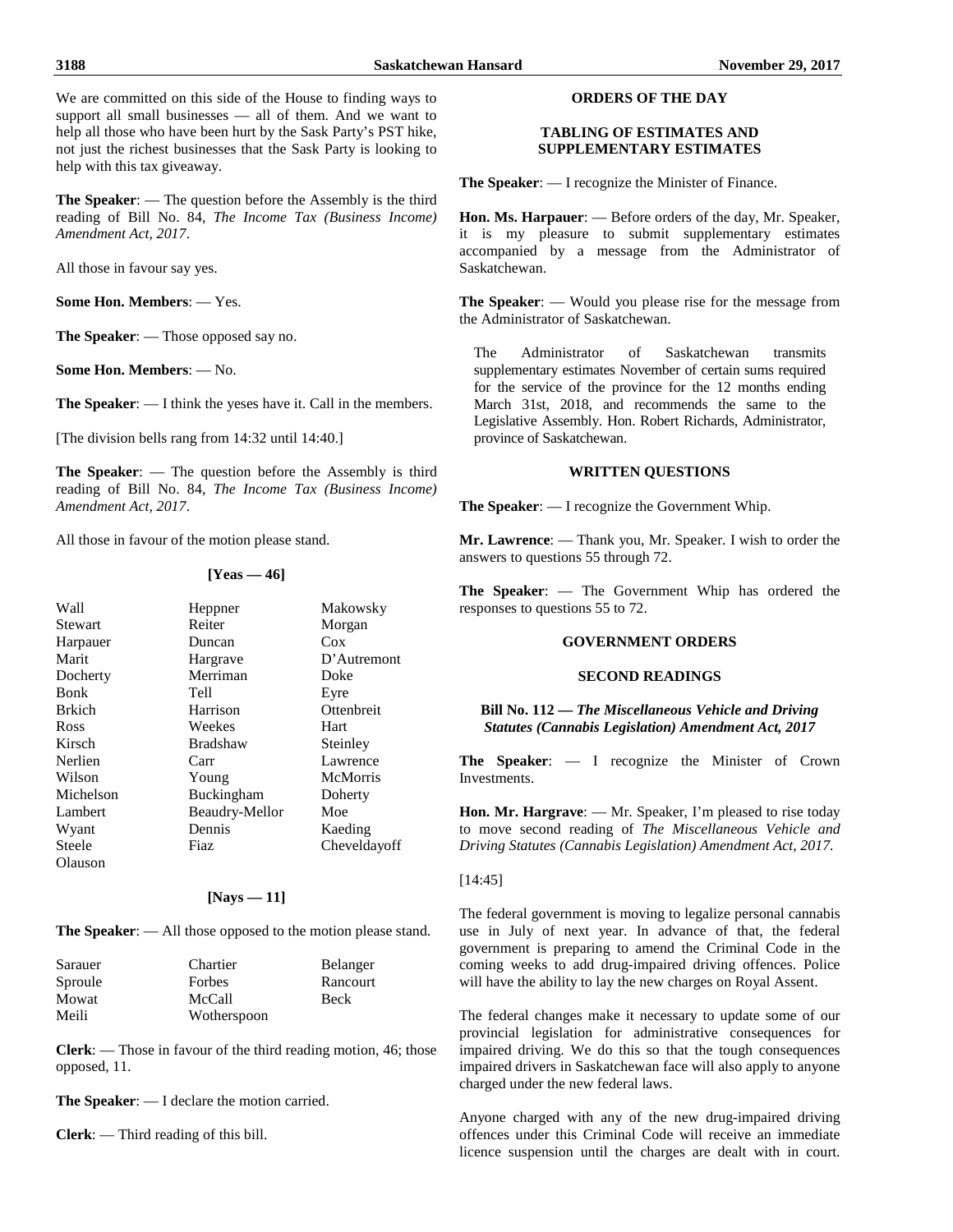Drivers also face a minimum 30-day vehicle seizure or 60 days if the driver also has a blood alcohol content over .16, and significant financial penalties under SGI's [Saskatchewan Government Insurance] safe driver recognition program.

As you are aware, Saskatchewan has some of the toughest impaired driving laws in the country, Mr. Speaker. Our strict penalties are meant to send a clear message that it is never okay to get behind the wheel of a vehicle if you are impaired by alcohol or drugs. And that is a very important message for the people of Saskatchewan to remember, Mr. Speaker.

It is currently, and will continue to be, illegal to drive while impaired, even when cannabis becomes legal next July. There are misconceptions among some cannabis users that it does not impair driving. That is simply not true, Mr. Speaker. Cannabis impairs drivers' judgment, reaction time, motor coordination, and ability to make decisions. And some drivers mix drugs and alcohol, which can significantly increase impairment.

While we hope that legalization will not lead to more people choosing to drive impaired by cannabis, we have to be realistic and recognize that it is a potential safety concern. The new federal legislation expected to be proclaimed in the coming weeks gives police new tools to detect drug-impaired drivers and charge them. Specifically, it allows police to use federally approved roadside testing devices to detect drivers who may be impaired by cannabis.

It's also important to note that Saskatchewan will have zero tolerance for all drivers for drug-impaired driving. The zero tolerance approach means that drivers should not get behind the wheel with any level of impairing drugs in their system that is detectable by a federally approved screening device. Police can already request the standardized field sobriety test at roadside or a drug recognition evaluation if they have reasonable suspicion that a driver is impaired.

More and more, police in Saskatchewan are being trained to recognize signs of impairment from drugs. By July of next year, Saskatchewan will have almost 100 officers certified in drug recognition evaluation. Training has been funded by SGI. Even more officers will be trained over the next five years, with financial support committed by the federal government.

Mr. Speaker, combating the terrible problem of impaired driving in Saskatchewan is a priority for our government. During the fall sitting of this legislature, we introduced legislation that will mean stronger penalties for people who drive impaired with children in the vehicle. We have also announced that we intend to enable ride-sharing services to operate in this province so that people have another option for a safe ride home. And now our government plans to implement zero tolerance for all drug-impaired drivers.

Quite simply, drivers should not get behind the wheel with any level of impairing drugs in their system that can be detected by a federally approved screening device or that would cause them to fail a field sobriety test or a drug recognition evaluation. While cannabis may soon be legal, driving under its influence is illegal. It is dangerous to public safety and it will be dealt with harshly. Mr. Speaker, I move second reading of *The Miscellaneous Vehicle and Driving Statutes (Cannabis*  *Legislation) Amendment Act, 2017*.

**The Deputy Speaker**: — The Minister of Crown Investments has moved that Bill No. 112, *The Miscellaneous Vehicle and Driving Statutes (Cannabis Legislation) Amendment Act, 2017* be now read a second time. Is the Assembly ready for the question? I recognize the member from Athabasca.

**Mr. Belanger**: — Thank you very much, Mr. Speaker. I'm again pleased to stand on my feet today to talk about Bill No. 112, *The Miscellaneous Vehicle and Driving Statutes (Cannabis Legislation) Amendment Act, 2017*.

Now, Mr. Speaker, I just wanted to do a quick recap of the bill as we interpret it, and obviously this is a very important bill to spend a lot of time in the Assembly and throughout the process as we try and grapple with the notion of how to certainly get impaired drivers, such as those that may be under the influence of drugs, off our roads and streets, Mr. Speaker. That certainly is an important endeavour to ensure safety for all people and I think, Mr. Speaker, nobody's arguing with that point.

Certainly I think that's something that we have to also keep in the back of our minds as we move down this whole process of having cannabis become legal in the country — I believe the date that's been set is July 2018 — and this bill is somewhat of the preparation for that law coming into effect. And this particular bill, Mr. Speaker, adds the new federal drug offences under the Criminal Code to various sections of *The Automobile Accident Insurance Act* as well as *The Traffic Safety Act*, so obviously, Mr. Speaker, that federal drug offences are part and parcel of the rollout strategy as it pertains to the cannabis legalization plan for July 1st of 2018.

Mr. Speaker, the bill also adds a definition for "drug" to *The Traffic Safety Act* and this bill also adds a new section to *The Traffic Safety Act* that outlines a zero tolerance for drug. Mr. Speaker, the Act also sets out licence suspensions, legal impoundments, and administrative fines for drivers found to have driven while having consumed drugs. Drug offences will be dealt with in the same way as alcohol-related offences are dealt with, except that the ignition interlock can't be used to deal with the consumption of drugs. And, Mr. Speaker, it is currently illegal to drive while impaired, whether it's from alcohol or from drugs, and that remains the same with this bill.

We will continue having questions for the minister as this whole process rolls out, Mr. Speaker, in particular when you look at the notion around the drug offences that are being identified in this particular bill. Mr. Speaker, obviously the minister was correct in indicating that an ignition interlock can't be used to deal with the consumption of drugs.

As the member would very well know, that one of the tools in combatting the drug-impaired driver, Mr. Speaker, is how would you measure the amount of drugs consumed, and what drugs consumed by the individual that could be in question as to their impairment from drug use? And, Mr. Speaker, from some of the discussions that we've had internally as a caucus, we've looked at some of the issues that remain with, how do we track this? How do we monitor this? How do we test — as you test an impaired driver with a Breathalyzer — how do you test an impaired driver with drugs?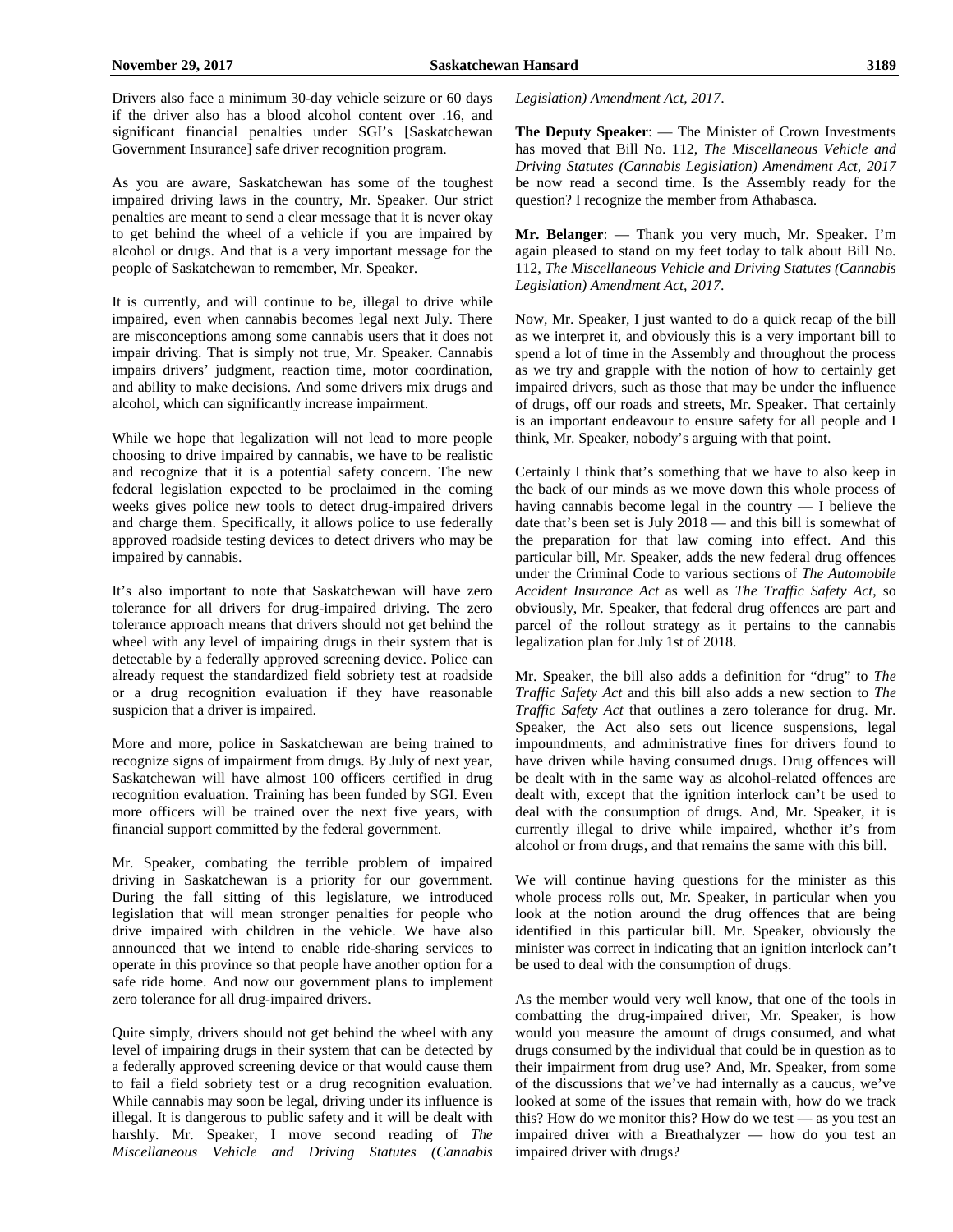And, Mr. Speaker, one of the concepts that had been certainly brought forward to many discussions around the whole notion of safe driving in the province of Saskatchewan was the fact that there was not enough drug recognition experts. Now, Mr. Speaker, I'm not familiar with the drug recognition experts as to what kind of training they have, what kind of certification, and how they become an expert in their particular field, but one of the challenges that was raised during some of the Committee on Traffic Safety's hearings was they heard very clearly that drug recognition experts are available, but there aren't enough of them to begin to address what I think may be an increase in activity from drug impairment challenges, as you move down this path towards the legalization of cannabis, Mr. Speaker.

So what happens in this case is that there was discussion and presentations brought forward to the panel on safety while driving. And, Mr. Speaker, one of the points that was raised, that drug recognition experts that could train police officers, there was not a lot of those drug recognition experts that could do the training in Saskatchewan.

So one of the things that we have to look at is how do we begin to develop a system of policing the fact that there may be well there is already — but there may be other matters that pertain to impaired driving due to drug use, Mr. Speaker. There's no question one of the things that we have to do is to ensure that we have drug recognition experts that train as many police officers as possible, so the policemen, like in the alcohol case, are able to police the streets with sound science.

I am uncertain, Mr. Speaker, as to whether consultations with lawyers have been undertaken because obviously they say there is a test available  $-$  I think it's a saliva test  $-$  to determine whether there is drugs involved in a suspicious driver, Mr. Speaker. And some defence lawyers have indicated that that process can be easily defeated in a court of law. So this is the reason why we have to look at perhaps a myriad of processes to discuss what the best way is, the most legally concrete way in which we could legally charge people with impaired drug driving, Mr. Speaker. And that's something that's really important.

On the flip side, Mr. Speaker, as we all know that cannabis will be legalized in July of 2018, and this is going to be a federal Act. And obviously the federal government have gone through a lot of process in determining, you know, how the industry is regulated and certainly how the plan will be rolled out in terms of making sure that this industry no longer becomes a illegal activity, that there is now a process in place to legalize it. And there are many opportunities attached to this Act, Mr. Speaker, and the federal government have identified those opportunities. They have also identified challenges. And they've certainly identified what role that the provincial governments can play in the rollout of the legalization of cannabis in July of 2018.

So the biggest thing that we have to do as opposition, and I understand several members of the Sask Party have undertaken some of these meetings, is to talk to those people that have prepared Acts and prepared processes and certainly prepared for the inevitable declaration of the legalization of cannabis in July of 2018, and they have gone so far as to set up shop to begin to sell some of the products as a result of this legalization. I understand that there are several businesses that are now open.

Obviously in Alberta is an example I would use that there is some forward thinking by the government in terms of recognizing that this is going to be a law, and that as much as some people may not like the idea of drugs in general, Mr. Speaker, cannabis by and large has been one of the softer drugs that the federal government saw fit to legalize. And as opposed to us going on the path of whether that should have happened or not, Mr. Speaker, many people are embracing that change, and they're certainly preparing for the opportunities attached with legal sales of cannabis, Mr. Speaker. And our job as legislators is to see if we could sit down and see how this could be regulated, how this could be monitored, and how we protect the public in general.

There are many, many arguments for and against the particular process. And it's incumbent upon us as people that make laws in Saskatchewan such as the bill before us, Bill 112, is to take the time to understand what the federal law states, what their process is in place to make sure that it's regulated, it's monitored, and that there's some benefits for the federal government as well.

What are the challenges health-wise, Mr. Speaker? Some say that there aren't, compared to the consumption of alcohol, Mr. Speaker. There are some medicinal properties of cannabis that have provided some significant advantage for many people throughout the country.

So all of these factors are flying at various provinces, Mr. Speaker, as we speak. And it's important that we take the time to do two or three things, Mr. Speaker, as the minister indicated in the bill, to ensure that we don't have impaired drivers on the road — that's important — impaired by drugs. We suggest that there has to be a proper test. And one of the biggest opportunities we see is having drug recognition experts train police officers so they're able to make sure they've got the strongest case against a suspicious drug-impaired driver, Mr. Speaker. That's really important. So we don't have enough of those experts.

We also have, Mr. Speaker, the ability to understand what other jurisdictions are doing. I made reference to Alberta. What are they doing? What are their best practices? BC [British Columbia] is probably another example that we could seek advice from and offer advice to, as a province. So it's important that we keep those channels open to seeing what other jurisdictions are doing.

And, Mr. Speaker, it's also important to talk to the industry because we know people are preparing for the cannabis legalization opportunities. And it's important that we sit down and see what medicinal values are found in these properties, because we all know that there's laws now that allow for the medicinal value of cannabis. Some patients do have that opportunity, particularly cancer patients, as you know, that I'm aware of.

#### [15:00]

So this is a bill that's fairly complex. There are a lot of angles to it. There's some that like the bill, others that don't, but the important thing is that we have to make an informed decision on how we proceed as a result of this federal Act coming into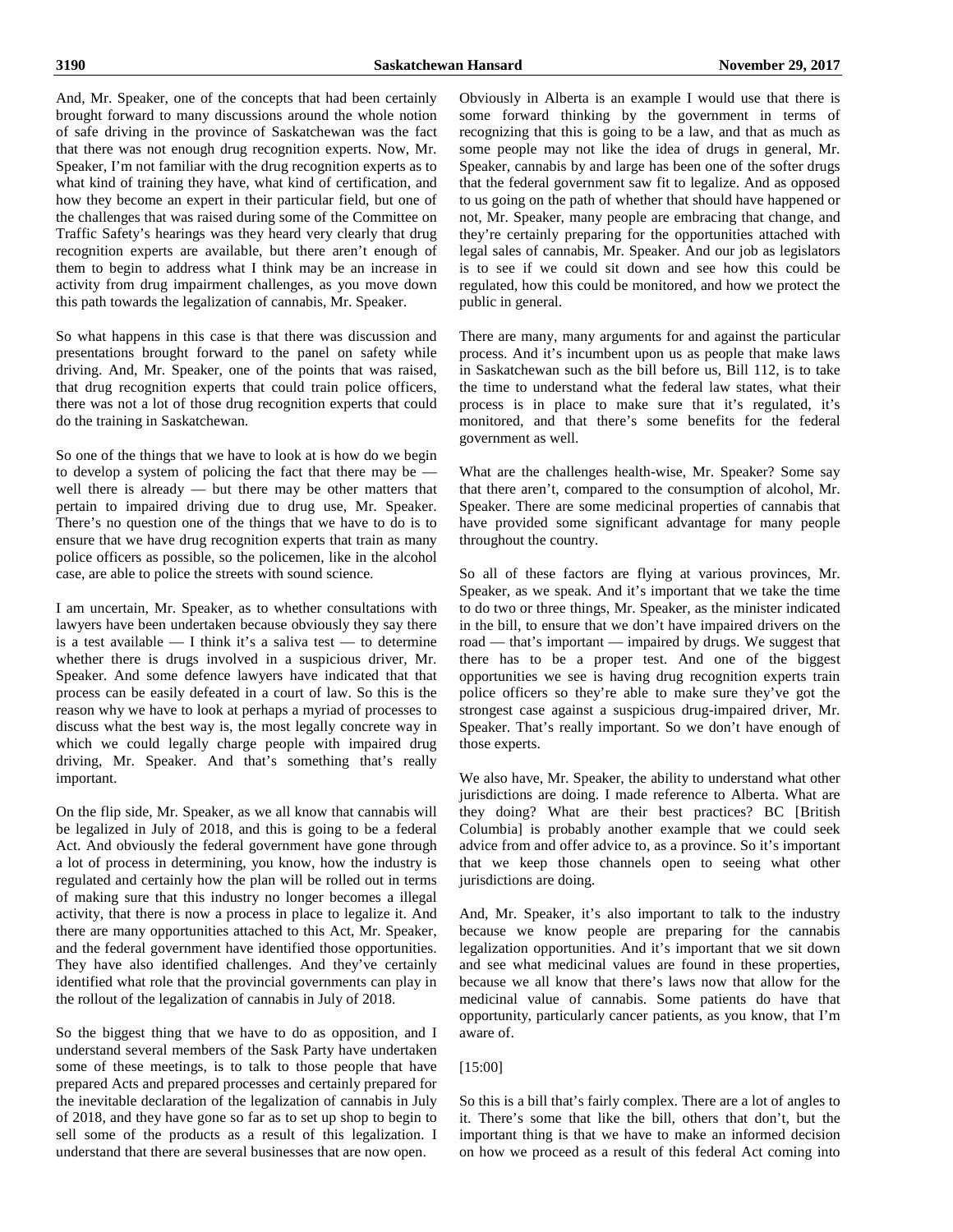play. And obviously as a province I would dare say that it is probably not wise to try and fight this federal law, because the bottom line is it's going to be proclaimed. Most provinces are preparing for it. And our best bet, Mr. Speaker, is exactly what the bill intends to do, is to try and keep drug-impaired drivers off our streets.

We also need to look at the opportunity attached from the regulatory and taxation perspective. And most important of all, Mr. Speaker, we have to talk to those that are preparing for this industry to make sure that we are able to make sound decisions not based on hearsay, not based on moral perspectives that may be just not willing to listen to any other point of view, Mr. Speaker. We must take the time to hear what the industry's saying about the future of the cannabis industry, Mr. Speaker.

So by and large, it's a complex bill. We have a lot of issues that we haven't talked about. There's a lot of moving parts to this bill. And it's on that note that I move that we adjourn debate on Bill No. 112, *The Miscellaneous Vehicle and Driving Statutes (Cannabis Legislation) Amendment Act, 2017*.

**The Deputy Speaker**: — The member from Athabasca has moved to adjourn debate on Bill No. 112. Is it the pleasure of the Assembly to adopt the motion?

**Some Hon. Members**: — Agreed.

**The Deputy Speaker**: — Carried.

#### **ADJOURNED DEBATES**

# **SECOND READINGS**

#### **Bill No. 85**

[The Assembly resumed the adjourned debate on the proposed motion by the Hon. Ms. Heppner that **Bill No. 85 —** *The Reclaimed Industrial Sites Amendment Act, 2017* be now read a second time.]

**The Deputy Speaker**: — I recognize the member from Regina Lakeview.

**Ms. Beck**: — Thank you, Mr. Deputy Speaker. It is my pleasure today to rise and enter into debate on Bill No. 85, *The Reclaimed Industrial Sites Amendment Act, 2017*. Mr. Deputy Speaker, as has been noted, previously this bill had its first incarnation in 2007. And it has a clause that requires it to be reviewed every five years, so this would be the second review of this particular bill.

I'm going to first start with some of the comments that the minister for mines and resources mentioned on second reading. Again as was mentioned by my colleague from Saskatoon, the bill was initially presented by the Minister of the Economy, but second reading was presented by the member for Martensville.

In her reading, Mr. Deputy Speaker, the minister noted, as I just said, that this is an update of the current Act which was approved in 2007. Some of my colleagues happened to be around at that time when this Act was initially brought forth, and in doing some reading about this bill prior to getting up today, I found that very helpful I think to have some of that background.

Often when we get up and we start talking about bills, we don't always know why the initial bill came into force, what some of the impetus was for that, who was consulted, what issue it was to address. And again it's always helpful to have that background information so we can measure if the legislation has, up to this point, done what it was initially intended to. And to be fair, the minister as well as my colleagues both provided some background around that. But I'll get into that.

As noted by the minister:

The current Act was approved in 2007 and, as part of its attendant regulations, implemented the institutional control program . . . or ICP, [which] manages the transfer of remediated sites back to provincial custody and manages the long-term monitoring and maintenance of those sites.

For those maybe who . . . that seems like a bit of a technical explanation, these are sites, often mine sites, that have closed down for various reasons, Mr. Deputy Speaker, and there's an element of environmental risk there. So those lands are transferred into the control of the ICP and there are measures taken to remediate those lands and to monitor, and as well there's a fund in place should there be a need for cleanup or the like, Mr. Speaker. So there's a controlled fund and some mechanism for the province to assume control of these lands to ensure that they are properly protected and not posing an environmental risk.

As noted by the minister, this has been seen as both a benefit environmentally, but also a benefit to industry to be able to have a mechanism and these controlled funds to deal with remediated sites.

And that didn't happen in a vacuum. It happened in part, and both my colleagues noted there were some issues such as mines around Uranium City if I'm correct there, and concerns that there was no money set aside for the remediation or for the cleanup of those sites. And I believe, and I'm looking for confirmation that we are still paying for those sites. So this was a measure undertaken so that we didn't find ourselves in that situation again.

And certainly, you know, we don't always make the right decisions, but when we have a chance to see how things could be put right, I think it's a worthwhile endeavour to undertake that. So this was a measure to address both concerns of industry, but also environmental concerns.

So again, as has been noted, this is the second review of this legislation, and there are some proposed changes here. The minister noted that, in completing the review, the Ministry of Energy and Resources has consulted with stakeholders and is now introducing these amendments identified through those stakeholder discussions. She did mention some of the folks that they met with. She noted that "I'm pleased to say that this bill has the support of industry, industry organizations, the federal and provincial regulators involved in the stakeholder consultations."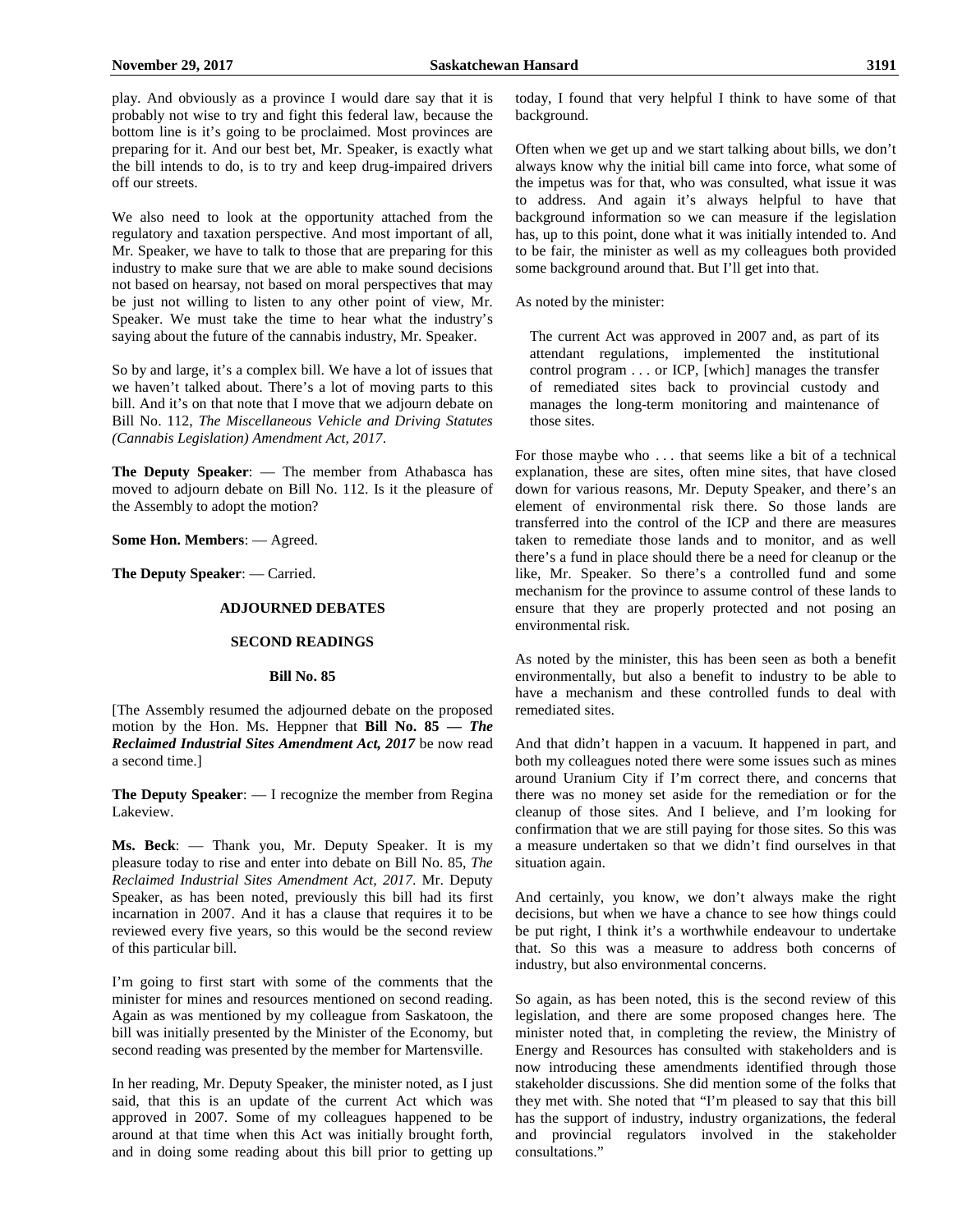And I just offer here that when we're talking about consultation with stakeholders it's always . . . I find it helpful anyway to know exactly who was consulted with and maybe some of the feedback that was received. It gives us maybe a better picture of the reasons that we see these changes coming forward and in the long run gives us the ability to evaluate whether the legislation meets the measures that were set out, Mr. Deputy Speaker. So there are some questions there in terms of the width and breadth of who was consulted with; certainly industry, as has been noted. And the government is very, very proud, and I know the minister noted in her remarks of being seen as being very favourable to the mining community, and that is fair, Mr. Deputy Speaker.

But there's a dual purpose to this legislation and that is to enhance both industry but also environmental, forward environmental safety and stewardship I guess, Mr. Deputy Speaker. And that certainly is a delicate balance sometimes but is one that is very worthy and worth our time. And I'm wondering if that balance was met in terms of the consultations, and that would be a question that perhaps can be asked in more depth when we get into when we get into committee.

And a few other highlights here just in terms of what the issues are in this bill. One of the amendments, or it's actually a clarification of the ministerial authority, regulatory authority, to require that a site holder has provided acceptable financial assurance before a closed site can be accepted into institutional control program or ICP. Which certainly seems reasonable that if you're putting a piece of land into the ICP that has potential future liabilities or will need a great deal of remediation or may propose a significant risk perhaps to waterways or other bodies, it seems reasonable that you want to be assured that industry is putting sufficient funds forward into that fund so that we're not depleting the fund on one instance of remediation.

There's also a new section that outlines that the minister can transfer a closed site from the institutional control program to a responsible person or entity. This is something I do have a lot of questions about. It's not really explained in the second readings why, once a site goes into ICP, I'm not sure what the incentive would be to pull it back out and transfer control to a private entity. When it is in the ICP, there are certain oversights, and certainly the review of this legislation is one of those oversights. But I don't know why that would happen. And it's an honest question, Mr. Deputy Speaker, and hopefully we can get some answers about that when we get into committee.

But it does seem a little counterintuitive that once the site is taken into the ICP and is mandated and there are funds available for remediation but it's, you know, it's a site that has certain environmental qualities, why another entity would want that. So maybe that's something that came out of the consultations.

I would be curious to know what, you know, is the business case or what the reasons would be for that change because it really is a rather significant change. Up until now, my understanding is that once lands are transferred into the ICP that they remain there. And I'm getting nods from my colleagues. So I hope that we do ... and I'm sure that our critic and members of the opposition will have further questions about that.

Another main feature of this bill is a new section that allows the minister to appoint a fund advisory committee to advise on the Institutional Control Monitoring and Maintenance Fund again that fund that I've been talking about and has been talked about previously — and the Institutional Control Unforeseen Events Fund, which is more the long-term investments of those funds. So certainly we've seen that done with other funds, to have people appointed to make sure that those funds are adequate and being properly invested, that there are, I would suspect, audits.

Mr. Deputy Speaker, a couple of points under that. This committee is exempt from liability for investment decisions, so I guess perhaps the minister would assume responsibility or there would be some other place, but that's one caveat in these proposed changes. And it also, it seems that there's some indication that this committee would be composed of Econ employees. So just a couple of points there, and maybe we'll have a chance to get into that a little further into committee.

Another main point that I will spend a little bit of time on is the fact that this maintains that the minister must conduct a review of the Act every five years. As we've said, that has been a part of this bill. This is our second review. But it makes some changes and it removes the specifics on who this review must consult and the requirement to review that the money in the funds is sufficient to meet the needs of the accepted site into the program.

So on the first piece of that, I do find that a little bit problematic and I suspect others will as well. You know, if not specific agencies or entities, certainly a broad-based consultation of all stakeholders, which really would be industry, environmental groups, and I think really the people living around these sites that seems reasonable. Many of these sites are in the North. We certainly hear consistent, and many, concerns about the lack of consultation with people in the North. And these are sites that have the potential to impact land and way of life very significantly. So there is some concern there that that isn't spelled out, that there must be specific groups to be consulted with. So that would be something that I would wonder about the reason for that, for removing those specifics and maybe suggest that there be very robust and wide-reaching consultation.

#### [15:15]

The other part is the removal of the requirement that there is a review that the funds are sufficient. Now perhaps that is because there is this new committee to oversee the maintenance fund and the institutional control monitoring unforeseen events fund, Mr. Deputy Speaker. But I guess that's something that we may have to ask. And how that committee will report back and their accountability, I think, is a little bit unclear at this point. So that would be something that we would have questions about.

So I'm afraid I stand here with more questions than answers, but it would be interesting to hear my colleagues' comments on this and hear the minister's responses in committee. I do think that this is, you know, back in 2007, this seems there was good reason to put this legislation forward. And by the minister's own admission, it has served this province well with that delicate and dual role of providing benefit to industry and also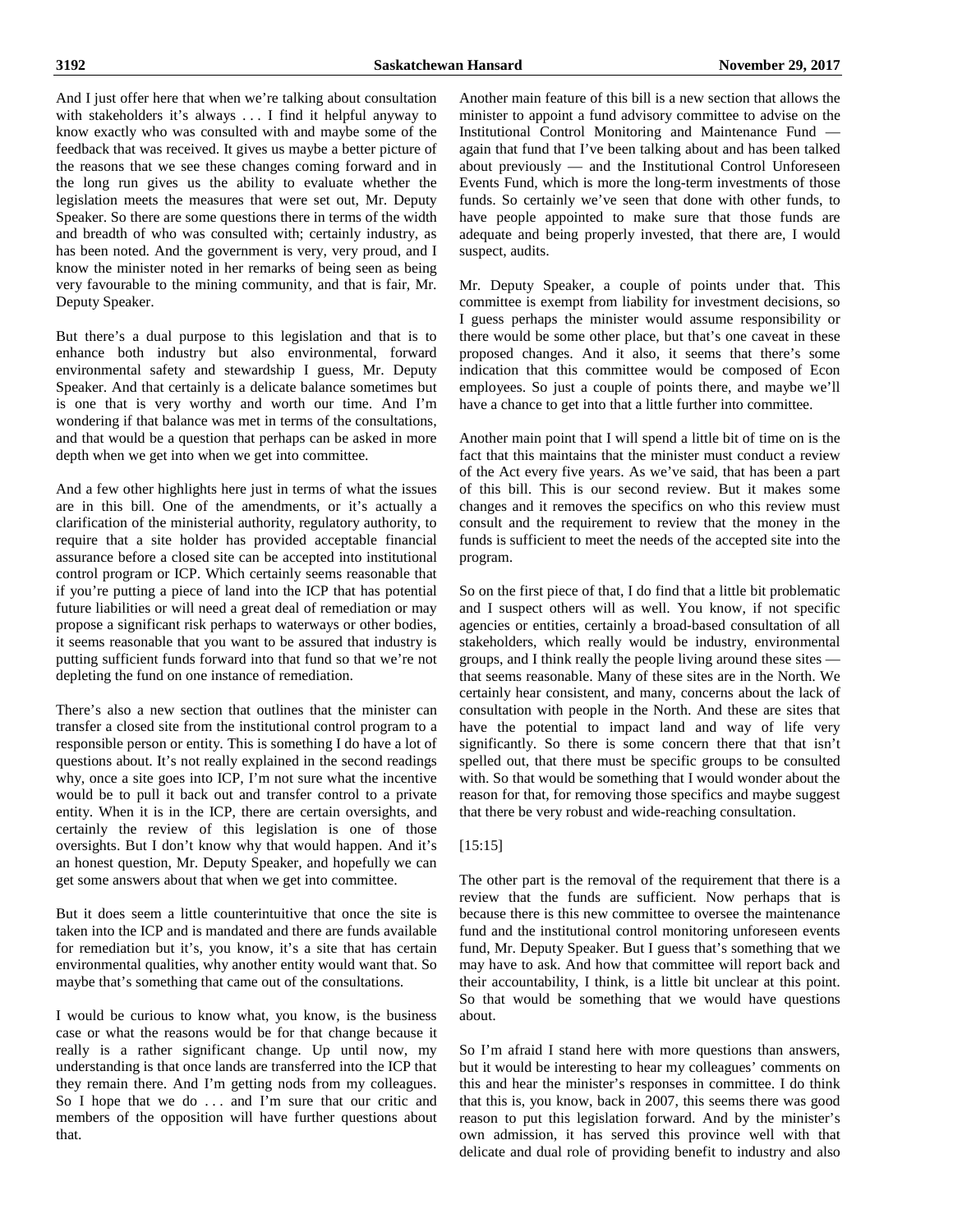So I think I have come to the end of my comments. I look forward to further debate. And with that, I will move to adjourn debate please.

**The Deputy Speaker**: — The member from Regina Lakeview has moved to adjourn debate on Bill 85, *The Reclaimed Industrial Sites Amendment Act, 2017*. Is it the pleasure of the Assembly to adopt the motion?

**Some Hon. Members**: — Agreed.

**The Deputy Speaker**: — Carried.

#### **Bill No. 86**

[The Assembly resumed the adjourned debate on the proposed motion by the Hon. Mr. Merriman that **Bill No. 86 —** *The Child and Family Services Amendment Act, 2017* be now read a second time.]

**The Deputy Speaker**: — I recognize the member from Saskatoon Nutana.

**Ms. Sproule**: — Thank you, Mr. Deputy Speaker. And it's always part of the great pleasure of being an MLA that we get to participate in the debate here in this Assembly, and I certainly appreciate the opportunity to do so. Today I'll be talking a little bit about the changes to *The Child and Family Services Act.*

And as you know, Mr. Deputy Speaker, this is one of the most difficult areas, I think, of governing, is looking after children who need support, who are struggling within their family unit. And it's definitely something I know that governments undertake with care and sincerity and with great difficulty, Mr. Speaker. Obviously offering new homes for children that have been traumatized or troubled, who aren't getting the parental care they need, is always fraught with difficulty. And I think some of the needs of these children are incredible.

I have friends who work in this area and it's really . . . Although they don't tell me the details, I know that it's very difficult work for them. And everyone I believe is doing their best to protect these children. Having said that, when you act in the place of a parent, as a government, there are expectations, and I believe there are legitimate expectations for governments to look after these children as if they're their own. *In loco parentis* I believe is the Latin phrase.

And so it's a complicated bit of work. It's certainly one that needs the full support of a government and all the services that go with it, and you know, holistic family supports too. I know that's part of the piece, is ensuring that the families that are struggling have supports they need to be able to keep their children with them. Addictions and poverty are a large cause of a lot of the troubles these folks are facing, and housing. And even today on the radio we were hearing about toothaches and people not being covered for dental care and how that can seriously impact quality of life for children and for adults as well.

But I think in terms of the bill itself, Mr. Speaker, there are, as the minister pointed out in his second reading speech on November 7th, there are a number of administrative changes. Now he tells us that these administrative amendments are paving the way or setting the stage for this government "to move forward in a more substantive change in the future." So I always get a little worried when this government talks about substantive changes in the future because sometimes, you know, they fix things that aren't broken and other times they don't fix things that need fixing. So it's a little flag and I think we're going to have to watch it very carefully of course to ensure that these — what did he say? — "move forward in a more substantive change in the future." So he says they're still doing "additional policy development, stakeholder consultation, and financial analysis prior to introduction."

Now we've seen the height of financial analysis that this government's capable of when it comes to tax analysis . . . [inaudible interjection] . . . Yes, it's dizzying, as my colleague says. You know, where they actually go out and they talk to people, Mr. Speaker, and that's the level of tax analysis that appears to be sufficient for making decisions for this government. So when it comes to financial analysis for Social Services and the child and family services provision, it makes me a little bit nervous when we see that that's . . . They're out talking to their friends and that should be sufficient. So hopefully the ministry will convince the political folks that it's important to do an actual proper financial analysis that recognizes all the aspects of these changes and whatever changes that are being contemplated.

So there are a number of minor changes being contemplated in the bill. I notice once again that the war on "where" or "if" is in, you know, full force here. In fact they might put North Korea to shame with the way they're attacking it, but "where" is being completely wiped out and we are now using the word "if." So this appears to be "if" is winning the war and "where" is losing it badly. So in a number of clauses — section 11, section 13, section 13.1, section  $14$  — so those all have changes where poor "where" is being wiped out and "if" is taking over, also section 19 of the existing Act, section 22. Yes, there's a whole bunch of them, Mr. Speaker, if you go through.

Oh yes, and there's also a war on "shall." It's now being replaced by "must." So we have two wars going on here, and I think the drafters are certainly on the side of "must" and "if." So glad to see that.

Oh yes, section 36, "where" is disappearing, as it is in section 38, oh, and 39, section  $50 - \Gamma$  m getting near the end  $-53$ , 54, 55, 56, 60. What's this one— 63, 69, and so on and so on. I guess you get the drift.

So that's some of the administrative changes that are being made. And it's interesting to see these, I would say, phases of drafting where certain words win out over others. But I think I would use "if" in most cases. "If" I'm going to town, I will do this, instead of "where" I go to town. So it makes more sense in many contexts.

I tried finding online where the rule makers are landing on this. There's not a lot that can be found. But you will find a lot about computer programming, because if you use "where" instead of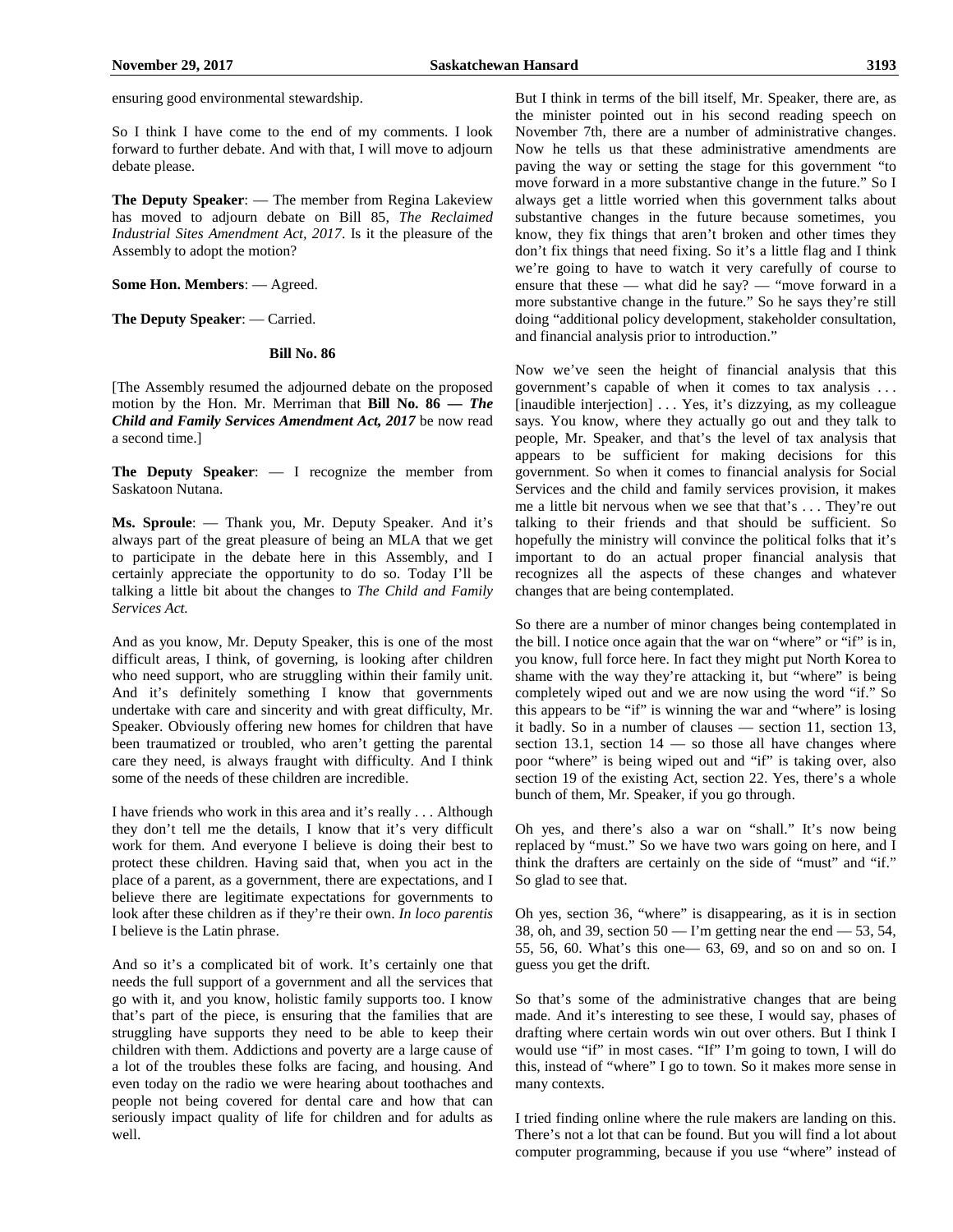"if" it means something very different in computer programming. So if anybody wants to get caught up on that, they can certainly go to the Internet. But in the meantime, "if" is winning the war.

Some of the other changes that the minister talks about was apparently back in 1980s there was a hope that "... First Nations participation in the decision making of matters relating to First Nations children." We started talking about that in 1989, and there was a family board that was created. Unfortunately, apparently it was never operationalized, and so it was just never used. And I think that's something this bill is attempting to review and maybe recreate a new system out of that.

He says in his speech, "The 1984 legislative amendments were intended to address the shortcomings of this Act, specifically with regard to the transfer of custody . . . guardianship, and the financial assistance and kinship-in-care arrangements." And he said it was accepted by many, but "... First Nation leaders and organizations articulated that the provisions were counter to their culture and values."

So what has happened instead when these changes were made, the ministry "... continued to strengthen extended family options through the enhancing of policy and the Person of Sufficient Interest program."

So these programs have sort of taken over what was intended in the provisions of the Act and he's saying now that the program is going to be prioritized through transformational change.

Well there it is, Mr. Speaker. Transformational change has revisited us once again and we see it here in the changes in the family services, child and family services. So I guess transformational change is hard at work in the ministry and they're now using this for their "... future phase of the ministry's legislative renewal."

So again as I say, I get a little bit nervous when these guys talk about transformational change. I get a little bit nervous when they talk about renewal and legislative reforms. So we'll see what happens, and we'll make sure once that happens that proper consultation . . . We need proper consultation. We need proper financial analysis to make sure these programs are sustainable and we need proper — well especially consultation with First Nations and Métis.

People in this province, Mr. Speaker, as you know, too often the duty to consult stops at duty to consult and there isn't enough talk about accommodation for First Nations. And in this case, some of the changes that are happening, and this has been long called for, I believe, is changes to the definitions of — I want to make sure I have it right — oh yes, the child's best interests. So currently in the existing Act we refer in section 4(c) to the "child's emotional, cultural, physical, psychological and spiritual needs."

And the explanatory note tells us that this is being changed. The entire section's being changed, but really the main changes are in the existing section (c). And they're indicating the change reframes "... the focus of a child's development to a needs-based assessment and the support required to optimize a child's potential."

So those are very lofty aspirations and we can only hope that that is where we get to. "It further stresses the importance of cultural and spiritual heritage to a child's upbringing, promoting a holistic approach to the best interests of a child."

And, Mr. Speaker, we now have, 50 years later, the effects of the Sixties Scoop for many, many First Nations and Métis children. And I think the work done by Betty Ann Adam in terms of her family's story and the framing of her story in her own words really, really tells the importance of the impact of the Sixties Scoop on those children. And I don't think it takes away from the fact that a lot of those children were in need, but the way they were taken from their families and then their entire heritage, their entire DNA was denied them as they were raised in non-First Nation homes. And I know there was love in some of those non-First Nations homes and there was caring. Some of them there weren't. But their cultural and spiritual heritage was taken away from them, and their language too in many cases.

So we see, too often we see the impacts of these things 50 years after the fact. We see it in the residential school program. We see it in a lot of the First Nations relations.

And so with the Supreme Court of Canada talking about the honour of the Crown, we are the Crown. This is our obligation as a government. It's our obligation as a people, as treaty people, to ensure that we keep trying at least to get it right. We don't always get it right, but in this case I think the recommendations to include the heritage of these children will be an important fact that the homes they're put in will take seriously. And then people know about it nowadays. They understand so much more about the treaty relationship.

And so the change that's being made, mainly to this clause, is about adding the words "spiritual heritage." So they have to take into account whenever there's an order to determine the best interests of the child, this is now one of the key components is the child's culture and spiritual heritage and upbringing.

So I think it's a step in the right direction and certainly one that will encourage and direct the families that take these children in. And again, my kudos to all the foster families in Saskatchewan who are opening their homes to children in need. Again the First Nations families that are doing this for the First Nations children, and also other children that are taken, need to be taken from their homes. It's one of the most traumatic things that can happen to a child, and when the government steps in we have to make sure we get it right.

# [15:30]

So I believe, Mr. Speaker, there's some other minor changes about time frames and revocation periods and things like that. So I know that our Social Services critic and others who have been more close to this area of government will be able to provide more insight and more questions to the government, especially when we get into committee. I think that you know my concerns; I've pretty much laid them on the table here today. So I will move that we adjourn debate on Bill No. 86, *An Act to amend The Child and Family Services Act.*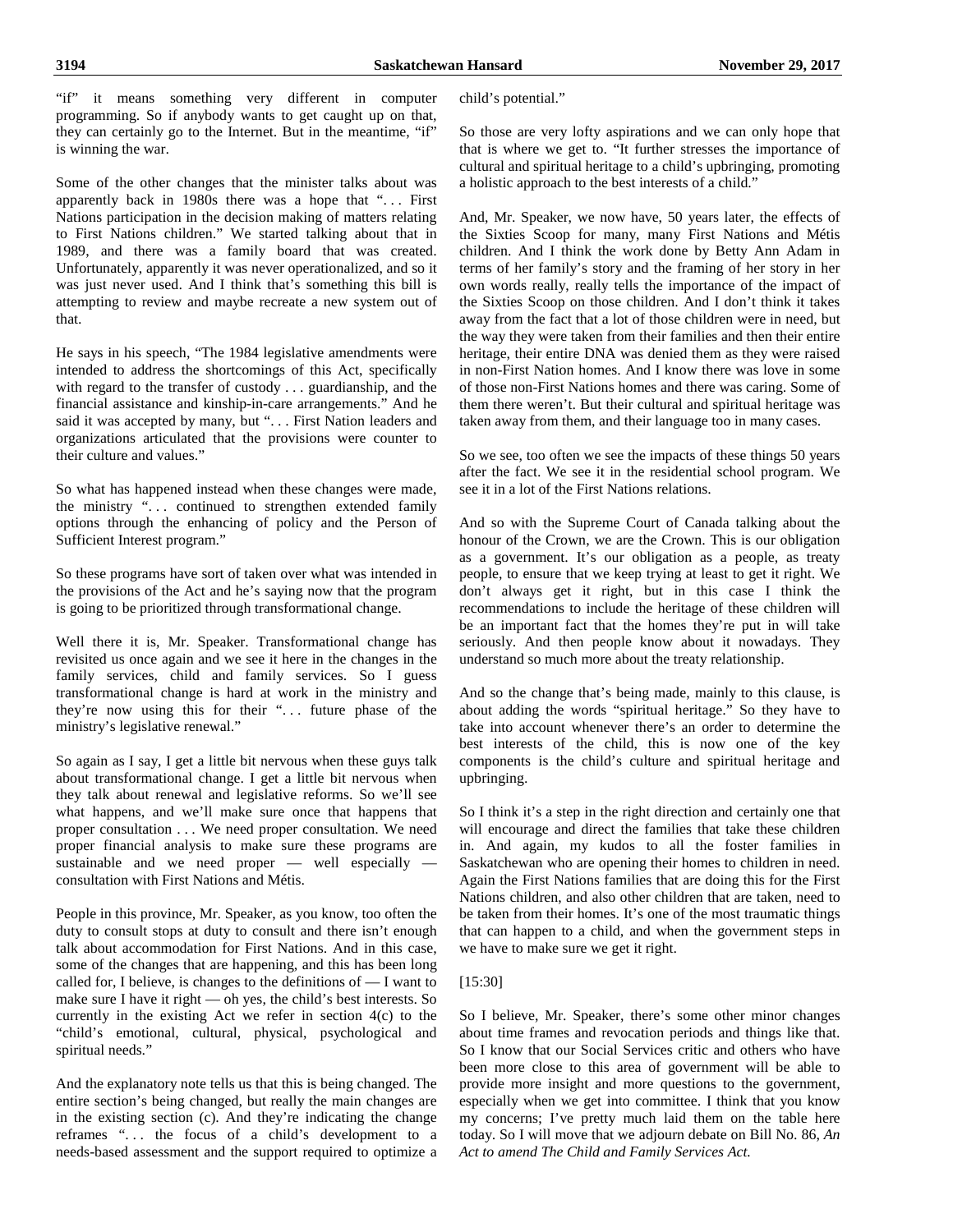**The Speaker**: — The member from Saskatoon Nutana has moved to adjourn debate on Bill No. 86. Is it the pleasure of the Assembly to adopt the motion?

**Some Hon. Members**: — Agreed.

**The Speaker**: — Carried.

#### **Bill No. 87**

[The Assembly resumed the adjourned debate on the proposed motion by the Hon. Mr. Morgan that **Bill No. 87 —** *The Data Matching Agreements Act* be now read a second time.]

**The Speaker**: — I recognize the member from Prince Albert Northcote.

**Ms. Rancourt**: — Thank you, Mr. Speaker. It's always a pleasure for me to join in the debate, and today I'll be talking about Bill No. 87, *The Data Matching Agreements Act*.

Mr. Speaker, when I was reviewing the minister's notes he was indicating that *The Data Matching Agreements Act* would allow for the matching and linking of information and databases to improve fact-based decision making within government. And we know that we need to improve on having decisions made based on facts here. So that's a good step in the right direction.

Also he indicated that this would promote co-operation amongst government institutions, sharing information while still protecting the privacy rights of individuals, which has been recommended by the Office of the Information and Privacy Commissioner.

And, Mr. Speaker, I think back of some of my work that I did previous to being elected here, Mr. Speaker, and when I was working for the Ministry of Health with regards to mental health and addictions. When I first started working at the agency, technology wasn't as advanced as it is today. And so the way we kept our information was in a file cabinet and we had them all over the place and things like that.

And then we started getting more involved in the technology that we have now with regards to computers and emails and such, and even towards the end using cellphones a lot of the time because that was the main form of communication with clients. And I know when I first started there, that was totally taboo to call a client on their cellphone because you couldn't trust those devices and you had to use a land line. And we had all these strict requirements. And that's also important because confidentiality is so important when we're dealing with clients' sensitive issues.

And so we struggled with the fact that we were moving towards more of a technology-based system, and how do we ensure that client confidentiality is kept but still being able to share information with other agencies. And as of now, like email being so readily used, and how do we keep track of that and how do we make sure we're emailing based on other agencies that also have strict requirements with regards to safety with their emails?

And so I'm really happy to see that the Office of the

Information and Privacy Commissioner is looking into this as well and ensuring that when we do communicate amongst each other that all of this information will be protected, and privacy rights of individuals will be respected and protected as well.

And more and more we're working with other agencies because we know that having wraparound approaches with regards to, oftentimes, clients is really important, whether it's in Health or whether it's in Social Services or Justice and all of these departments. And we're all working together for the best needs of the individual and to support the individual. And so because we're doing so much of that work and also, like was mentioned in the minister's notes, working with other agencies, like maybe police officers and such, making sure that all of this information is kept confidential. So my understanding is part of the priority of this Act is to do that.

So the oversight will be provided by government access coordinator and the Office of the Information and Privacy Commissioner. And I think that's good that both of them will be overlooking that because as we know the Office of the Information and Privacy Commissioner is an independent agency, and so he's appointed by government to oversee things. And I believe that he's done a really great job so far and his office has always been open to talk to. And so for them to be paired together, that's great.

The government access coordinator is a new role, Mr. Speaker, and that will be created through amendments to *The Freedom of Information and Protection of Privacy Act*. And so the duties will include reviewing data-matching agreements and provide comments; receive reports from government institutions where a data-matching project is completed; receive and respond to access requests, which will be working towards centralization of access to information service for government agencies.

So it's a big role. It's a big job for the individual that will be placed in that position. But again, like I said, this is so very important. And also it indicates that anyone who is seen to contravene the Act would be fined up to \$50,000. So that's a hefty fine and I believe that will show the importance and severity of sharing any information that you shouldn't to other individuals or risking the fact of protecting the privacy rights of individuals.

So although I think going this direction is a really important step, Mr. Speaker, I do think it's important for me to also talk about the fact that when it comes to accountability and transparency, this government has a terrible track record with regards to that.

And so I find it interesting how we have this government who ... They can't figure out how to stop using private emails housed in their party server, but here they want to talk about government agencies and them protecting rights. I know for a fact that as a government employee, if I was using my own personal email, I would have been terminated from my position. And the Premier won't even allow us to let the people of Saskatchewan determine that as well and terminate him. Instead he's running away from all of his troubles here.

But I think it's really important for us to realize that this House needs to show, be the role models with regards to accountability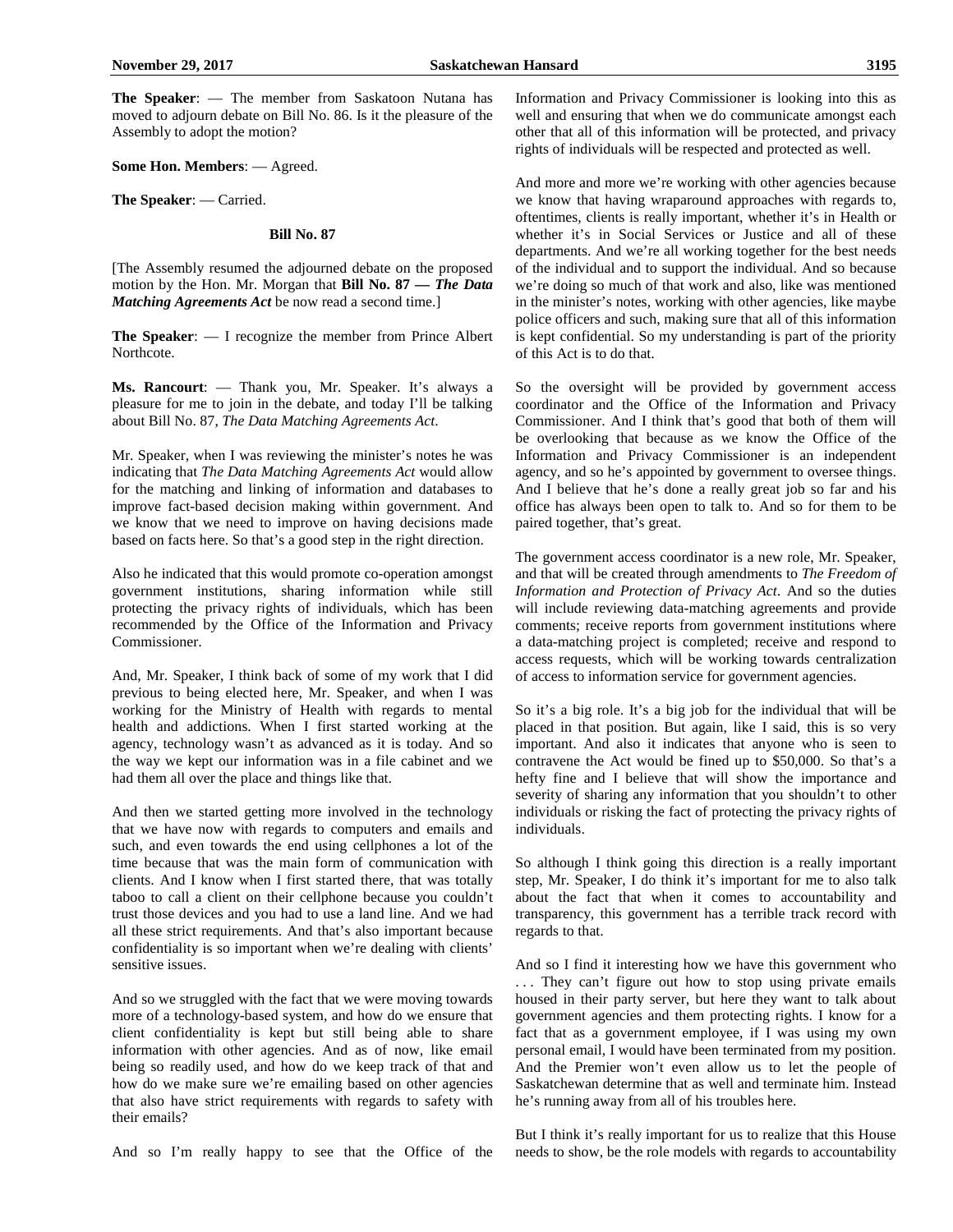and transparency and be the role models of showing how professionalism is key. And they should be doing it in-house as well. So I hope this agreement also will manage the individuals in this House and they could stop using their private emails for government issues.

We also have serious concerns about the Sask Party's accountability and transparency when it comes to the GTH land scandals and denying witnesses to testify. If there's no issues, why can't these people who have had a key role in this actually testify? And withholding information from our side of the House, from journalists, and the extreme costs and delays for information requests that the Privacy Commissioner has already spoken about. So he's indicated that this should be more available. And improperly sharing information about journalists and other people as they try to cover up and spin their issues about the GTH.

So in general, I have some real serious concerns about how this government continues to politicize to access of information. And they should show by example of how they feel that transparency and accountability is important, and they should start demonstrating this right here in this House, Mr. Speaker. And that's exactly what we feel on this side of the House.

So with that, Mr. Speaker, I know I have a lot of other colleagues that would like to add some more information with regards to this Act. And I know that the critic with regards to this file will also do her due diligence. She'll talk to the stakeholders that are involved and also ensure that all the information is provided and the questions are asked. So with that, I move to adjourn debate on Bill 87, *The Data Matching Agreements Act*.

**The Speaker**: — The member from Prince Albert Northcote has adjourned debate on Bill No. 87. Is it the pleasure of the Assembly to adopt the motion?

**Some Hon. Members**: — Agreed.

**The Speaker**: — Carried.

#### **Bill No. 88**

[The Assembly resumed the adjourned debate on the proposed motion by the Hon. Mr. Hargrave that **Bill No. 88 —** *The Automobile Accident Insurance Amendment Act, 2017* be now read a second time.]

**The Speaker**: — I recognize the member from Saskatoon Centre.

**Mr. Forbes**: — Thank you very much, Mr. Speaker. It's a pleasure to rise into this debate on Bill No. 88, *An Act to amend The Automobile Accident Insurance Act*. And this is one that in our day and age becomes more and more important as we deal with accidents with our cars and our vehicles, and what's the law behind that.

And it was interesting. My colleague from Nutana talked about how she gets nervous when the government says they're going to do substantive or major changes. And I get nervous when they say they're going to, and I quote the minister: "There are a few minor amendments to this Act, Mr. Speaker." And I think well, you know, we'll have many questions in the committee on that.

But I think I want to highlight a couple of the things that this really starts to do. And the minister talks about SGI's safe driver recognition program, and that's been really popular. It's been sort of a carrot-stick approach. You get rewarded for great, good driving habits, and then you also get a lot of punishments for bad driving, and whether that's accidents or speeding or failing to follow the rules of the road. And so that's based on their driver history, and that's fair enough. You know, we all are very familiar with that, and over the course of time we build up a good reputation.

What this really does is it starts to move a lot of the information into regulations. And this is one that might be a good thing or might not be. It's one we're always nervous about because then there is no real debate, no examination of the reasons for why things are changed in regulations. It's decided by cabinet, and we understand that. There's an appropriate amount of decision making that stays with cabinet. That's fair enough. They are the members of Executive Council. We have to keep the wheels of decision making happening within Executive Council and government. But then there's a fine line; there's a balance of how much should go over to cabinet and not really see the light of day and how much should remain so it's debatable on the floor of the House.

And this is one where we start to see . . . And the member went through all the examples of prescribed manner, prescribed circumstances, prescribed fees, prescribed documents, and on and on the list goes. And you know, unless you watch and really pay attention to *The Saskatchewan Gazette*, you may not be aware of the changes that are happening. And so this is one that we really have to pay attention to.

I think it's always a good thing to profile improvements to this. I mean we've just last week had a lot of discussion about distracted driving and the idea of texting and what are the rules around texts or using your cellphones. But it's not only that. People are distracted . . . You know, we see now in vehicles, you can watch a movie inside your car. Hopefully that's not on the front seat, but you could be listening quietly to that in the back or watching that, and that could be a problem.

Eating is one that many of us have fallen trap to because we're in a rush. We're in a rush more than ever, more than ever, and so you stop at a restaurant, pick up a coffee, pick up something for breakfast. And maybe the road conditions aren't what they were the day before, and you find yourself caught because you don't have both hands free. And this could be a problem.

#### [15:45]

And then of course we're debating issues around the use of drugs and marijuana while driving, and we're also debating issues of impaired through alcohol use. So this is a big topic for this fall, and one that's really, really important. So we'll be having a lot of questions in the committee about this type of thing and what do we do.

And it's interesting — another part of the new bill talks about a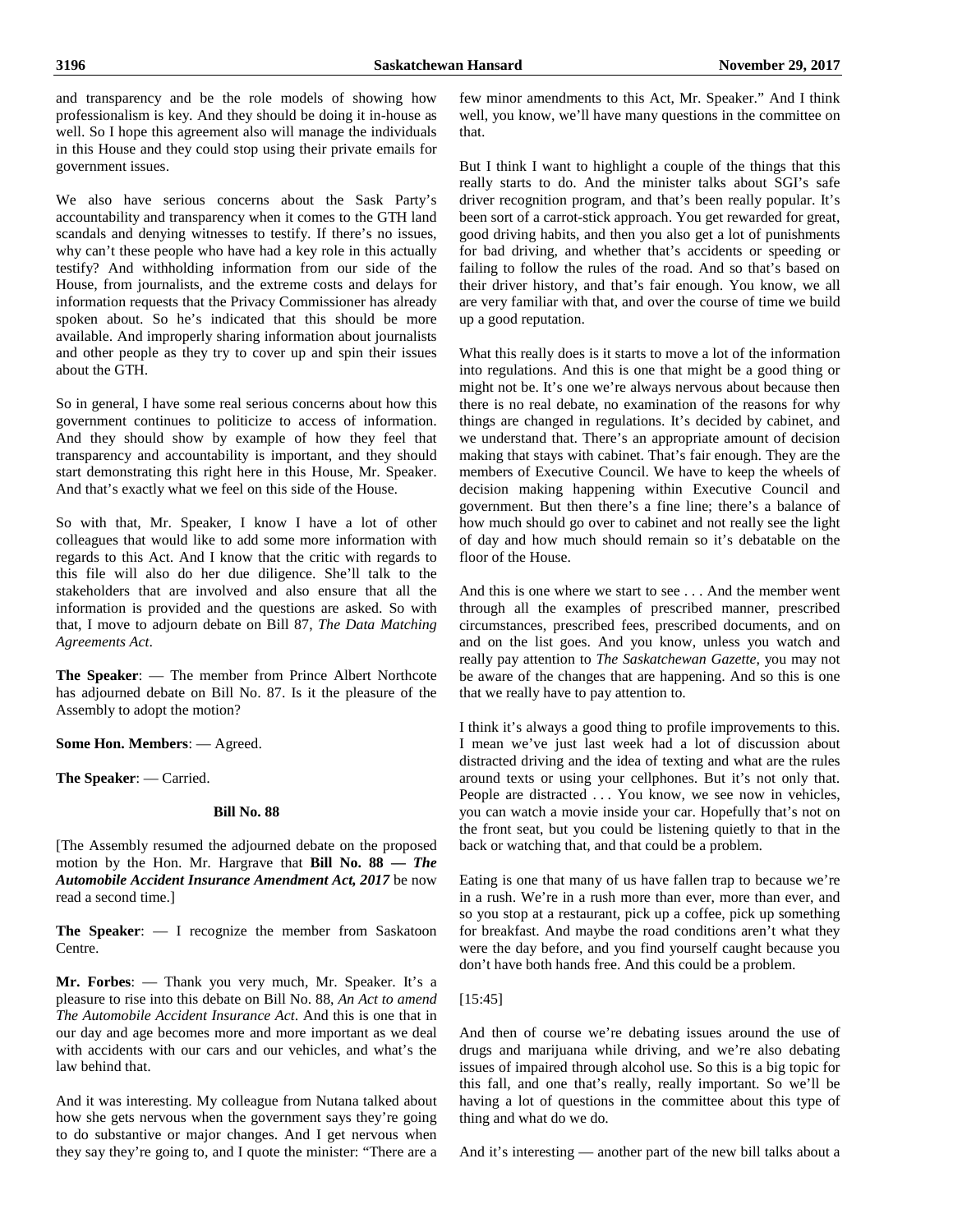new section that clarifies that the insurer has the right to recover money paid to an insured customer or family of a deceased customer from an insured person who's been convicted of a specific Criminal Code offence. And of course we'll need to know more details around that. We might have assumed that that was the case, what in  $\dots$ . When he talks about a specific Criminal Code offence, what was the offence and what can we find out more about it?

And so this is interesting that we have this situation. So SGI can recover any insurance money paid for pain, suffering, or bereavement damages from that driver's third party liability insurance. So we will be watching this very closely.

And of course then the other one is that we've seen many changes in terms of the tougher consequences for risky drivers, and it's caused — and fair enough — some hardships for these drivers because of the size of the financial penalties. So they're allowing or setting up a system where in fact you can make a payment schedule so that they actually do get their penalties paid. Which makes some sense because we know many people depend on being able to drive to work, and if it makes sense that they can continue to drive but they are paying their penalty, that's an appropriate thing to do. But we'll be watching that and what kind of range that is all about.

And he talks about also a change that clarifies who will pay for counselling costs for somebody, but that would be outlined in regulations so we won't be able to go to the Act. So we really want to make sure people are accessible; they have access to the legislation or how this impacts them. That's what's really critically, critically important but, as I say, I do get concerned when things do leave the floor here and get turned into regulation because that is unfortunate in so many ways.

So with that, Mr. Speaker, I know that we've got a lot of work to do this afternoon and we've got some ground to cover. But I would like to move adjournment now on Bill No. 88, *The Automobile Accident Insurance Amendment Act, 2017*. Thank you.

**The Speaker**: — The member from Saskatoon Centre has moved to adjourn debate on Bill No. 88. Is it the pleasure of the Assembly to adopt the motion?

**Some Hon. Members**: — Agreed.

**The Speaker**: — Carried.

#### **Bill No. 89**

[The Assembly resumed the adjourned debate on the proposed motion by the Hon. Ms. Eyre that **Bill No. 89 —** *The School Choice Protection Act/Loi sur la protection du choix d'école* be now read a second time.]

**The Speaker**: — I recognize the member from Saskatoon Riversdale.

**Ms. Chartier**: — Thank you, Mr. Speaker. As always it's my pleasure to wade into debate today, this time on Bill No. 89, *The School Choice Protection Act*, Mr. Speaker. This bill in essence will allow the government to invoke the notwithstanding clause.

It's always good to take a look at the minister's second reading comment. It's not always the whole story, but it tells often a good chunk of the story here and often it's from the government's perspective, Mr. Speaker. The Minister of Education, in her second reading speech, pointed out that this bill "... proposes several amendments to *The Education Act*, *1995* in order to provide certainty to parents and students that the government can continue funding students who attend Catholic separate schools regardless of their religious affiliation." I'll get back to that in a little bit, Mr. Speaker.

But just her comments around the words "certainty" are interesting because I don't think it actually offers certainty over the long haul and in fact . . . I think it's important to put on the record that the opposition fully supports publicly funded education in Saskatchewan for both our public and our Catholic systems. I know, I happen to have . . . I've heard from many, many of my constituents who have children in the Catholic system who know how important this is. I know in my own experience, I have a . . . this would impact me. I have a child at a Catholic school and she is not Catholic, Mr. Speaker, despite my own religious affiliation, Mr. Speaker. But I've heard from many, many families of whom this is a huge concern. And we fully support publicly funded education of both our Catholic and public systems.

And there's no doubt that the decision, the decision last spring that the Theodore decision could have a very negative impact on many families and put them into a bit of a panic, those folks who have non-Catholic children in Catholic schools who learned that there was a court decision saying that there would no longer be any funding for those children. So there's no question, unchallenged, this ruling would make fundamental changes to education and classrooms, not only here in Saskatchewan, but all across the country. It would have a huge impact.

And right from the beginning last spring, we've said in order to move forward, both time and clarity are needed. And we support the appeal because it provides something that the Sask Party's approach to this doesn't. So around the appeal, Mr. Speaker, the government didn't get into the appeal right away. It was the Saskatchewan Catholic School Boards Association. And the appeal actually is what would provide certainty and clarity, Mr. Speaker. And in fact the Premier said last spring himself that there was no need for this clause because there's . . . and time was not a bad thing. He said, "There's time. There's going to . . . appeal and the ruling is stayed because of the appeal."

So the minister's comment that this notwithstanding clause had to be invoked and in play for next spring is not in fact the case, Mr. Speaker. The Premier's own words point out that the ruling would have been stayed during the appeal process. And it's important to point out that with the notwithstanding clause, in terms of certainty, the government would have to come back every five years to implement it again. So I'm not quite sure what kind of stability that it provides for someone who's got a child in grade 1 or grade 3 or anywhere along the lines, Mr. Speaker. The reality is that it doesn't provide certainty, that it buys you a five-year window, a five-year window at best,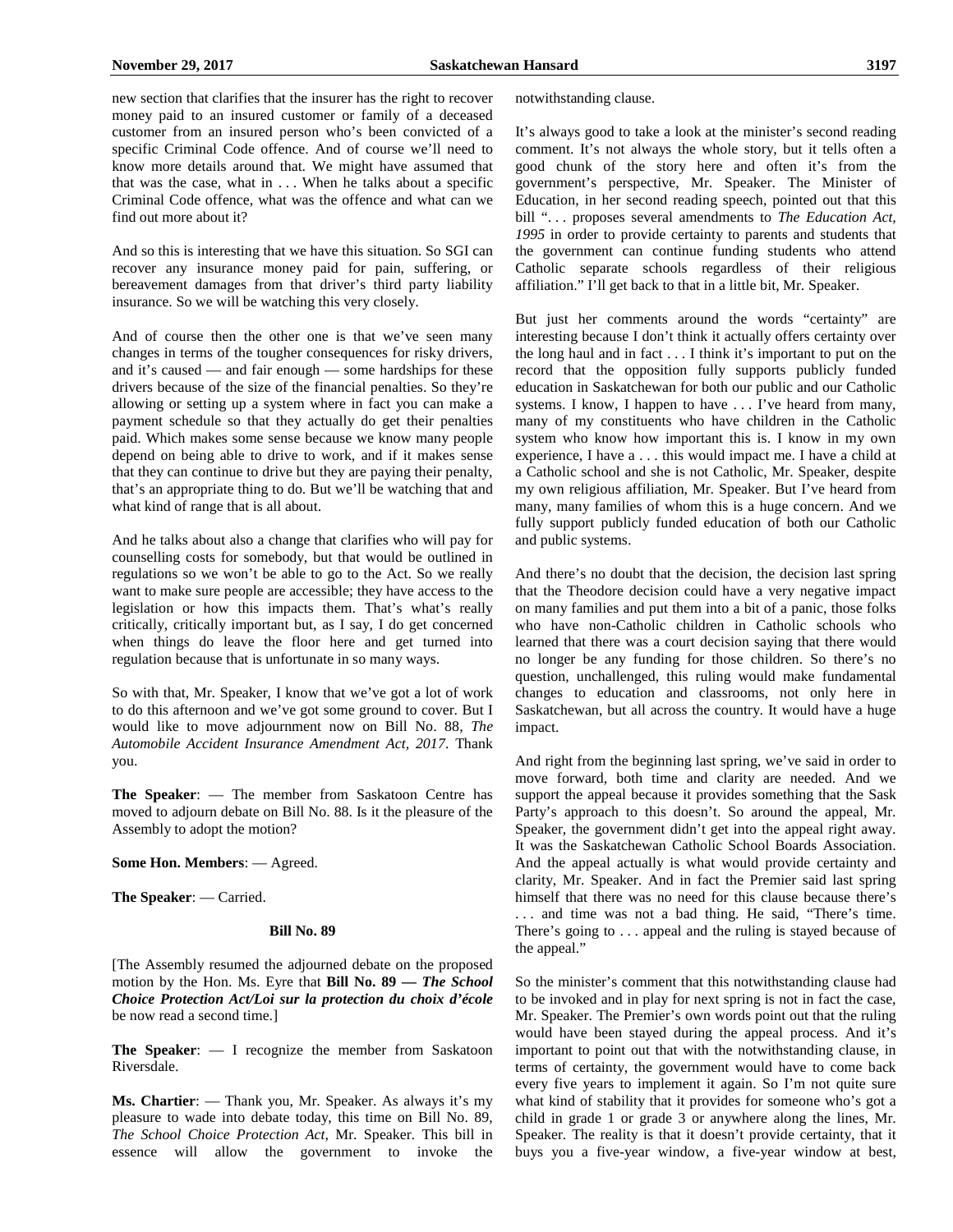So invoking the notwithstanding clause wasn't necessary in this case and we fully supported the . . . I can hear actually the member from Meadow Lake heckling that it was, but the Premier's comments actually say that the ruling would have been stayed, Mr. Speaker, because of the appeal. So the minister's comments around clarity and certainty are interesting because it does not provide that, Mr. Speaker. This in fact, every five years having to come back to putting this clause in place is a problem. So I would argue that this is the Sask Party once again playing politics with our kids, Mr. Speaker, and our kids' classrooms.

While the appeal is considered, there is no need to jump to the notwithstanding clause. And again I've spoken to lots of families who want certainty and who want to have that opportunity to have their children in the Catholic system if they so choose, Mr. Speaker. But I've talked to many of them who understand that this is a process, a legal process, that buys them more time, and will not just buy them more time but in fact create the opportunity for some certainty down the road.

But I think the one thing . . . And it's not to say one doesn't rule out the notwithstanding clause, but I think that it would be wise to let the process play itself out, which could literally be years in the making, Mr. Speaker. So we should follow the appeal and make sure that it's supported as much as possible, and that should be the priority of this government, Mr. Speaker.

But I think the interesting thing for me is this government is attempting to appear to be a champion of education. We only need to take a look at their record, Mr. Speaker, in recent years. We have a government, Mr. Speaker, that has cut at least \$674 in government funding for every student across the province. And you know, talking to teachers and talking to families, to parents, that is very apparent in classrooms. I'll talk in a few minutes about some conversations that I have had with educators about what their reality looks like in the classroom.

So this is a government that hiked education property tax by 67 million but cut total government funding for education by \$121 million in this budget, Mr. Speaker. And that is showing up in the classrooms, Mr. Speaker. I can tell you some of the stories that I've heard. And we need to talk a little bit about numbers.

So in the last decade or so there's . . . The government likes to talk about how they've increased funding. Well they sure as heck better have increased funding, Mr. Speaker. This is a government who's had more revenue at its disposal than any government in the history of this province, but in fact they've also seen an increase in the last decade of 20,250 students added to our schools. And that's a good thing, Mr. Speaker, but education is the cornerstone for our future, Mr. Speaker. If we don't support our children from their early years onward, we are not setting ourselves up to be a strong province down the road.

This last year alone, there was at least 2,500 students added this year. And you know, in fact the minister finally admitted this week with her own numbers that there's about 180 fewer teachers in education or school-based supports. And it was interesting, her comment — I'm paraphrasing here — but she had said that it wasn't as bad as they expected. It was a little crisis, Mr. Speaker, not a big crisis, but just a little crisis.

But you talk to anybody in the classrooms . . . There's members on the other side of the House who have young children. I'm not sure if they're quite at school age yet, but I know my own daughter in her classroom in her school this year, I believe there's not a single classroom that now isn't a split classroom, which is incredibly difficult for teachers to manage split classrooms. You see it occasionally, a few classrooms in a school, but without fail there's not a single classroom that isn't split in her school at this point in time, Mr. Speaker. I know in my daughter's own classroom, a Grade 4/5 split, and trying to manage well over 30 students and two different grades is challenging.

But that's actually one of the better cases that I've heard, Mr. Speaker. I've talked to parents and teachers in recent years — a grade 1 teacher actually who was telling me about her class. She's got 32 children in grade 1. I know as a parent of two children, I'm not quite sure . . . I can't even imagine what a classroom of 32 grade 1 children looks like. And in fact she had an EA [educational assistant] for a whopping 15 minutes — or sorry — she had one EA, Mr. Speaker, for two hours a week in a classroom of 32 grade 1 students. She had some children who were in need of English as an additional language. They got 15 minutes of English as an additional language training, two times a week, Mr. Speaker. So I'm not quite sure how you bring kids up to speed and help them grow and thrive in their classroom with 15 minutes of English as an additional language support. I can't even imagine what a classroom of 32 grade 1 kids looks like.

I talked to a teacher who was just telling me recently her school doesn't have the math resources to provide to her kids, so she just has spent \$800 of her own money. She herself is a single mom who doesn't have a lot of money herself, but she wanted to make sure that her kids . . . She needs to have multiple levels of materials for her students, Mr. Speaker.

I spoke to a teacher recently at one of the schools in my constituency actually, probably a school that has more challenges than many in the province around socio-economic issues, parents who are struggling with systemic racism, and struggling with the legacy of residential, Mr. Speaker. This year the teacher that I spoke to recently has 21 kids in her grade 1 class and she has one EA, so she's grateful for one EA, but she talked about being run . . . Her EA, she says, is run ragged and she is run ragged, Mr. Speaker. She's got two children who can't count to three. She's got many students with FASD [fetal alcohol spectrum disorder]. She's got kids who are hungry on a daily basis. She has new students all the time because of insecure housing, Mr. Speaker, kids whose families are struggling with maintaining housing. And these are huge challenges.

# [16:00]

Because of this government's budget cut last year, the Catholic School Board in Saskatoon had to cut the Aboriginal liaison workers, which were a huge support for teachers and to ensure that families got their kids to school because not everybody has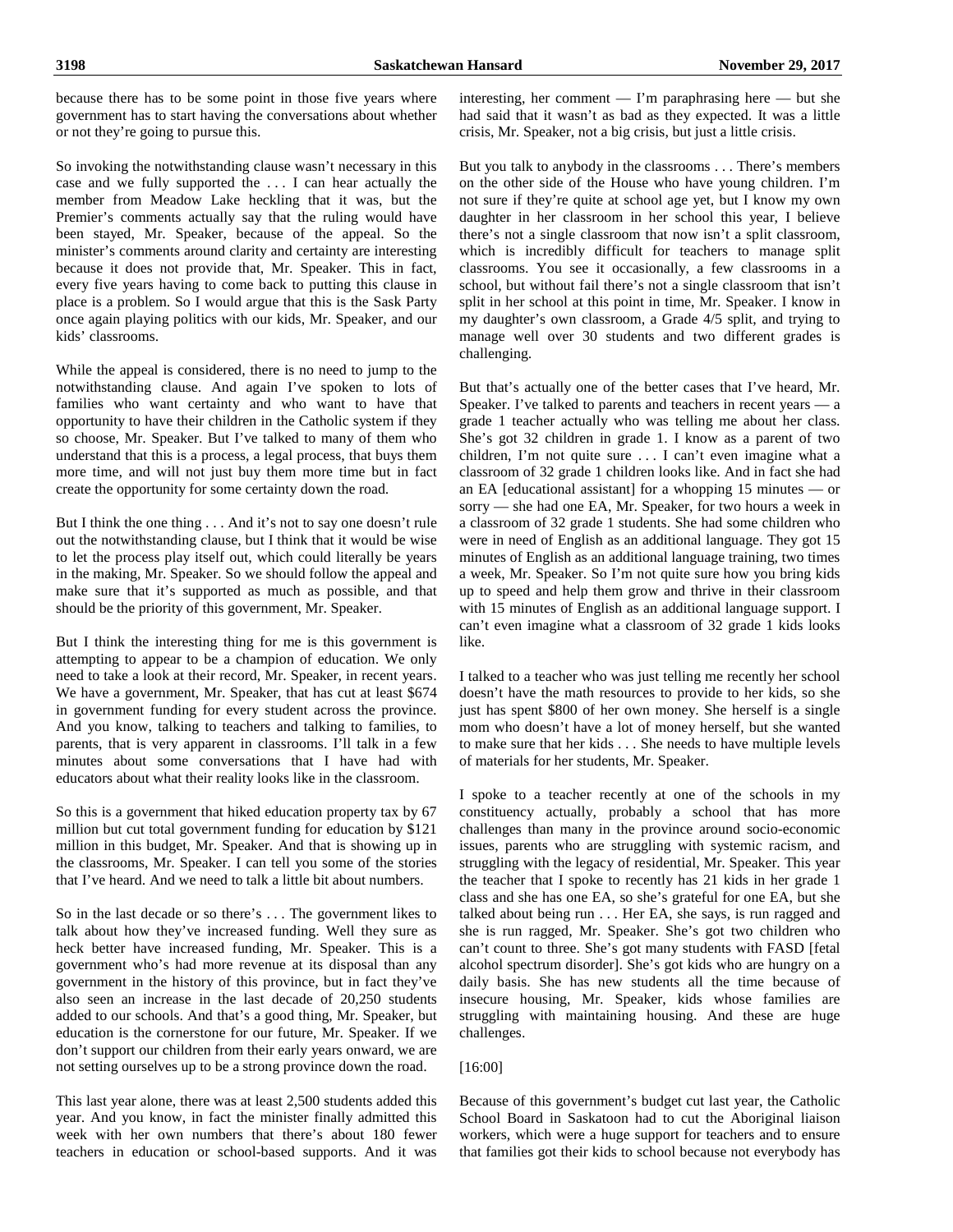a legacy of attending school, Mr. Speaker. And these are things that we have to support folks to do sometimes. This teacher was telling me about she has two children who aren't verbal, and they had, for a period of two months, 15 minutes of speech pathology a day for two months for which she was grateful. But it stopped because the speech pathologist has a huge list of other students that they have to support.

I've spoken to a teacher at a school here in Regina who . . . In fact the copy paper is being rationed because of the . . . The school-based budget is not where it should be at, and in fact the copy paper is locked up and is rationed, Mr. Speaker. This is this government's legacy of education, a government who has had more resources at its disposal than any other government in the history of this province and who doesn't recognize that those investments in children bear fruit 20 years down the road, Mr. Speaker.

There are story after story. I have a nephew who is a teacher in Saskatoon, a brilliant kid who's just finishing his Ph.D. Any child would be lucky to have him as an educator, and I know that he's struggling and he is wondering if education was the right career for him after a decade or so in the profession.

The stats that I've read, I understand we're losing half of teachers in the first five years, Mr. Speaker, half of teachers we're losing in the first five years. So they go through their education and are feeling not supported by a government, by their government, Mr. Speaker, a government who isn't putting the resources into classrooms and into our children and into our future, for all intents and purposes, Mr. Speaker.

It was heartbreaking, actually, one of the conversations that I had recently with an educator who told me she feels like she's failing. It was heartbreaking, as this teacher is crying, Mr. Speaker, and telling me that she wouldn't wish this job on anyone. She says she loves her kids and she knows . . . Like people get into education because they want to make a difference and they want to change lives. And she kept affirming for me how much she loved her kids, but she feels like she's failing them, Mr. Speaker. And as such, I think this government . . . It's not her who's failing those children. It is this minister and this Sask Party government that is failing our students and not . . . It's about today, but it's about the next 20 years and going forward.

I think also about children on reserve, Mr. Speaker. This is a government who can't recognize the injustice of the fact that children on reserve get 60, about 60 cents on the dollar of what my child in Saskatoon receives at a school, Mr. Speaker. Instead of making sure that that isn't an issue and ensuring that kids on reserve have what they need, instead of fighting over jurisdiction, the government needs to get its act together and support those kids as they support . . . Well actually I was going to say as they support kids in the city, in the bigger centres, but the reality is they're not supporting children well anywhere. But there's a huge disparity between kids on reserve and off reserve, Mr. Speaker. So bare minimum, those kids should be receiving the same amount of funding as my child does in Saskatoon, but I think we have to raise the bar for everybody.

So despite this government's grandstanding around this particular bill and the notwithstanding clause, they really need to start showing people in Saskatchewan that they support our education system and need to invest in our future, Mr. Speaker. We have a government who has some interesting priorities. I don't think that they're priorities of the people of Saskatchewan by and large, Mr. Speaker. And I guess we see how that plays out in the coming years.

But with that, I know that there will be my colleagues who will also weigh into the debate on Bill No. 89, *The School Choice Protection Act*. I know the critic will weigh in, in time, in debate, but will also have many, many questions when we get to committee on this. She will have many questions, I have no doubt about that, Mr. Speaker. But with that, I think I'd like to close my comments and I would like to move to adjourn debate on Bill No. 89.

**The Speaker**: — The member from Saskatoon Riversdale has moved to adjourn debate on Bill No. 89. Is it the pleasure of the Assembly to adopt the motion?

**Some Hon. Members**: — Agreed.

**The Speaker**: — Carried.

# **Bill No. 90**

[The Assembly resumed the adjourned debate on the proposed motion by the Hon. Mr. Makowsky that **Bill No. 90 —** *The Heritage Property Amendment Act, 2017* be now read a second time.]

**The Speaker**: — I recognize the member from Saskatoon Centre.

**Mr. Forbes**: — Thank you very much, Mr. Speaker. It is a pleasure to rise and enter into this debate again. I was speaking a bit yesterday, but I wanted to make sure I got a few more comments on the record because I do think this is a very, very important piece of legislation. And some of the comments that are flying around the province these days, it's very important that we get them on the record and talk about the issues at hand.

As I said yesterday, we are very blessed to be working in one of most highly regarded heritage properties in this province, if not in Canada, I would think. It'd be certainly up amongst the top 25 I would think, if not higher than that. But of course I'm talking about the Legislative Building here and the grounds that really we are so very, very proud of.

And we did a lot of work over the past few years on the dome, and of course that cost us, I think, somewhere around \$12 million, I think 12 or \$15 million. And it's been pointed out, quite often when you do heritage properties like that, there's a multiplier effect where the benefits that are seen really can be as high as 12 times. So the benefit of doing, maintaining this property here in that one project could be as high as \$200 million.

And I wanted to also give another shout-out to what's happening in Saskatoon and urging people and if they're not aware of the initiative that Wanuskewin is taking on. And it's Thundering Ahead, I think is what it's called. And it's a bold initiative to be a first UNESCO [United Nations Educational,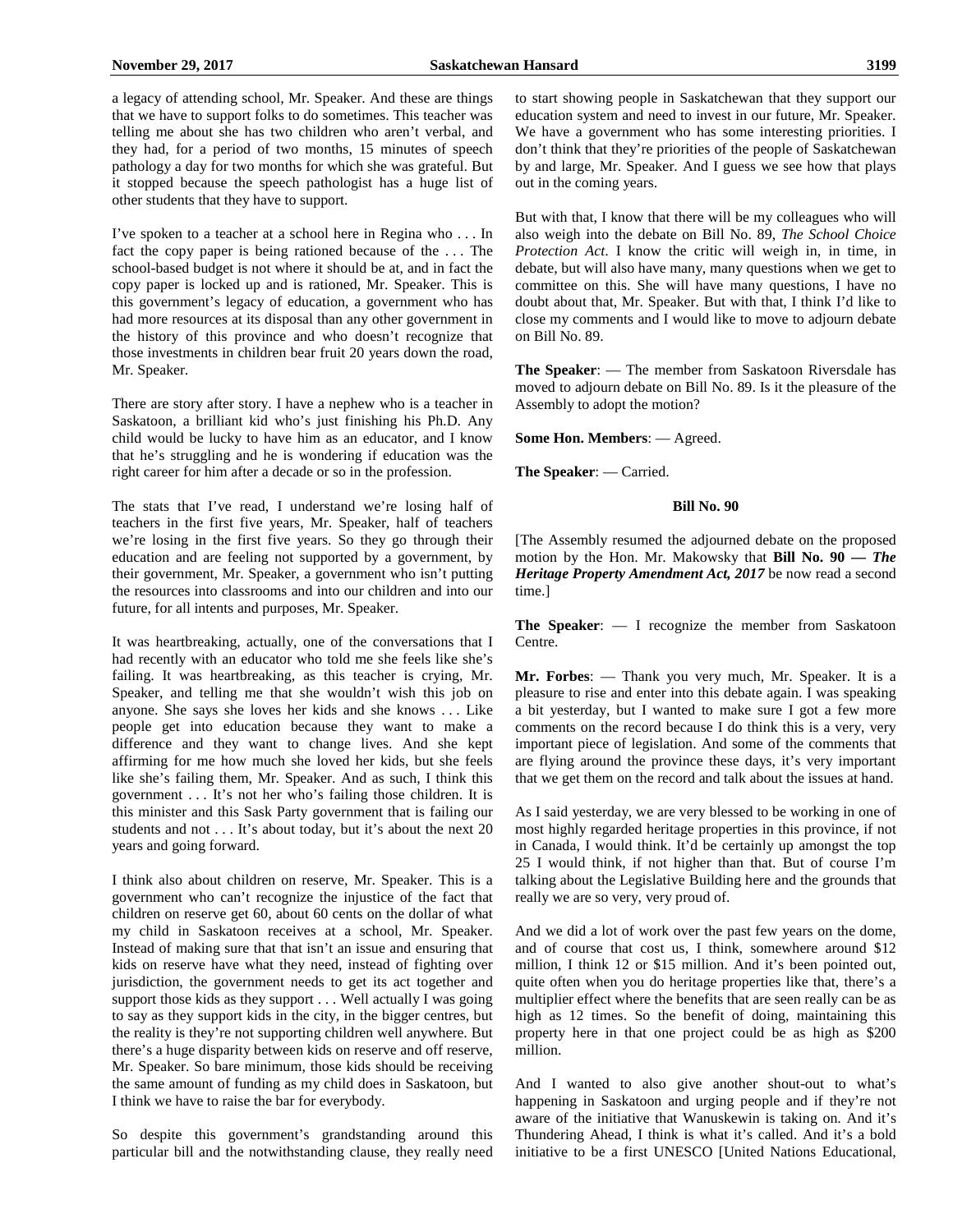Scientific and Cultural Organization] site here in Saskatchewan. And there is a lot of merit to that initiative in terms of the archaeological digs, the cultural significance of that area right beside the South Saskatchewan, and the way the city has come together with Wanuskewin too, that we hope to see bison actually roaming within a few short years. And that will be very interesting to see that kind of thing happening.

So there is a lot of good reasons to get excited about heritage here in Saskatchewan because we really have such a wide range, a real gamut of experiences. And I was talking yesterday, even my hometown of Mortlach which had the first professional archaeological dig in Saskatchewan: it's called the Mortlach Site. And it really is something that, you know, we're pretty proud of. And when you talk to archaeologists, you know, well they get pretty pumped about different things. And I was talking to one at an event just a few weeks ago and it's sort of like the basic 101. You have to talk about the Mortlach dig, and that happened in the mid-'50s. And I actually think that it was part of the . . . Was it the Jubilee, the 50th anniversary of Saskatchewan that they were starting to do that in 1955, which is hard to believe that we're here that much further.

Yesterday I talked a little bit about the heritage projects that are happening in Saskatoon Centre and that we're all getting these letters. And I don't think it's any mistake that we are getting these letters. And I'm sure the members over there are. And I know the minister has been cc'd on my letter from the Saskatchewan Heritage Foundation to talk about the provincial impact that SHF [Saskatchewan Heritage Foundation] has provided through its grants program since 1991. And I highlighted that in my town, my riding, a couple. One was back in 2006, the Fairbanks-Morse Warehouse restoration and conversion. They received a grant for 13,000.

Then there was just a couple of activities. But the other one that was quite major and I'm quite familiar with as they're often lobbying me and they have been successful in the SHF award — they've had three in 2011, 2012, 2013 — the Cathedral of St. John the Evangelist in Saskatoon, of which they've received three awards totalling about 109,000. But to be fair to those folks, they've applied for 300,000 so they've got about a third.

So people don't get all that they need. And I know the work that the people for St. John's Cathedral, a church that's over 100 years old — in fact I think they just had their celebration of their 100th annual service this past summer — it's important work. It's hugely important work because many of us who will know Spadina Crescent in Saskatoon will think about the three churches that are along Spadina, will think about the Bessborough, will think about the heritage properties there along in that area  $-$  it's quite a dense area  $-$  and how important that is. And so it's something that we should take a lot of pride in, a lot of pride in.

So, Mr. Speaker, I think that . . . And then they also talk about some of the other things that happened, that they've helped fund: a water tower restoration project in Hague; a log home that was built in 1892 in Shellbrook, they received some money. Indian Head Grand Theatre received \$45,000, and I can imagine that it probably is a pretty impressive theatre and probably deserved that; the Zion Church in Moose Jaw, 33,000. The Bent Nail Cafe in Mossbank received 5,000. And then there was another one for St. Matthew's Church here in Regina. And in fact it's the church that my wife and I were married in on Winnipeg Street. It received \$25,000.

So there's a lot of work that needs to be done. And this is how Neil Russell closes off the letter:

On behalf of the board, it's my honour to share and celebrate the incredible heritage conservation projects in your constituency and look forward to continuing this important work across the province.

And so it's really critical that we do that and we take a look at that letter and reflect on what this bill . . . While the minister says it's pretty straightforward, we do have some questions about it.

And I guess the one big one that I'll have and will be talking about is this: the review board will now consist of at least three people who are appointed solely to carry out the review board duties. And the idea was they wanted somebody at arm's length because the foundation does give out the awards. They do the grants on behalf of the province to different organizations who are wanting to maintain or restore their heritage properties, and sometimes there are appeals or reviews. But it's really important that these three people, I think, have some critical experience or critical expertise in heritage property, that we don't have just all three might be just random people.

Well you know, we would never have a situation where in the Arts Board where we have a process where you don't have people who know something about art, adjudicating art applications. We would never have somebody in the environmental review process, we would never have somebody or three people on a board who know nothing about environmental protection. And we would never have, when it comes to either manufacturing or resource management or where we're talking about just on the industrial sites board, to manage their money, we would never put three people on a board who knew nothing about money. That doesn't make a lot of sense.

And so here we're concerned that the three people who may be appointed solely to carry out the review board duties — I understand the arm's-length thing, and I think that's fair enough if they're not awarding the money — they should have, they should have some expertise, some knowledge that they're working from and that they value heritage property in the province.

# [16:15]

I mean if they're just not at all interested in heritage property and they're more interested in development and that's what their real endgame is, to get developers on this board, that could be the worst case scenario: who don't see the value of some of our older properties and rather just see them be torn down. They don't see the actual impact and the leverage that when you invest in heritage property that actually you can do quite well.

I wanted to as well — and this is a letter and I talked about Dr. Merle Massie's letter yesterday — and I wanted to refer back to it. And it's one that just came out just a few short weeks ago. It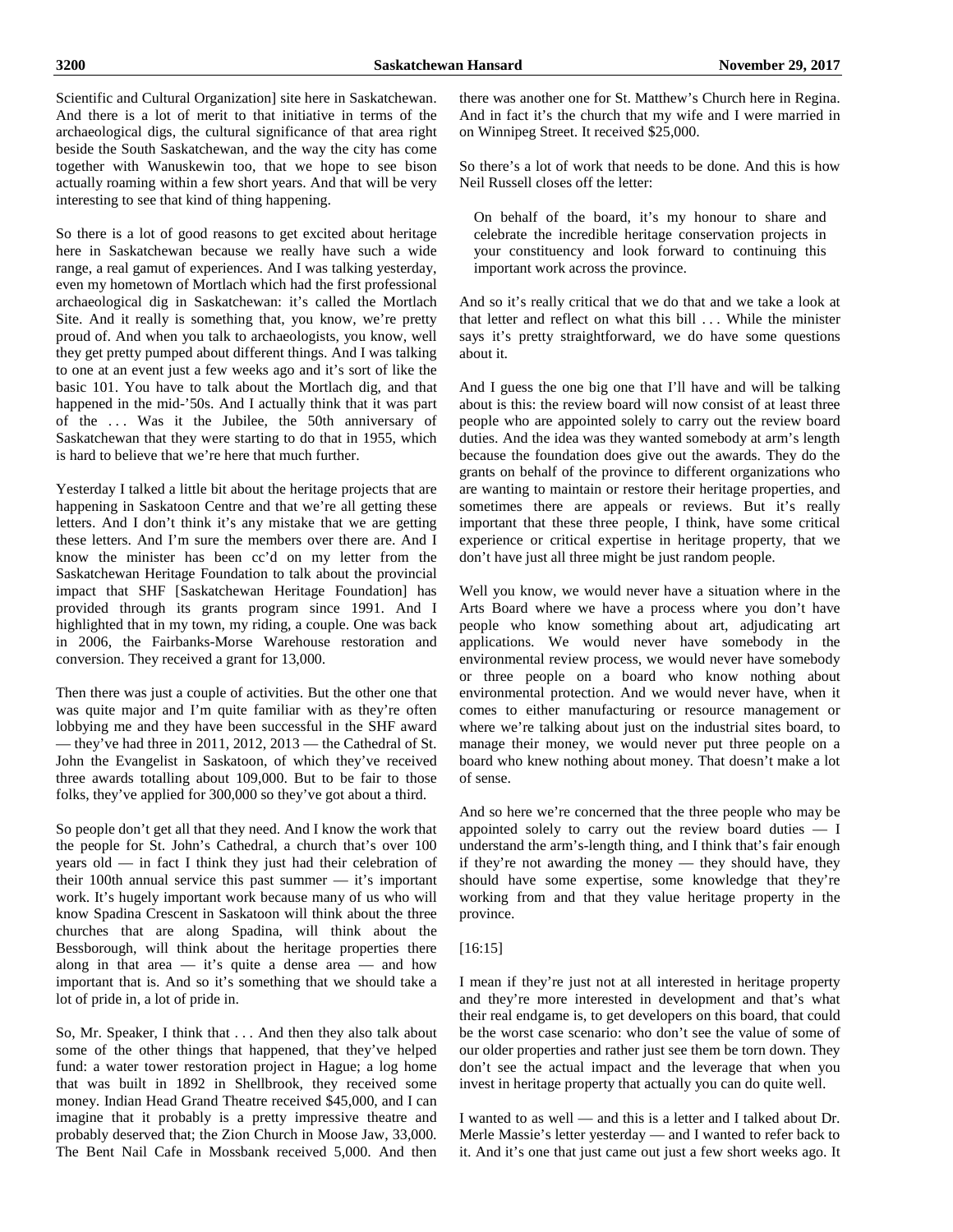was printed in the *Leader-Post* on November 1st this year and the headline was "Province needs to prove that heritage matters." And I think it's one that we should listen to this fellow and we should be thinking about and really think about the kind of province that we want to have for our future generations.

I mean the wonderful thing about heritage is, while it's attractive and beautiful and interesting for the people immediately, it's even more attractive and interesting and intriguing and interesting for people, generations down the road. We've all travelled to places in the world — whether it be Quebec or the Maritimes, any place really  $-$  and we've wondered at the history of the place. And so the fellow, Dr. Massie, talks about, and he refers to last summer, the Government of Saskatchewan received an international award for heritage restoration done on this dome. And we were all very impressed and happy that that happened.

It took over a year to complete. Many of us actually went up to the dome, and in fact I know my colleague from Prince Albert went up with me. We had our hard hats on and our safety glasses, and it was quite a thing to see. And it was very important. And he talked about how that cost about \$21 million, and actually the return on investment was 252 million for the city of Regina. And that's an impressive number. That's very, very important.

The unfortunate thing, and this is something like when I've talked about St. James, that in fact not many other groups have that kind of access to \$21 million. They couldn't all of a sudden say, let's do the Cadillac version on our church, our theatre; we're just trying to make do. And so that's really the issue, that we need to make sure that we do fund the Heritage Foundation and that it's appropriate.

And we did see a cut last year where the funding from the government was just over  $500,000 - 504,000 -$  and it was cut to \$290,000. There's not much work that you can really do. They've worked hard to be as efficient as they can, to make sure as much money of that gets out the doors, but it's hard. And when we see a budget clawback . . .

And we talked about the choices. You know, this government over here likes to talk . . . You know, they're keeping a lot of money in certain areas like Agriculture, \$90 million. They're keeping — and we know there are people in need in agriculture — 90 million they're keeping. But it's choices they have made, choices they have made, Mr. Speaker. They get grant requests from across the province — from universities, cities, churches, banks, libraries, businesses, the small rural churches that are kept standing through bake sales and pocket money and donated hammer time — and the number of requests and the amount of these requests far outstrips the available grant revenue by an order of magnitude, and they just can't deliver.

So, Mr. Speaker, there were changes. There were changes that happened after, in the last few years. "After years," and I'm quoting:

After years of growing tension, the government saw fit to quietly let all of the old board members go and appoint an all-new board, no doubt hoping they would be better at bowing. But the new board members are just as smart — smarter than the old. They formally cut all ties to the ministry, and have hired their own manager and their own grants and a finance officer.

The board and staff are dedicated to serving the province of Saskatchewan, as is their mandate.

So we'll have some questions to the minister. Is that the case? Is that the case? He goes on to say:

It is imperative that the SHF, with its public granting programs, be arm's-length from the government. The interference was too much. [Dr. Merle calls on, he says.] I call upon the five Saskatchewan Party leadership candidates to look into this issue, and make it part of their platform. It is imperative that you give the Saskatchewan Heritage Foundation transfers directly from the [government] General Revenue Fund, at the level given to other third party agencies . . .

And then he lists, he lists  $\ldots$  And you know, I'm a big supporter of the other two, or at least of the Saskatchewan Arts Board which received \$7 million last year, or Creative Saskatchewan which received 8 million. So the three arm's-length boards, one gets \$200,000 and the other two get 7 and 8 million. Now I know the good work that the Arts Board does, and I would hate to see it cut. But I think when you're cutting, what kind of work can you do for \$200,000? So he challenges us. He challenges us in the legislature. He says:

You've proven it yourself. Saskatchewan has a bold, international statement to make through heritage conservation and preservation. Heritage matters.

He goes on:

Therefore we expect our government to support its many inspiring national, provincial, and municipal heritage properties from north to south and from east to west, not just the dome in Regina.

Do better.

So, Mr. Speaker, I really feel that this is not an urban issue. This is not a rural issue. This is a Saskatchewan issue. This is one that we all matter. We're on a verge of getting a UNESCO site here in Saskatchewan, we hope. We hope. But really the signal needs to be from this province, from this government, that heritage does matter, does matter. And a paltry \$200,000 a year just doesn't cut it. And while they can be concerned about who's on the board and the appeal process, we can have that discussion. But I really urge people to take a look at the letter they received, that we all received this fall from the Chair of the board. And then also take a listen to Dr. Merle Massie. I think he's got a lot to say that we need to pay attention to. Thank you, Mr. Speaker.

**The Speaker**: — I recognize the member from Prince Albert Northcote.

**Ms. Rancourt**: — Thank you, Mr. Speaker. It's always a pleasure to join in the debate when it comes to discussing some of the new bills that are coming out, and so I'm going to be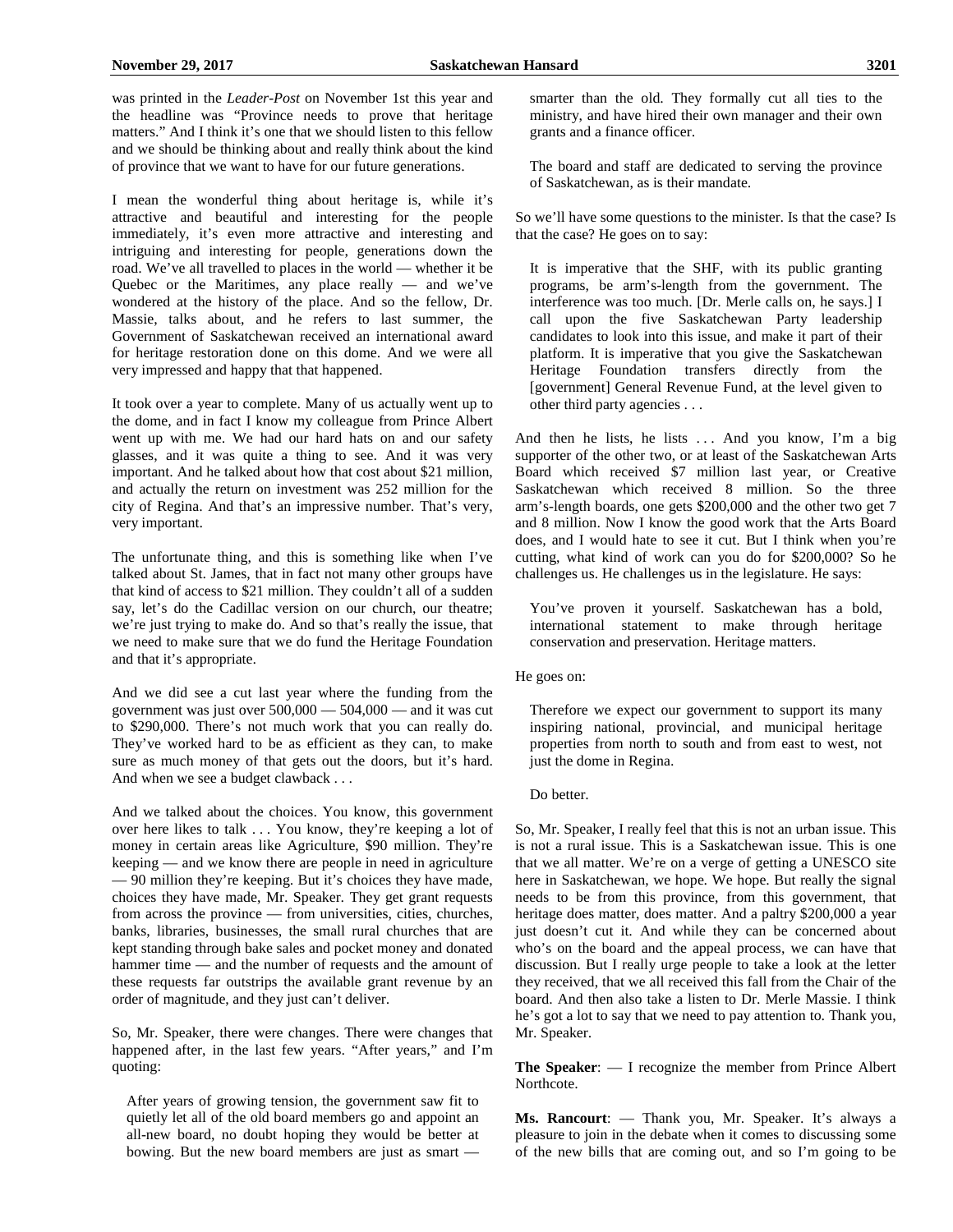adding some of my comments to Bill No. 90, *The Heritage Property Amendment Act, 2017*, Mr. Speaker. According to some of the minister's remarks here, he indicated that *The Heritage Property Act* was established in 1980. And so the primary focus for the Act was to govern the protection, conservation, and development of heritage property in the province, and this enables both the province and the municipal governments to recognize, preserve, and manage heritage properties.

And so, Mr. Speaker, this is really important because in Saskatchewan we have a lot of heritage sites which are really important to our history of our province and to maintain all the stories that our province has.

And, Mr. Speaker, in my constituency we have a lot of heritage sites inside Prince Albert Northcote. And actually my own house was built in 1909, so it's 108 years old. So I really appreciate our historical sites and our historical homes. And we were just talking about some of the beautiful museums that Prince Albert has as well, and I think Prince Albert has done a wonderful job with restoring and encouraging people to utilize our older buildings and heritage sites.

And also growing up I lived just on an acreage between St. Louis and Batoche, so spent a lot of time at Batoche. And so I know museums and history have always been very important in my family and our history, and I love the fact that we keep it well alive in Saskatchewan.

And I oftentimes think of Moose Jaw and how, what a wonderful job they've done with restoring their buildings and keeping them looking really nice. But you also feel like you kind of walk into a time zone sometimes too there, and it's just really lovely. So I think this is important for our government to realize that we have to ensure that we have heritage properties that are properly maintained in our province.

So "heritage property" is broadly defined as any property that is of interest on account of its historical, architectural, and scientific or cultural value. And it provides for the formal designation of heritage property by both municipalities and the province, and that's what the purpose of this Act is.

Some of the amendments that are going to be discussed and presented are . . . One of the first amendments will be to implement an operational separation between the review board and the Sask Heritage Foundation in order to avoid any potential conflicts of interest between these two entities. So the review board will operate separately and independently to provide objective and partial and transparent hearings.

So some of the questions that I had, Mr. Speaker, was what conflicts have already been raised. What were the issues that led to the decision of separating these two, the review board and the Sask Heritage Foundation? I would think that there'd be more transparency and accountability with having two different entities involved. But maybe there's a little bit more to this, and I hope when the critic gets a chance to meet with the minister that they have this discussion because I think it's really important what's led to this decision. And who asked for these changes? Was this something that outside stakeholders were asking for or was it one of the two agencies here, the Sask Heritage Foundation or the review board, recommending it?

My understanding is that this decision here isn't accepted by some people, you know, and I think it's really important that we hear out what their concerns are and discuss with all the stakeholders and consult with them and ask their feedback. My colleague was talking about how there was some concern about the review board and who would be the members of that board and how they're selected and who makes those decisions. And so I think those are also really good questions to ask when this is brought back to committee.

The second amendment would be to provide an efficient and cost-effective process for amending existing provincial heritage property designations such as alterations to designation, boundaries, and name changes. The hope, with regards to this amendment, is to allow appropriate changes to be made efficiently and cost effectively. And it sounds like they're wanting to expedite the process because the process that happens now is a little bit more cumbersome. But you know, Mr. Deputy Speaker, sometimes cumbersome processes are there for a purpose because it allows people to have an opportunity to evaluate the situation and look at all sides, and do some more investigative research and evidence-based decisions, which I was talking in a bill earlier about, you know. And I think that's really important that we keep that in mind as well.

So again, who asked for these changes? And, what was the purpose of wanting to come forward with making these changes, after all these years of doing it the way we have been doing it? So I think it'll be very important that we talk with all the stakeholders and that we have these discussions.

And I know some of my colleagues are going to be wanting to have more input with regards to this bill, and I know that the critic is going to have a lot of questions that they'll want to present to the minister. So with that, Mr. Deputy Speaker, I am going to move to adjourn debate on Bill No. 90, *The Heritage Property Amendment Act, 2017.*

**The Deputy Chair of Committees**: — The member from Prince Albert Northcote has moved to adjourn debate on Bill 90, *The Heritage Property Amendment Act, 2017*. Is that agreed?

**Some Hon. Members**: — Agreed.

**The Deputy Chair of Committees**: — Carried.

[16:30]

#### **Bill No. 91**

[The Assembly resumed the adjourned debate on the proposed motion by the Hon. Mr. Hargrave that **Bill No. 91 —** *The Snowmobile Amendment Act, 2017* be now read a second time.]

**The Deputy Chair of Committees**: — I recognize the member from Regina Elphinstone-Centre.

**Mr. McCall**: — Thank you very much, Mr. Chair of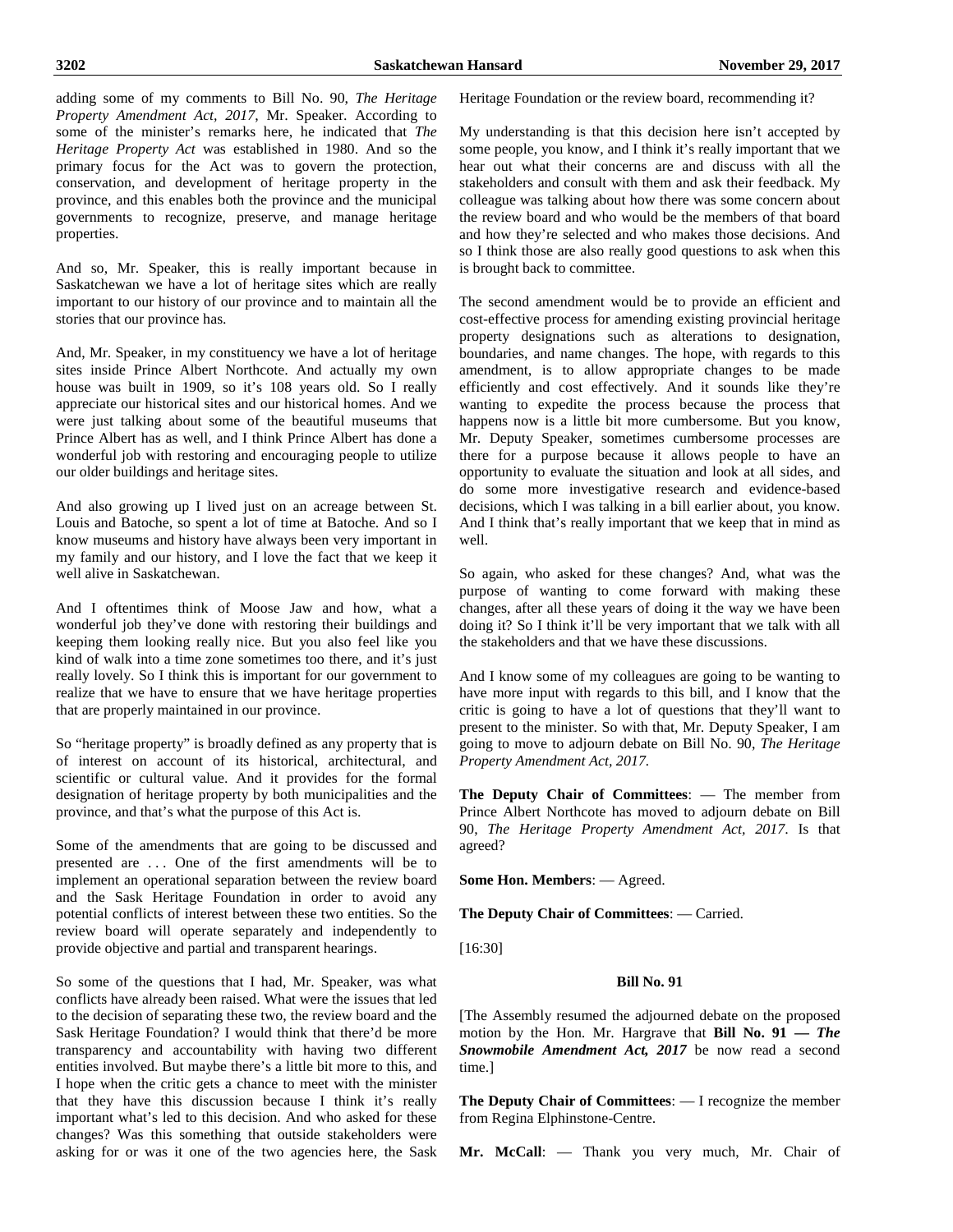Committees. Good to join debate this afternoon on *The Snowmobile Amendment Act.* Certainly winter is upon us in Saskatchewan, and there's some folks I know that are about as keen on sledding as I am on cross-country skiing certainly. And I'm sure there was no end of rejoicing about three weeks ago when we had that great snowfall, only to turn to dismay when we'd watch the, you know, the unseasonably hot, record-breaking hot temperatures come in and change the conditions considerably, Mr. Speaker.

And so one thing I know about Saskatchewan: there are a lot of passionate, avid snowmobilers north to south, Mr. Speaker. I know that some of them are even in this House, although perhaps . . . I'm getting a nod in the affirmative, a vigorous nod in the affirmative from the member from Carrot River Valley. And certainly given his need for speed, Mr. Speaker, I have no doubt that being the case.

But certainly *The Snowmobile Amendment Act, 2017* and the transfer of responsibilities, they're, I guess, different things in the bill. But certainly one of the more dominant themes than what's set out in the legislation here, Mr. Speaker, is the move from a number of responsibilities of what had been with the Highway Traffic Board being transferred to the SGI. And, Mr. Speaker, it'd be interesting to find out why the Highway Traffic Board has been deemed no longer sufficient to carry out these duties, why it made more sense to transfer to SGI. And certainly we'll look to pursue that matter further in committee under closer questioning of the minister.

In terms of updating the definition of non-resident, making it consistent with *The Traffic Safety Act*, again, Mr. Speaker, fair enough. Don't know if we need to stop the press for that one, but certainly that's what happens when you're setting out to modernize the legislation. And probably a good move.

There's an update to the definition of snowmobile to conform with current standards. Now again I don't know if it needs to be fast enough for the member from Carrot River Valley or how that works out precisely, but certainly these things change over time and that's the way it goes.

Removal of the definition of trail permits, those no longer being required, Mr. Speaker. The requirement of licence plates being displayed on snowmobiles or the carrying of a registration permit if the snowmobile is registered by a permit. Again, Mr. Speaker, fair enough, seems like a good move. And again referencing that transfer of different functions between the Highway Traffic Board and the SGI, that it would be SGI and not the Highway Traffic Board to set the expiry date on certificates of registration and licences.

In the legislation it sets out December 1st and April 15th, snowmobile trails being restricted to snowmobiles and trail maintenance equipment. Again, Mr. Speaker, pretty straightforward.

The removal of authority of trail managers to set trail permit fees, making them more uniform, Mr. Speaker, and the snowmobile trails being funded through registration fees. And again it's an interesting . . . I'll be interested to find out myself, Mr. Speaker, how many registered snowmobiles there are, what kind of dollar figures are involved, and how that in turn works to make the considerable system of snowmobile trails in this province go around, Mr. Speaker.

In terms of again clarifying that it'll be SGI and not the Highway Traffic Board prescribing the form on which accidents are to be reported, again, Mr. Speaker, you know, safe sledding is good sledding. And there are a lot of great snowmobilers out there that do so safely, have a lot of fun, but there's obviously some danger involved with the speeds you can reach on a snow machine. And again that that is more uniformly regulated would only make sense. And in terms of, you know, which is the authority for that, the appropriate form, and then how that relates to insurance, how that relates to different things around health outcomes, if that's involved, Mr. Speaker, then so be it. But again clarifying that it's SGI and not the Highway Traffic Board which is prescribing the form again makes good sense.

And also clarifying that it's SGI and not the Highway Traffic Board that receives accident reports. Again clarifying the respective authorities, Mr. Speaker, and that it is SGI and not the Highway Traffic Board with the authority to restrict or prohibit snowmobile use for safety concerns. Again, Mr. Speaker, clarifying the appropriate authority and then the powers and the different functions that flow therefrom. All pretty straightforward, Mr. Speaker.

I do want to say that as straightforward as the legislation would appear, it's good . . . I know that in the sector there are a lot of great people involved, Mr. Speaker, lobbying, examining the regulations that are in place. I think certainly of the Brewers out of Regina Beach and, you know, a family that's put endless hours into the betterment of conditions and the way that people are able to enjoy snowmobiling in Saskatchewan. And I think of different of the stories from my northern colleagues about the different poker rallies that get going. People going great distances in all kinds of weather on their snow machine. Snowmobiles are about as Saskatchewan as they come, Mr. Speaker.

So again it's good to see the legislation being brought forward. Not anything too earth-shattering here, but good to see them being brought forward, and further proof of good co-operation between the association and the snowmobilers and the government. And I know there are certainly folks in Parks, Culture and Sport . . . And I'm sure the same is true for folks over in SGI and in the transfer of different of these powers from the Highway Traffic Board to SGI. I'm sure there are a lot of good public servants that have impacted Bill No. 91 that we see here before us, here today.

So now all we need, Mr. Speaker, is good, consistent snow and we'll be good to go. So with that, I know other of my colleagues will certainly be hitting the trail for this one as well. And in that regard, Mr. Chair of Committees, I would move to adjourn debate on Bill No. 91, *The Snowmobile Amendment Act, 2017*.

**The Deputy Chair of Committees**: — The member from Regina Elphinstone-Centre has moved to adjourn debate on Bill No. 91, *The Snowmobile Amendment Act, 2017*. Is that agreed?

**Some Hon. Members**: — Agreed.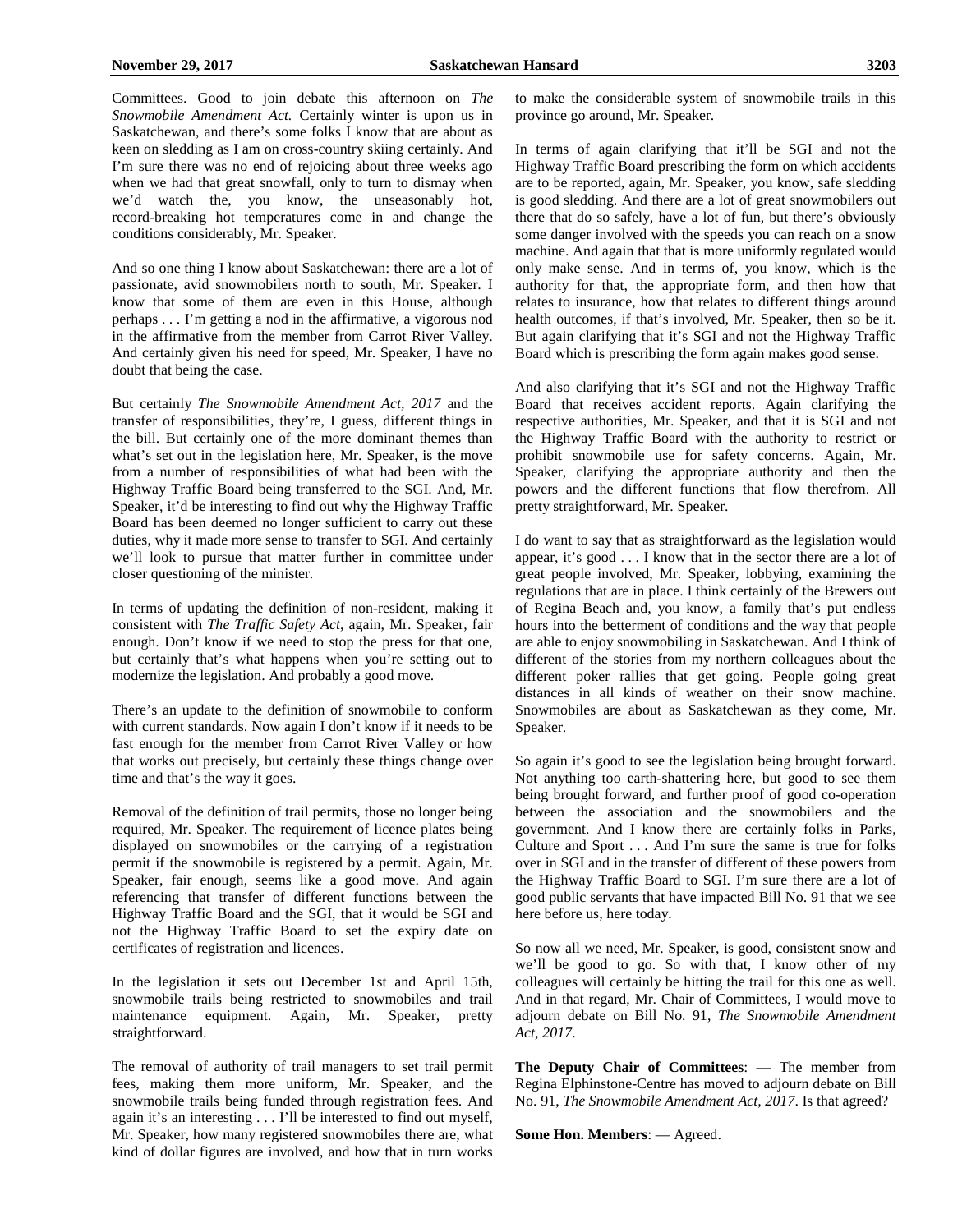**The Deputy Chair of Committees**: — Carried.

#### **Bill No. 92**

[The Assembly resumed the adjourned debate on the proposed motion by the Hon. Mr. Hargrave that **Bill No. 92 —** *The Saskatchewan Telecommunications Amendment Act, 2017* be now read a second time.]

**The Deputy Chair of Committees**: — I recognize the member from Regina Lakeview.

**Ms. Beck**: — Thank you, Mr. Deputy Speaker. It's once again my pleasure to rise and enter into debate today on Bill No. 92, *The Saskatchewan Telecommunications Amendment Act, 2017*. This bill, Mr. Deputy Speaker, is rather straightforward, but I think requires some context and has some significant impact for people in Saskatchewan.

This bill and the next bill, Bill No. 93, are in front of us contemplating a change to both *The Saskatchewan Telecommunications Act* as well as to SaskTel Holdco to allow a maximum aggregate borrowing limit to be raised from 1.3 billion up by another half a billion dollars to \$1.8 billion, Mr. Deputy Speaker. In reading the second reading by the minister, he noted that the borrowing limit has been unchanged since '91 and that it does not allow the flexibility that SaskTel needs to grow and have capacity to respond to any financial demands.

And certainly I think members on both sides of this House have been hearing about the need for increased Internet access and, more so, speed in rural areas, rural and northern areas in this province, and upgrades to those services, Mr. Deputy Speaker. And you know, I've heard people describe access to Internet as sort of the second coming of rural electrification. It is, to business and to schooling and to families, that important. And we've heard that from a lot of different sectors. Certainly I've heard that from the stockgrowers who put some points forward with regard to that. One of the concerns that they had noted was when marketing cattle online, you could actually miss sales because your Internet speed was not fast enough. And certainly that has a huge impact.

When we were in discussions around the libraries Act or the contemplated cuts to the libraries, one of the concerns that we heard from people particularly in small towns and more remote locations was that the library was the one place that they could access the Internet. So they were doing their books there, we heard from some people. They were doing transactions for their small business or their operations in the library. So we certainly have heard that. I know that SARM [Saskatchewan Association of Rural Municipalities] also passed a resolution in this regard.

And when I think of education in this province, our ability to provide students with access to Internet as well as content really is impacted by their ability, how quickly they can access information — electronic information, digital information.

I think there'll probably be impacts when we think about things in terms of diagnostics, the ability to do medical imaging, remote medical imaging to rural and remote areas. That's another area.

So certainly we understand the need for continued innovation, and that is something that SaskTel has done really quite effectively over the years. As well as providing important employment opportunities, they really have been an innovator over the years. I think of fibre optics. We were a world leader in fibre optics, and that technology came out of the innovation of this very important Crown corporation. And we would like to see, as is no secret, we would like to see that success continued.

And if we have some concern about the future of our Crown corporations, I don't think that anyone who has been paying attention would question that too much. Certainly we have seen a threat to our Crown corporations with the passage and now sort of partial repeal of legislation that would allow the sale of up to 49 per cent of any one of our Crown corporations and some, you know, threats to those jobs that are contained there. And, Mr. Speaker, we've been very clear that that's not something we want to happen.

#### [16:45]

As well as the innovation that SaskTel provides and the services, the lowest cellular rates in the country, having that third major carrier in the province not only provides low rates but provides downward pressure on the rates of the other carriers, you know. That's but one more benefit for all of us.

The fact that SaskTel has provided half a billion dollars in dividends back to the GRF [General Revenue Fund] in this province, that's also no small measure. And it is something that allows us to pay for things that we all value here in this province, well that people value in this province anyway, Mr. Speaker, like education.

The other context here that I think is important to point out is the borrowing limit, you know, as we've noted some concession with regard to the need to invest in increased technology and availability of high-speed Internet in more areas of the province. This is part of a trend that we have seen, certainly we have seen with SaskPower for example, an increase of their debt ceiling from 5 and then quickly to 8 and then quickly to \$10 billion.

I think over the course of — I'm looking to the critic here over three years and a doubling of that debt . . . [inaudible interjection] . . . Over five years. I stand corrected, Mr. Deputy Speaker. And a current level of debt back in 2008, the public debt in this province was \$18.2 billion. We have seen that grow to the current 18.2 at the end of this year and projected \$22.3 billion by 2021, Mr. Deputy Speaker. And that is something that is a concern. Of course we have had difficult times as some reduction in resource revenue certainly over the last year or two, but the debt was growing even during the best years.

I look back . . . I'm just going to take a screenshot here of some of the projections. Back in 2008 as I noted, sorry, total public debt was \$10.5 billion; 2009, as we're entering some of the years of the 150-plus-dollar-a-barrel oil, there was some reduction down to 7.9. But from that year has steadily increased, 8.2, 8.3, 8.5, relatively stable; 2013, 9.4; and then climbing more rapidly starting in 2014, 10.7 billion, 11.7 billion, 13.4 billion; up to this year, 16.1; and again projected to 18.2 by the end of this year.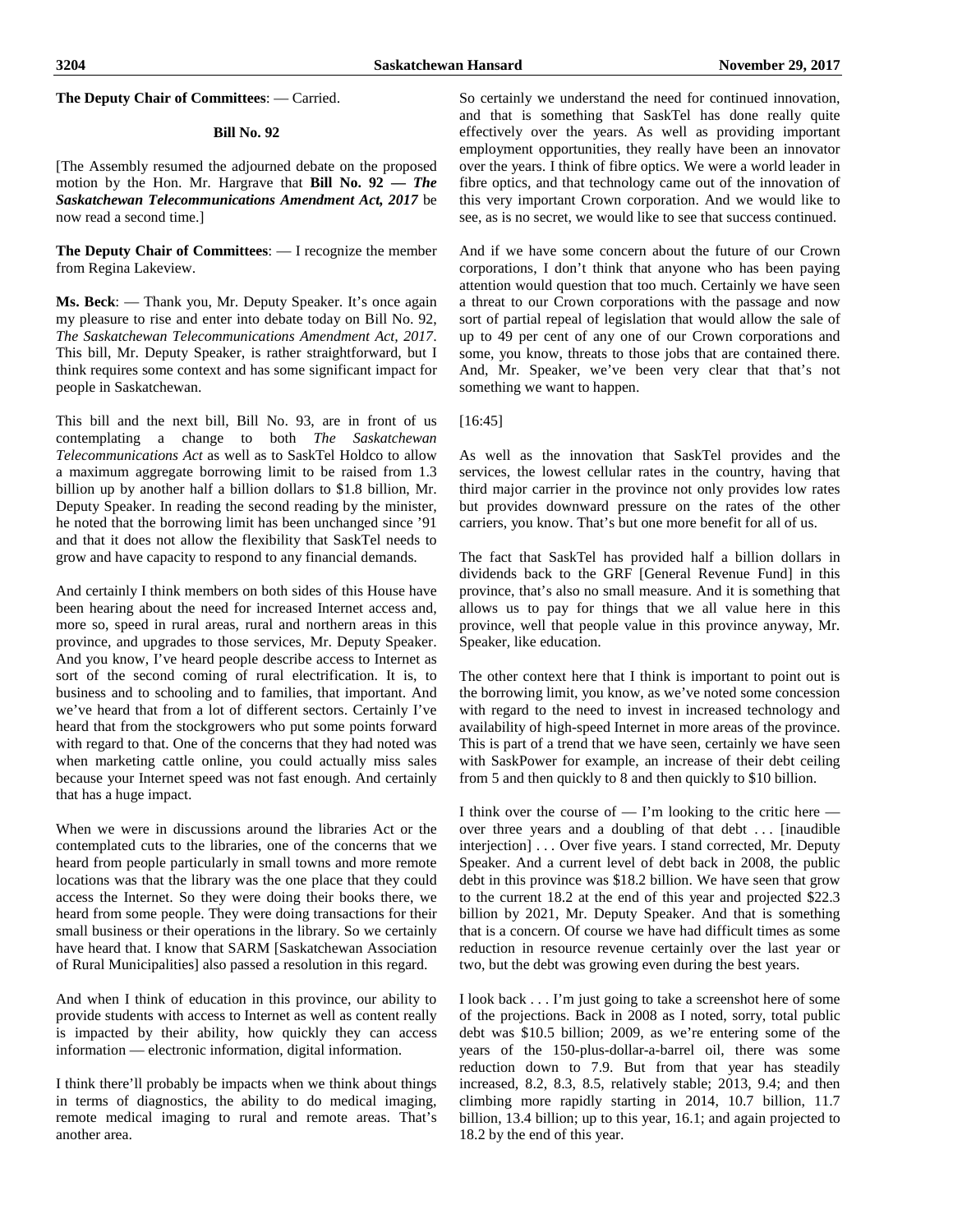I don't know; they're through the contingency already. We'll see what else happens here. But by 2021 — and I'm reading from the budget documents here — up to \$22.8 billion by 2021. And certainly when I mention that to people in the community, they're quite surprised by that. They're surprised that through a decade of growth that we have actually, the government has managed to actually double and almost triple — well, over triple — from the low of 7.8 per cent.

So, Mr. Speaker, I say that in conversation about this bill because we have to think very carefully about the long-term plan here. Certainly we enjoy relatively low borrowing rates at this time. The Premier has mentioned that several times. But that doesn't happen forever. Some of us are old enough to remember when interest rates were much higher. And while there will be a little bit of a buffer, we have seen interest rates, you know, 18 per cent. Our ability to pay this debt off is called into question even at those rates, the current rates at numbers that high.

But when you talk about potential interest rate hikes, which we have seen slow hikes recently, I worry about what we're kicking down the road for our kids. And it makes budgeting choices and choices, you know, to incur more debt — we ought to have a very good reason to do that.

And perhaps I would concur that, you know, that the task of ensuring access to Internet is important. Maybe we ought to look at, you know, other spending decisions and see if there aren't other places that maybe we could have . . . well certainly in retrospect there are many places we could have spent less money. I think of, you know, recent concerns about the GTH is not a small part of that, but other funding decisions.

We also, you know, adding to this concern when we're talking about getting best value for Crown corporations and ensuring that the work there, that it continues to be innovative and supported. It's difficult, as I mentioned, back to Bill 40 and subsequent partial repeal of Bill 40. That sort of uncertainty really draws attention away from the core business of any operation, be it education, be it a private business, be it a Crown corporation.

When you are concerned about rollbacks, you're concerned about what potentially the makeup of your company looks like when there's a vacuum of leadership and certainly direction by the government in terms of . . . and mixed signals about what's going to happen. That has an impact on an organization, and certainly I'm sure that it has things like morale, but just in terms of where energies are spent. It is difficult when there is so much uncertainty.

And we certainly, you know, some of us haven't been here very long yet, but we've already seen a lot of different directions or signals and mixed signals with regard to what the intentions are of this government with regard to our Crown corporations.

I know, you know, initially there were no meetings with regard to the sale of SaskTel. And then there were meetings, and then people were at meetings and they weren't at meetings. And there was, you know, packaging it up to sell 49 per cent, and then we're repealing it. So, Mr. Speaker, I think we would forgive anyone who felt a little bit less than certain with regard to what exactly the intentions are here.

One of the clear intentions of course with this bill is increasing the borrowing limit and, as I said, I understand some of the reasons for that. It would be interesting to tuck into a little bit exactly what the projections are for how this money will be spent.

One of the things we should always pay attention to when we're talking about borrowing, and certainly one of the measures that's used, is the debt-to-equity ratio. This is from the minister's second reading on November the 15th. He noted that SaskTel's, based on the approved plan, debt ratios are forecast to be 51 per cent. He also notes that industry standard is between 47 to 76 per cent, but that if SaskTel and a SaskTel Holdco did reach their limit at 1.8, that would bump that debt ratio forecast up to 63 per cent, which is getting towards that higher end, Mr. Deputy Speaker, and is something we all ... You know, when it's the case with one Crown corporation, but when we're piling debt on all of the Crown corporations, that has an impact.

And again, I think, many people have said it, but this is also something that I hear from my constituents: there's a real concern about what we're leaving for our kids in terms of kicking responsibility down the road, which is a reasonable consideration, Mr. Speaker. There has been sometimes, you know, much talk at one point about paying down the debt. And again, as I recognize, there was a dip there one year. But it's been steadily climbing since 2009, again, even during some of the best years of this province. And I think that that is, as I stated before, people really are surprised by that. Sometimes, you know . . . not buried. Certainly this is readily available right within the most recent budget.

But, you know, the fact that we are forecast to be at \$22.8 billion by 2021 really does capture people's attention, and often they're unaware of that. And, you know, there's a message often that we're keeping strong and everything is fine, but that is an increasing concern for people. And when they have a chance to look at the numbers in black and white, I do hear from a lot of people that that is something that they're first of all surprised by, but concerned about as well.

I'm sure we'll have some more comments and questions about this, Mr. Speaker, as we move through the comments and the debates of some of the members on this side. And also I'm sure the critic will have more questions. But I think I have concluded my remarks here with regard to this bill, Bill No. 92, *The Saskatchewan Telecommunications Amendment Act*. And with that I would move to adjourn.

**The Speaker**: — The member from Regina Lakeview has moved to adjourn debate on Bill No. 92. Is it the pleasure of the Assembly to adopt the motion?

**Some Hon. Members**: — Agreed.

**The Speaker**: — Carried.

#### **Bill No. 93**

[The Assembly resumed the adjourned debate on the proposed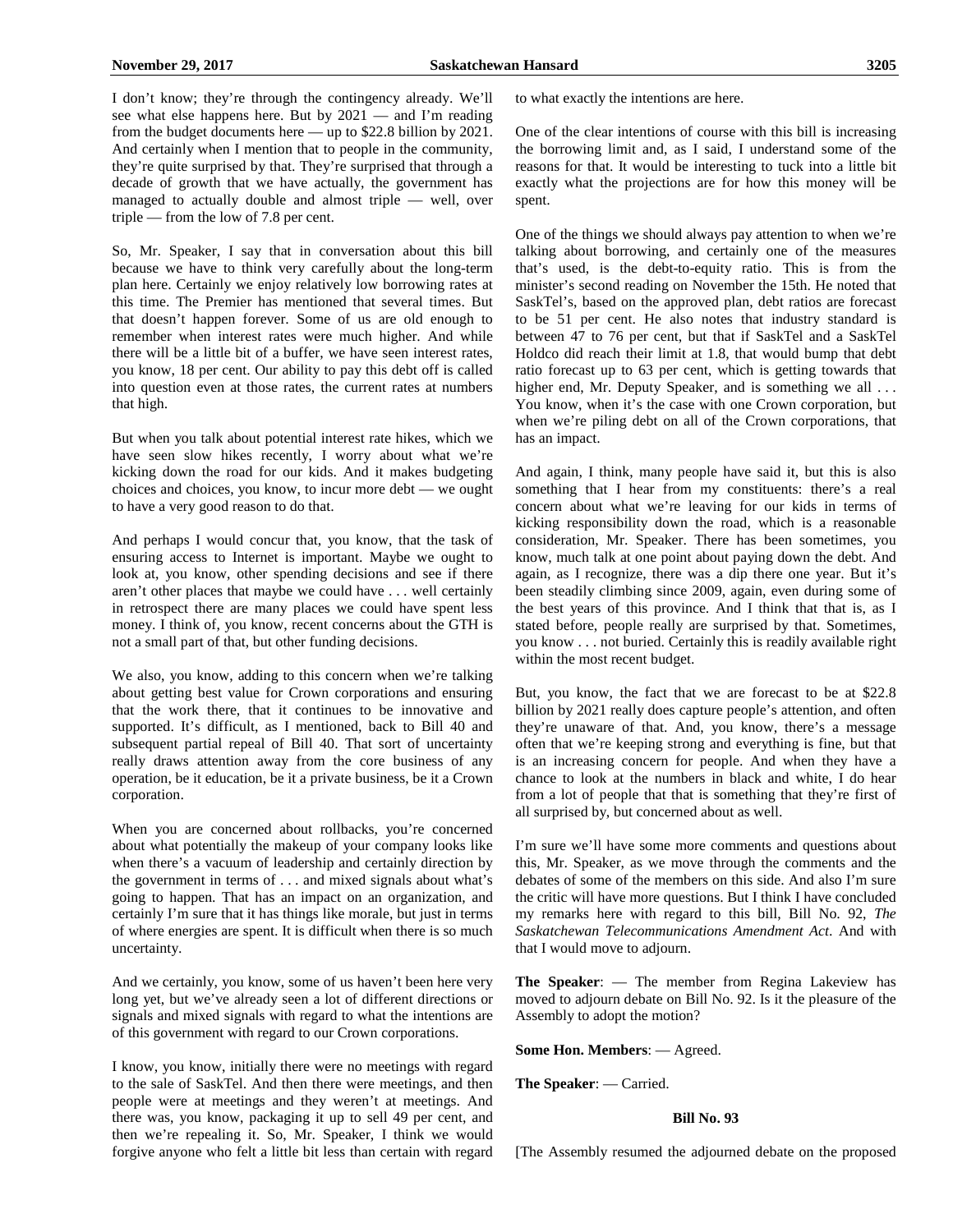motion by the Hon. Mr. Hargrave that **Bill No. 93 —** *The Saskatchewan Telecommunications Holding Corporation Amendment Act, 2017* be now read a second time.

**The Speaker**: — I recognize the member from Regina Lakeview.

**Ms. Beck**: — Thank you, Mr. Speaker. Now for something completely different. I'm afraid some of my remarks on this bill might be curiously similar to the ones that I just made. But I think I will . . . It's worth repeating. I'm getting some nods from this side, anyway. Mr. Speaker, so of course as I sort of gave a little foreshadowing that Bill No. 93 sort of is coupled with Bill No. 92, this being *The Saskatchewan Telecommunications Holding Corporation Amendment Act*. And between these two bills, they contemplate increasing the debt ceiling of SaskTel and SaskTel Holdco, increasing it from 1.3 billion up to \$1.8 billion.

And I think to summarize some of my remarks, on one hand certainly understand the need to invest in infrastructure and to ensure access to the important utility that, you know, perhaps wasn't contemplated in this province not so long ago but has become the way that people do business, the way that they socialize and communicate, and the way that we conduct, increasingly, schooling and, you know, venturing into areas such as medical diagnostics.

The other train of my comments was around just paying very careful consideration to the amount of debt that we're taking on and the decisions that we're making and what we are passing on to people who will be here far after us. I know when last time we were up to \$15 billion in debt in this province, we didn't quite get it paid down. And now through the best years, we're starting to — well we have more than started to — rack it up again. And I think that that bears some scrutiny and some consideration, Mr. Speaker. So with that, I think I have probably doubled up on my remarks a bit and I will continue to talk for a second here.

**The Speaker**: — It now being 5 p.m., this Assembly stands adjourned until tomorrow at 10 a.m.

[The Assembly adjourned at 17:00.]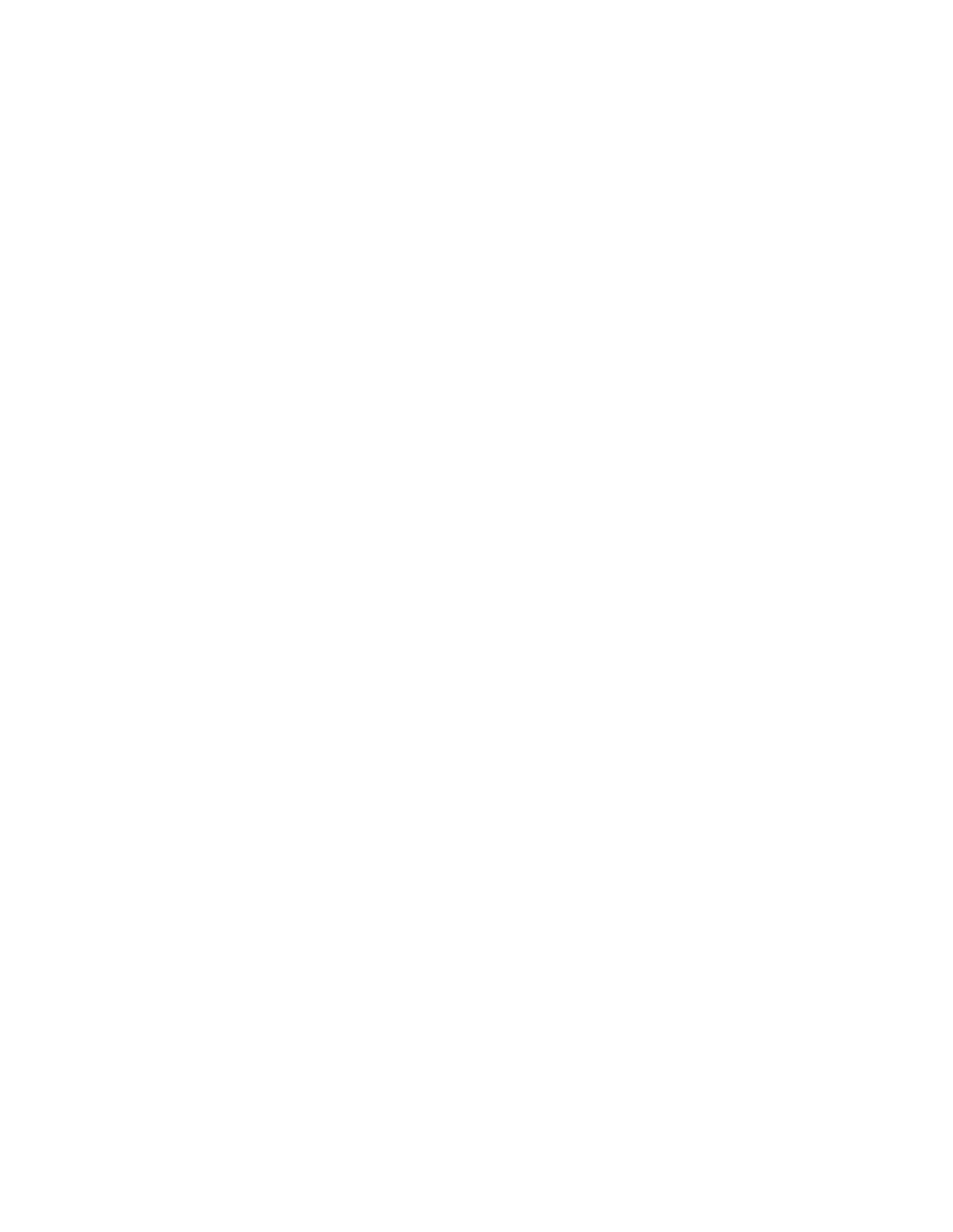| <b>ROUTINE PROCEEDINGS</b>                                                |  |
|---------------------------------------------------------------------------|--|
| <b>INTRODUCTION OF GUESTS</b>                                             |  |
|                                                                           |  |
|                                                                           |  |
|                                                                           |  |
|                                                                           |  |
|                                                                           |  |
|                                                                           |  |
|                                                                           |  |
|                                                                           |  |
| PRESENTING PETITIONS                                                      |  |
|                                                                           |  |
|                                                                           |  |
|                                                                           |  |
|                                                                           |  |
|                                                                           |  |
|                                                                           |  |
|                                                                           |  |
|                                                                           |  |
| <b>STATEMENTS BY MEMBERS</b>                                              |  |
| <b>Regina Group Raises Funds for Music Education</b>                      |  |
|                                                                           |  |
| Recycling Association Celebrates 10th Anniversary in Saskatchewan         |  |
|                                                                           |  |
| <b>Code of Silence Award</b>                                              |  |
|                                                                           |  |
| <b>Partnerships Support Housing Initiatives</b>                           |  |
|                                                                           |  |
| Saskatchewan Roughriders and Football Saskatchewan Honour Principal       |  |
|                                                                           |  |
| <b>Opening of Housing Units for Families With Complex Needs</b>           |  |
|                                                                           |  |
| <b>New Elementary Schools Open in Warman</b>                              |  |
| <b>QUESTION PERIOD</b>                                                    |  |
| Access to Reproductive Health Services and Members' Views on Abortion     |  |
|                                                                           |  |
|                                                                           |  |
| <b>State of Provincial Finances</b>                                       |  |
|                                                                           |  |
|                                                                           |  |
|                                                                           |  |
|                                                                           |  |
|                                                                           |  |
| Land Acquisitions for Regina Bypass Project and Global Transportation Hub |  |
|                                                                           |  |
|                                                                           |  |
| <b>Employment and Provincial Economy</b>                                  |  |
|                                                                           |  |
|                                                                           |  |
| <b>Assistance for Cattle Producers</b>                                    |  |
|                                                                           |  |
|                                                                           |  |
| <b>INTRODUCTION OF BILLS</b>                                              |  |
| Bill No. 113 - The Planning and Development Amendment Act, 2017           |  |
|                                                                           |  |
| PRESENTING REPORTS BY STANDING AND SPECIAL COMMITTEES                     |  |
| <b>Standing Committee on Crown and Central Agencies</b>                   |  |
|                                                                           |  |
| <b>THIRD READINGS</b>                                                     |  |
| Bill No. 84 - The Income Tax (Business Income) Amendment Act, 2017        |  |
|                                                                           |  |
|                                                                           |  |
|                                                                           |  |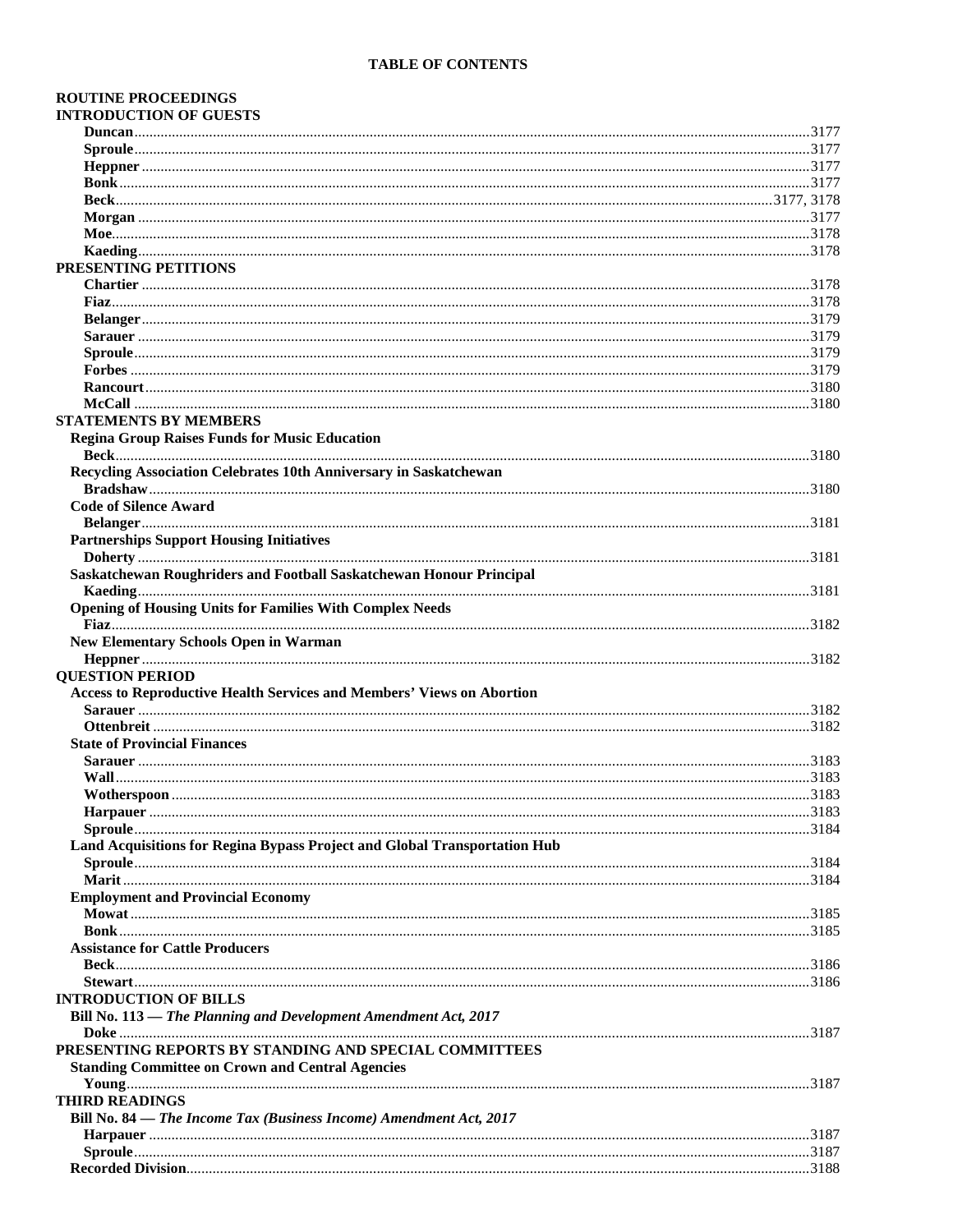| <b>ORDERS OF THE DAY</b>                                                                                 |  |
|----------------------------------------------------------------------------------------------------------|--|
| TABLING OF ESTIMATES AND SUPPLEMENTARY ESTIMATES                                                         |  |
|                                                                                                          |  |
| <b>WRITTEN QUESTIONS</b>                                                                                 |  |
|                                                                                                          |  |
| <b>GOVERNMENT ORDERS</b>                                                                                 |  |
| <b>SECOND READINGS</b>                                                                                   |  |
| Bill No. 112 — The Miscellaneous Vehicle and Driving Statutes (Cannabis Legislation) Amendment Act, 2017 |  |
|                                                                                                          |  |
|                                                                                                          |  |
| <b>ADJOURNED DEBATES</b>                                                                                 |  |
| <b>SECOND READINGS</b>                                                                                   |  |
| Bill No. 85 - The Reclaimed Industrial Sites Amendment Act, 2017                                         |  |
|                                                                                                          |  |
| Bill No. 86 - The Child and Family Services Amendment Act, 2017                                          |  |
|                                                                                                          |  |
| Bill No. 87 - The Data Matching Agreements Act                                                           |  |
|                                                                                                          |  |
| Bill No. 88 - The Automobile Accident Insurance Amendment Act, 2017                                      |  |
|                                                                                                          |  |
| Bill No. 89 — The School Choice Protection Act/Loi sur la protection du choix d'école                    |  |
|                                                                                                          |  |
| Bill No. 90 - The Heritage Property Amendment Act, 2017                                                  |  |
|                                                                                                          |  |
|                                                                                                          |  |
| Bill No. 91 - The Snowmobile Amendment Act, 2017                                                         |  |
|                                                                                                          |  |
| Bill No. 92 - The Saskatchewan Telecommunications Amendment Act, 2017                                    |  |
|                                                                                                          |  |
| Bill No. 93 - The Saskatchewan Telecommunications Holding Corporation Amendment Act, 2017                |  |
|                                                                                                          |  |